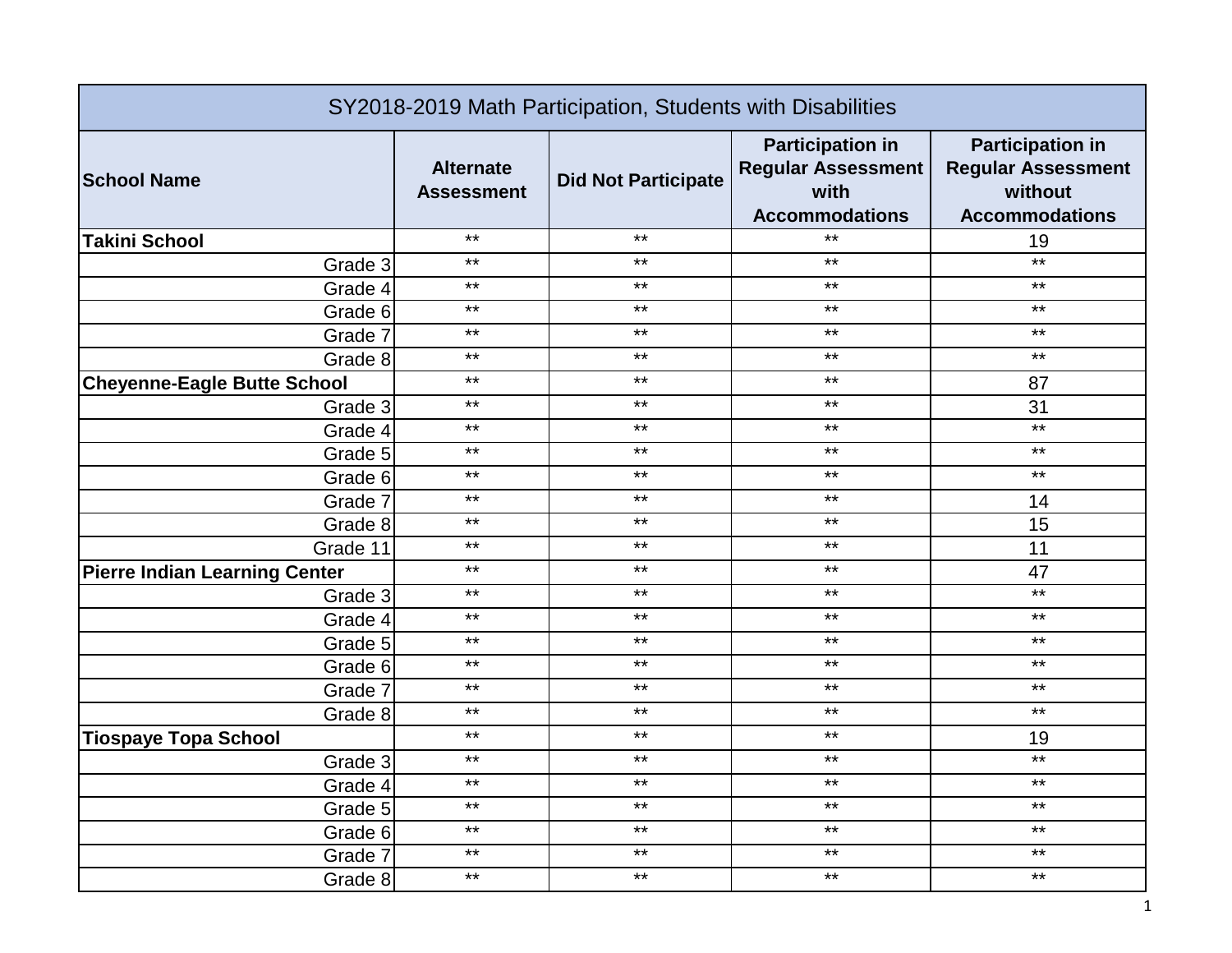| SY2018-2019 Math Participation, Students with Disabilities |                                       |                            |                                                                                       |                                                                                          |
|------------------------------------------------------------|---------------------------------------|----------------------------|---------------------------------------------------------------------------------------|------------------------------------------------------------------------------------------|
| <b>School Name</b>                                         | <b>Alternate</b><br><b>Assessment</b> | <b>Did Not Participate</b> | <b>Participation in</b><br><b>Regular Assessment</b><br>with<br><b>Accommodations</b> | <b>Participation in</b><br><b>Regular Assessment</b><br>without<br><b>Accommodations</b> |
| Grade 11                                                   | $***$                                 | $***$                      | $***$                                                                                 | $*$                                                                                      |
| <b>Riverside Indian School</b>                             | $***$                                 | $***$                      | $***$                                                                                 | 21                                                                                       |
| Grade 4                                                    | $***$                                 | $***$                      | $***$                                                                                 | $***$                                                                                    |
| Grade 5                                                    | $***$                                 | $***$                      | $***$                                                                                 | $***$                                                                                    |
| Grade 6                                                    | $***$                                 | $***$                      | $***$                                                                                 | $***$                                                                                    |
| Grade 7                                                    | $***$                                 | $***$                      | $***$                                                                                 | $***$                                                                                    |
| Grade 8                                                    | $***$                                 | $***$                      | $***$                                                                                 | $***$                                                                                    |
| Grade 11                                                   | $***$                                 | $***$                      | $***$                                                                                 | $***$                                                                                    |
| <b>Chemawa Indian School</b>                               | $***$                                 | $***$                      | $***$                                                                                 | 14                                                                                       |
| Grade 11                                                   | $***$                                 | $***$                      | $***$                                                                                 | 14                                                                                       |
| <b>Paschal Sherman Indian School</b>                       | $***$                                 | $***$                      | $***$                                                                                 | 15                                                                                       |
| Grade 3                                                    | $***$                                 | $***$                      | $***$                                                                                 | $***$                                                                                    |
| Grade 4                                                    | $***$                                 | $***$                      | $***$                                                                                 | $***$                                                                                    |
| Grade 5                                                    | $***$                                 | $***$                      | $***$                                                                                 | $***$                                                                                    |
| Grade 6                                                    | $***$                                 | $***$                      | $***$                                                                                 | $***$                                                                                    |
| Grade 7                                                    | $***$                                 | $***$                      | $***$                                                                                 | $***$                                                                                    |
| Grade 8                                                    | $***$                                 | $***$                      | $***$                                                                                 | $***$                                                                                    |
| <b>Kickapoo Nation School</b>                              | $***$                                 | $***$                      | $***$                                                                                 | $***$                                                                                    |
| Grade 3                                                    | $***$                                 | $***$                      | $***$                                                                                 | $***$                                                                                    |
| Grade 4                                                    | $***$                                 | $***$                      | $***$                                                                                 | $***$                                                                                    |
| Grade 5                                                    | $***$                                 | $***$                      | $***$                                                                                 | $***$                                                                                    |
| Grade 6                                                    | $***$                                 | $***$                      | $***$                                                                                 | $***$                                                                                    |
| Grade 7                                                    | $***$                                 | $***$                      | $***$                                                                                 | $***$                                                                                    |
| Grade 8                                                    | $***$                                 | $***$                      | $***$                                                                                 | $***$                                                                                    |
| <b>Shoshone-Bannock Jr/Sr High</b><br><b>School</b>        | $***$                                 | $***$                      | $***$                                                                                 | 15                                                                                       |
| Grade 7                                                    | $***$                                 | $***$                      | $***$                                                                                 | $***$                                                                                    |
| Grade 8                                                    | $***$                                 | $***$                      | $***$                                                                                 | $***$                                                                                    |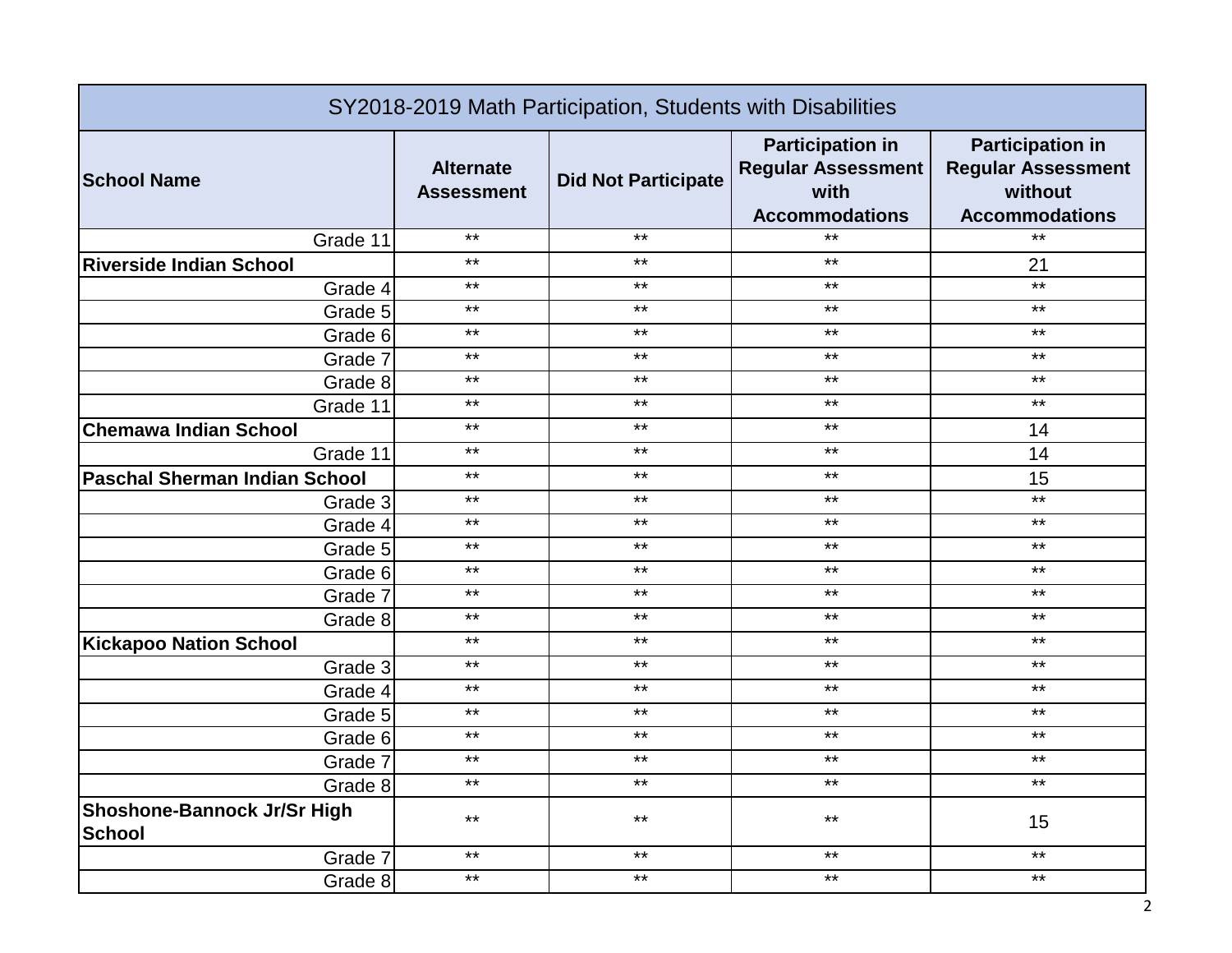| SY2018-2019 Math Participation, Students with Disabilities |                                       |                            |                                                                                       |                                                                                          |
|------------------------------------------------------------|---------------------------------------|----------------------------|---------------------------------------------------------------------------------------|------------------------------------------------------------------------------------------|
| <b>School Name</b>                                         | <b>Alternate</b><br><b>Assessment</b> | <b>Did Not Participate</b> | <b>Participation in</b><br><b>Regular Assessment</b><br>with<br><b>Accommodations</b> | <b>Participation in</b><br><b>Regular Assessment</b><br>without<br><b>Accommodations</b> |
| Grade 10                                                   | $***$                                 | $***$                      | $***$                                                                                 | $*$                                                                                      |
| <b>Coeur d' Alene Tribal School</b>                        | $***$                                 | $***$                      | $***$                                                                                 | 24                                                                                       |
| Grade 3                                                    | $***$                                 | $***$                      | $\star\star$                                                                          | $***$                                                                                    |
| Grade 4                                                    | $***$                                 | $***$                      | $***$                                                                                 | $***$                                                                                    |
| Grade 5                                                    | $***$                                 | $***$                      | $***$                                                                                 | $***$                                                                                    |
| Grade 6                                                    | $***$                                 | $***$                      | $***$                                                                                 | $***$                                                                                    |
| Grade 7                                                    | $***$                                 | $***$                      | $***$                                                                                 | $***$                                                                                    |
| Grade 8                                                    | $***$                                 | $***$                      | $***$                                                                                 | $***$                                                                                    |
| <b>American Horse School</b>                               | $***$                                 | $\star\star$               | $\star\star$                                                                          | 25                                                                                       |
| Grade 3                                                    | $***$                                 | $***$                      | $***$                                                                                 | $***$                                                                                    |
| Grade 4                                                    | $***$                                 | $***$                      | $***$                                                                                 | $***$                                                                                    |
| Grade 5                                                    | $***$                                 | $***$                      | $***$                                                                                 | $***$                                                                                    |
| Grade 6                                                    | $***$                                 | $***$                      | $***$                                                                                 | $***$                                                                                    |
| Grade 7                                                    | $***$                                 | $***$                      | $***$                                                                                 | $***$                                                                                    |
| Grade 8                                                    | $***$                                 | $***$                      | $***$                                                                                 | $***$                                                                                    |
| <b>Little Wound School</b>                                 | $***$                                 | $***$                      | $***$                                                                                 | 58                                                                                       |
| Grade 3                                                    | $***$                                 | $***$                      | $***$                                                                                 | $***$                                                                                    |
| Grade 4                                                    | $***$                                 | $***$                      | $***$                                                                                 | $***$                                                                                    |
| Grade 5                                                    | $***$                                 | $***$                      | $***$                                                                                 | $***$                                                                                    |
| Grade 6                                                    | $\star\star$                          | $\star\star$               | $***$                                                                                 | $***$                                                                                    |
| Grade 7                                                    | $***$                                 | $***$                      | $***$                                                                                 | $***$                                                                                    |
| Grade 8                                                    | $***$                                 | $***$                      | $***$                                                                                 | $***$                                                                                    |
| Grade 11                                                   | $***$                                 | $***$                      | $***$                                                                                 | $***$                                                                                    |
| Grade 12                                                   | $***$                                 | $***$                      | $***$                                                                                 | $***$                                                                                    |
| <b>Wounded Knee District School</b>                        | $***$                                 | $***$                      | $***$                                                                                 | 15                                                                                       |
| Grade 3                                                    | $***$                                 | $***$                      | $***$                                                                                 | $***$                                                                                    |
| Grade 4                                                    | $***$                                 | $***$                      | $***$                                                                                 | $***$                                                                                    |
| Grade 5                                                    | $***$                                 | $***$                      | $***$                                                                                 | $***$                                                                                    |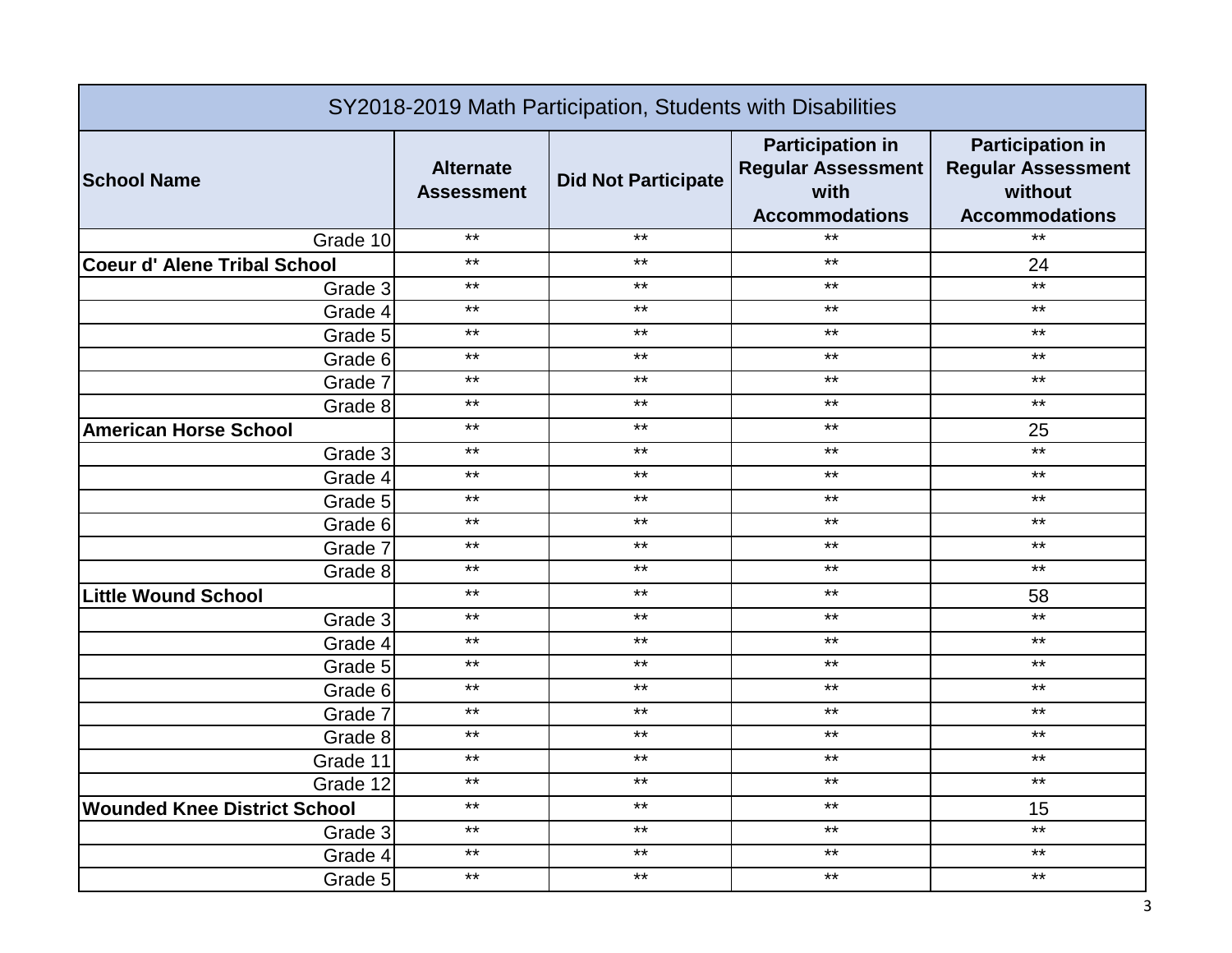| SY2018-2019 Math Participation, Students with Disabilities |                                       |                            |                                                                                       |                                                                                          |
|------------------------------------------------------------|---------------------------------------|----------------------------|---------------------------------------------------------------------------------------|------------------------------------------------------------------------------------------|
| <b>School Name</b>                                         | <b>Alternate</b><br><b>Assessment</b> | <b>Did Not Participate</b> | <b>Participation in</b><br><b>Regular Assessment</b><br>with<br><b>Accommodations</b> | <b>Participation in</b><br><b>Regular Assessment</b><br>without<br><b>Accommodations</b> |
| Grade 6                                                    | $***$                                 | $***$                      | $***$                                                                                 | $*$                                                                                      |
| Grade 7                                                    | $***$                                 | $***$                      | $***$                                                                                 | $***$                                                                                    |
| Grade 8                                                    | $***$                                 | $***$                      | $***$                                                                                 | $***$                                                                                    |
| <b>Loneman Day School</b>                                  | $***$                                 | $***$                      | $***$                                                                                 | 28                                                                                       |
| Grade 3                                                    | $***$                                 | $***$                      | $***$                                                                                 | $*$                                                                                      |
| Grade 4                                                    | $***$                                 | $***$                      | $***$                                                                                 | $***$                                                                                    |
| Grade 5                                                    | $***$                                 | $***$                      | $***$                                                                                 | $***$                                                                                    |
| Grade 6                                                    | $***$                                 | $***$                      | $***$                                                                                 | $***$                                                                                    |
| Grade 7                                                    | $***$                                 | $***$                      | $***$                                                                                 | $***$                                                                                    |
| Grade 8                                                    | $***$                                 | $***$                      | $***$                                                                                 | $***$                                                                                    |
| <b>Pine Ridge School</b>                                   | $***$                                 | $***$                      | $***$                                                                                 | 34                                                                                       |
| Grade 3                                                    | $***$                                 | $***$                      | $***$                                                                                 | $***$                                                                                    |
| Grade 4                                                    | $***$                                 | $***$                      | $***$                                                                                 | $***$                                                                                    |
| Grade 5                                                    | $***$                                 | $***$                      | $***$                                                                                 | $***$                                                                                    |
| Grade 6                                                    | $***$                                 | $***$                      | $***$                                                                                 | $***$                                                                                    |
| Grade 7                                                    | $***$                                 | $***$                      | $***$                                                                                 | $***$                                                                                    |
| Grade 8                                                    | $***$                                 | $***$                      | $***$                                                                                 | $***$                                                                                    |
| Grade 11                                                   | $***$                                 | $***$                      | $***$                                                                                 | $***$                                                                                    |
| <b>Porcupine Day School</b>                                | $***$                                 | $***$                      | $***$                                                                                 | 21                                                                                       |
| Grade 3                                                    | $***$                                 | $***$                      | $***$                                                                                 | $***$                                                                                    |
| Grade 4                                                    | $***$                                 | $***$                      | $***$                                                                                 | $***$                                                                                    |
| Grade 5                                                    | $***$                                 | $***$                      | $***$                                                                                 | $***$                                                                                    |
| Grade 6                                                    | $***$                                 | $***$                      | $***$                                                                                 | $***$                                                                                    |
| Grade 7                                                    | $***$                                 | $***$                      | $***$                                                                                 | $***$                                                                                    |
| Grade 8                                                    | $***$                                 | $***$                      | $***$                                                                                 | $***$                                                                                    |
| <b>Crazy Horse School</b>                                  | $***$                                 | $***$                      | $***$                                                                                 | 23                                                                                       |
| Grade 3                                                    | $***$                                 | $***$                      | $***$                                                                                 | $***$                                                                                    |
| Grade 4                                                    | $***$                                 | $***$                      | $***$                                                                                 | $***$                                                                                    |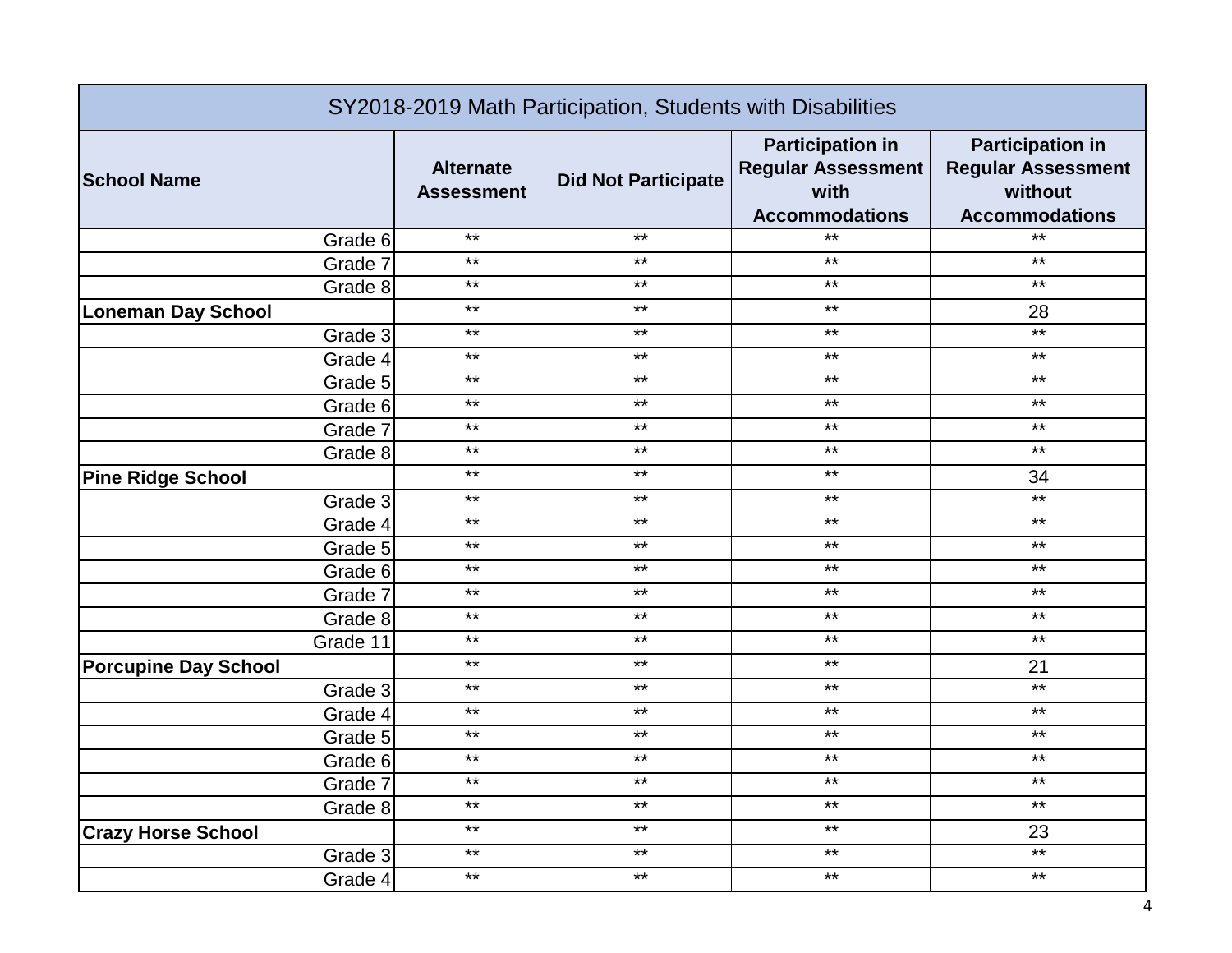| SY2018-2019 Math Participation, Students with Disabilities |                                       |                            |                                                                                       |                                                                                          |
|------------------------------------------------------------|---------------------------------------|----------------------------|---------------------------------------------------------------------------------------|------------------------------------------------------------------------------------------|
| <b>School Name</b>                                         | <b>Alternate</b><br><b>Assessment</b> | <b>Did Not Participate</b> | <b>Participation in</b><br><b>Regular Assessment</b><br>with<br><b>Accommodations</b> | <b>Participation in</b><br><b>Regular Assessment</b><br>without<br><b>Accommodations</b> |
| Grade 5                                                    | $***$                                 | $***$                      | $***$                                                                                 | $***$                                                                                    |
| Grade 6                                                    | $***$                                 | $***$                      | $\star\star$                                                                          | $***$                                                                                    |
| Grade 7                                                    | $***$                                 | $***$                      | $***$                                                                                 | $***$                                                                                    |
| Grade 8                                                    | $***$                                 | $***$                      | $***$                                                                                 | $\star\star$                                                                             |
| Grade 11                                                   | $***$                                 | $***$                      | $***$                                                                                 | $***$                                                                                    |
| <b>St Francis Indian School</b>                            | $***$                                 | $***$                      | $***$                                                                                 | 75                                                                                       |
| Grade 3                                                    | $***$                                 | $***$                      | $***$                                                                                 | 11                                                                                       |
| Grade 4                                                    | $***$                                 | $***$                      | $***$                                                                                 | $***$                                                                                    |
| Grade 5                                                    | $***$                                 | $***$                      | $***$                                                                                 | 16                                                                                       |
| Grade 6                                                    | $***$                                 | $***$                      | $***$                                                                                 | $***$                                                                                    |
| Grade 7                                                    | $***$                                 | $***$                      | $***$                                                                                 | 15                                                                                       |
| Grade 8                                                    | $***$                                 | $***$                      | $***$                                                                                 | $***$                                                                                    |
| Grade 11                                                   | $***$                                 | $***$                      | $***$                                                                                 | $***$                                                                                    |
| <b>Marty Indian School</b>                                 | $***$                                 | $***$                      | $\star\star$                                                                          | 11                                                                                       |
| Grade 3                                                    | $***$                                 | $***$                      | $***$                                                                                 | $***$                                                                                    |
| Grade 4                                                    | $***$                                 | $***$                      | $***$                                                                                 | $***$                                                                                    |
| Grade 5                                                    | $***$                                 | $***$                      | $***$                                                                                 | $***$                                                                                    |
| Grade 6                                                    | $***$                                 | $***$                      | $***$                                                                                 | $***$                                                                                    |
| Grade 7                                                    | $***$                                 | $***$                      | $***$                                                                                 | $***$                                                                                    |
| Grade 8                                                    | $***$                                 | $***$                      | $***$                                                                                 | $***$                                                                                    |
| <b>Enemy Swim Day School</b>                               | $***$                                 | $***$                      | $***$                                                                                 | 28                                                                                       |
| Grade 3                                                    | $***$                                 | $***$                      | $***$                                                                                 | $***$                                                                                    |
| Grade 4                                                    | $***$                                 | $***$                      | $***$                                                                                 | $***$                                                                                    |
| Grade 5                                                    | $***$                                 | $***$                      | $***$                                                                                 | $***$                                                                                    |
| Grade 6                                                    | $***$                                 | $***$                      | $***$                                                                                 | $***$                                                                                    |
| Grade 7                                                    | $***$                                 | $***$                      | $***$                                                                                 | $***$                                                                                    |
| Grade 8                                                    | $***$                                 | $***$                      | $***$                                                                                 | $***$                                                                                    |
| <b>Tiospa Zina Tribal School</b>                           | $***$                                 | $***$                      | $***$                                                                                 | 56                                                                                       |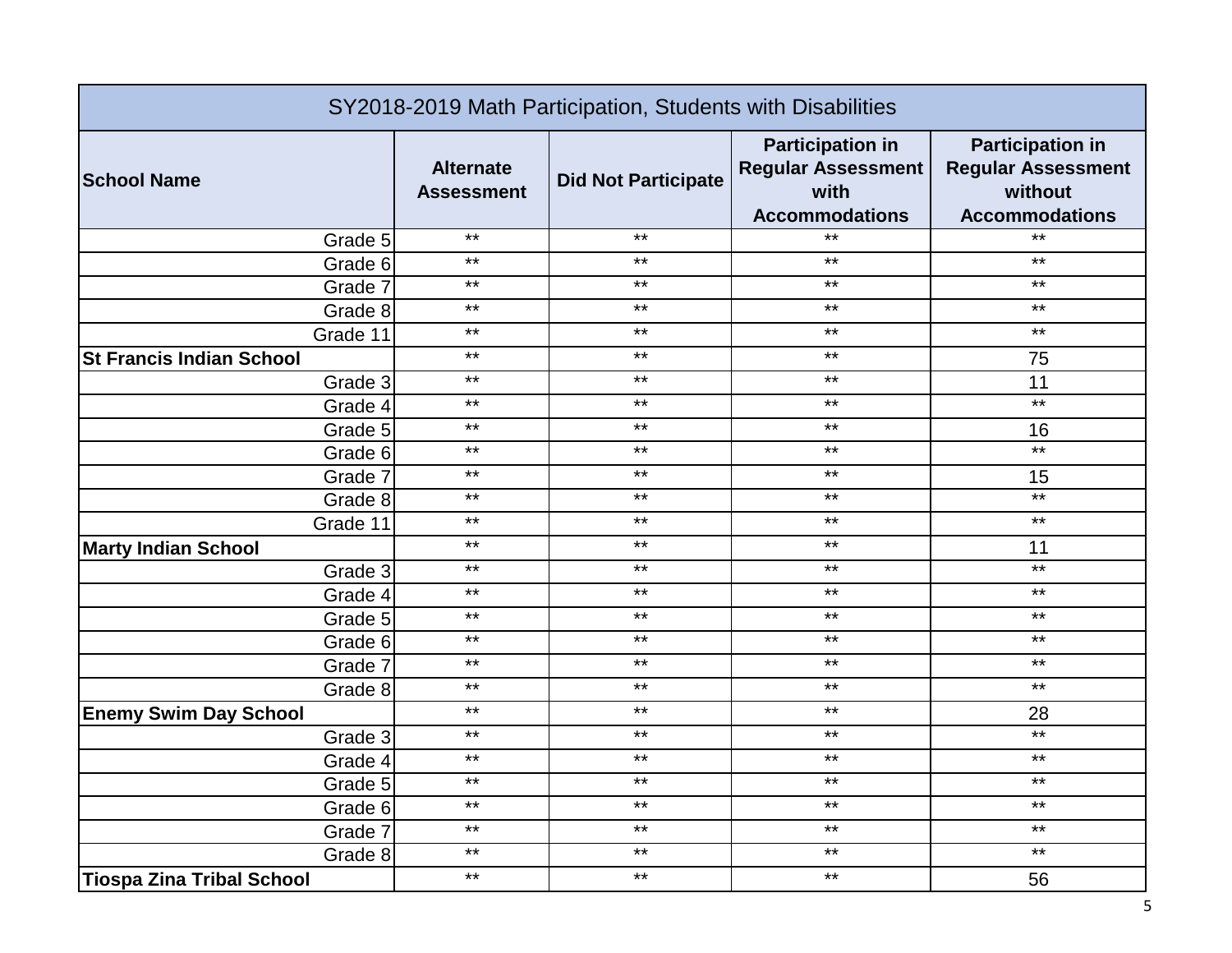| SY2018-2019 Math Participation, Students with Disabilities |                                       |                            |                                                                                       |                                                                                          |
|------------------------------------------------------------|---------------------------------------|----------------------------|---------------------------------------------------------------------------------------|------------------------------------------------------------------------------------------|
| <b>School Name</b>                                         | <b>Alternate</b><br><b>Assessment</b> | <b>Did Not Participate</b> | <b>Participation in</b><br><b>Regular Assessment</b><br>with<br><b>Accommodations</b> | <b>Participation in</b><br><b>Regular Assessment</b><br>without<br><b>Accommodations</b> |
| Grade 3                                                    | $***$                                 | $***$                      | $***$                                                                                 | $***$                                                                                    |
| Grade 4                                                    | $***$                                 | $***$                      | $***$                                                                                 | $***$                                                                                    |
| Grade 5                                                    | $***$                                 | $***$                      | $***$                                                                                 | $***$                                                                                    |
| Grade 6                                                    | $***$                                 | $***$                      | $***$                                                                                 | $***$                                                                                    |
| Grade 7                                                    | $***$                                 | $***$                      | $***$                                                                                 | 11                                                                                       |
| Grade 8                                                    | $***$                                 | $***$                      | $***$                                                                                 | $***$                                                                                    |
| Grade 11                                                   | $***$                                 | $***$                      | $***$                                                                                 | 11                                                                                       |
| <b>Tate Topa Tribal School</b>                             | $***$                                 | $***$                      | $***$                                                                                 | 38                                                                                       |
| Grade 3                                                    | $***$                                 | $***$                      | $***$                                                                                 | $***$                                                                                    |
| Grade 4                                                    | $***$                                 | $***$                      | $***$                                                                                 | $***$                                                                                    |
| Grade 5                                                    | $***$                                 | $***$                      | $***$                                                                                 | $***$                                                                                    |
| Grade 6                                                    | $***$                                 | $***$                      | $***$                                                                                 | $***$                                                                                    |
| Grade 7                                                    | $***$                                 | $***$                      | $***$                                                                                 | $***$                                                                                    |
| Grade 8                                                    | $***$                                 | $***$                      | $***$                                                                                 | $***$                                                                                    |
| <b>Jones Academy</b>                                       | $***$                                 | $***$                      | $***$                                                                                 | $***$                                                                                    |
| Grade 3                                                    | $***$                                 | $***$                      | $***$                                                                                 | $***$                                                                                    |
| Grade 4                                                    | $***$                                 | $***$                      | $***$                                                                                 | $***$                                                                                    |
| Grade 5                                                    | $***$                                 | $***$                      | $***$                                                                                 | $\star\star$                                                                             |
| Grade 6                                                    | $***$                                 | $***$                      | $***$                                                                                 | $***$                                                                                    |
| <b>Rock Creek Grant School</b>                             | $***$                                 | $***$                      | $***$                                                                                 | $***$                                                                                    |
| Grade 3                                                    | $***$                                 | $***$                      | $***$                                                                                 | $\star\star$                                                                             |
| Grade 4                                                    | $***$                                 | $***$                      | $***$                                                                                 | $***$                                                                                    |
| Grade 6                                                    | $***$                                 | $***$                      | $***$                                                                                 | $***$                                                                                    |
| Grade 7                                                    | $***$                                 | $***$                      | $***$                                                                                 | $***$                                                                                    |
| Grade 8                                                    | $***$                                 | $***$                      | $***$                                                                                 | $***$                                                                                    |
| <b>Little Eagle Grant School</b>                           | $***$                                 | 16                         | $***$                                                                                 | $***$                                                                                    |
| Grade 3                                                    | $***$                                 | $***$                      | $***$                                                                                 | $***$                                                                                    |
| Grade 4                                                    | $***$                                 | $***$                      | $***$                                                                                 | $***$                                                                                    |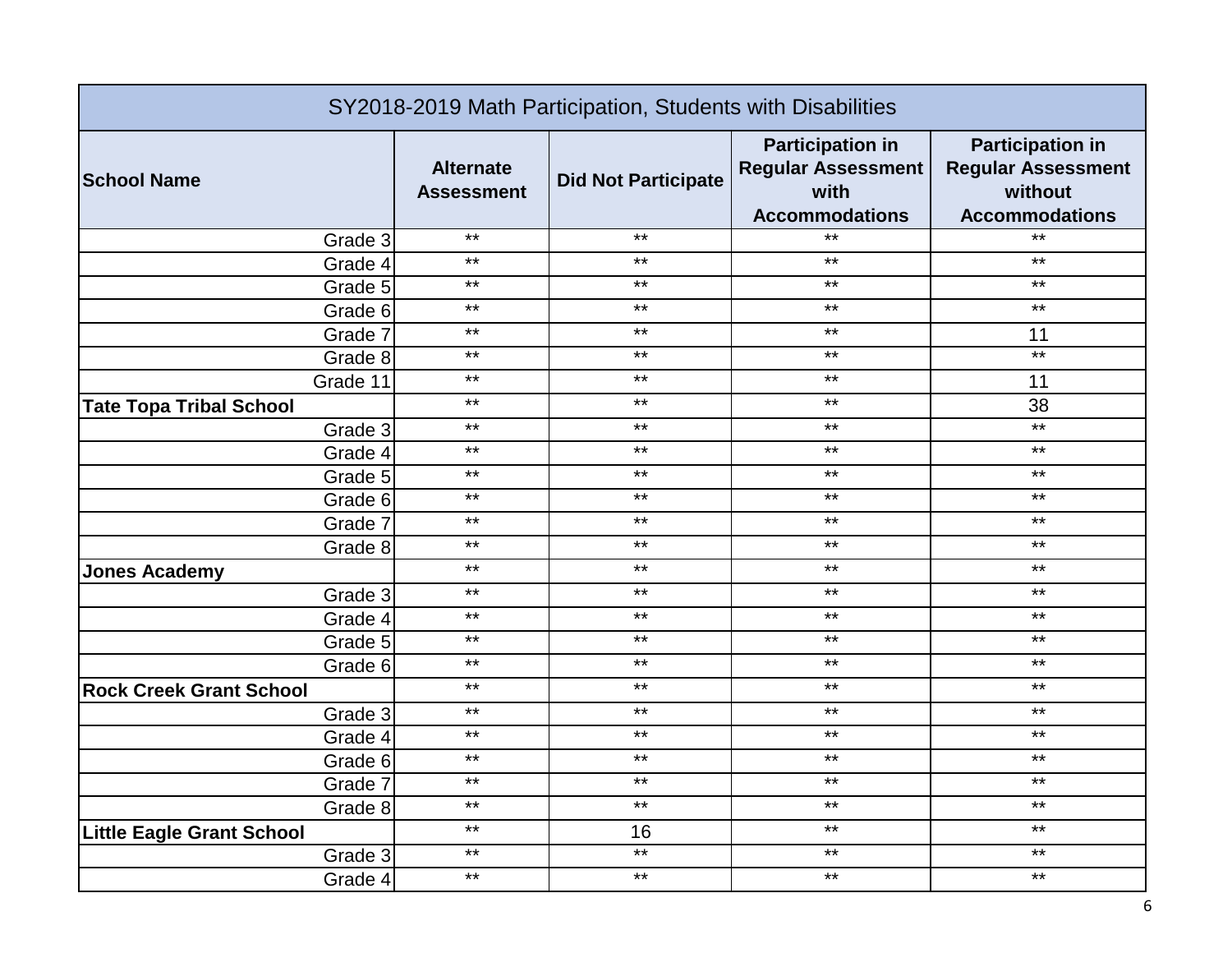| SY2018-2019 Math Participation, Students with Disabilities |                                       |                            |                                                                                       |                                                                                          |
|------------------------------------------------------------|---------------------------------------|----------------------------|---------------------------------------------------------------------------------------|------------------------------------------------------------------------------------------|
| <b>School Name</b>                                         | <b>Alternate</b><br><b>Assessment</b> | <b>Did Not Participate</b> | <b>Participation in</b><br><b>Regular Assessment</b><br>with<br><b>Accommodations</b> | <b>Participation in</b><br><b>Regular Assessment</b><br>without<br><b>Accommodations</b> |
| Grade 5                                                    | $***$                                 | $***$                      | $***$                                                                                 | $*$                                                                                      |
| Grade 6                                                    | $***$                                 | $***$                      | $***$                                                                                 | $***$                                                                                    |
| Grade 7                                                    | $***$                                 | $***$                      | $***$                                                                                 | $***$                                                                                    |
| Grade 8                                                    | $***$                                 | $***$                      | $***$                                                                                 | $***$                                                                                    |
| <b>Standing Rock Community School</b>                      | $***$                                 | $***$                      | $***$                                                                                 | 53                                                                                       |
| Grade 3                                                    | $***$                                 | $***$                      | $***$                                                                                 | $***$                                                                                    |
| Grade 4                                                    | $***$                                 | $***$                      | $***$                                                                                 | $***$                                                                                    |
| Grade 5                                                    | $***$                                 | $***$                      | $***$                                                                                 | 13                                                                                       |
| Grade 6                                                    | $***$                                 | $***$                      | $***$                                                                                 | $***$                                                                                    |
| Grade 7                                                    | $***$                                 | $***$                      | $***$                                                                                 | $***$                                                                                    |
| Grade 8                                                    | $***$                                 | $***$                      | $***$                                                                                 | $***$                                                                                    |
| Grade 9                                                    | $***$                                 | $***$                      | $\star\star$                                                                          | $***$                                                                                    |
| Grade 10                                                   | $***$                                 | $***$                      | $***$                                                                                 | $***$                                                                                    |
| <b>Theodore Jamerson Elementary</b><br><b>School</b>       | $***$                                 | $***$                      | $***$                                                                                 | 19                                                                                       |
| Grade 3                                                    | $***$                                 | $***$                      | $***$                                                                                 | $\star\star$                                                                             |
| Grade 4                                                    | $***$                                 | $***$                      | $***$                                                                                 | $***$                                                                                    |
| Grade 5                                                    | $***$                                 | $***$                      | $***$                                                                                 | $***$                                                                                    |
| Grade 6                                                    | $***$                                 | $***$                      | $***$                                                                                 | $***$                                                                                    |
| <b>Quileute Tribal School</b>                              | $***$                                 | $***$                      | $***$                                                                                 | 23                                                                                       |
| Grade 3                                                    | $***$                                 | $***$                      | $***$                                                                                 | $***$                                                                                    |
| Grade 4                                                    | $***$                                 | $***$                      | $\star\star$                                                                          | $***$                                                                                    |
| Grade 5                                                    | $***$                                 | $***$                      | $***$                                                                                 | $***$                                                                                    |
| Grade 6                                                    | $***$                                 | $***$                      | $\star\star$                                                                          | $***$                                                                                    |
| Grade 7                                                    | $***$                                 | $***$                      | $***$                                                                                 | $***$                                                                                    |
| Grade 8                                                    | $***$                                 | $***$                      | $***$                                                                                 | $***$                                                                                    |
| Grade 10                                                   | $***$                                 | $***$                      | $***$                                                                                 | $***$                                                                                    |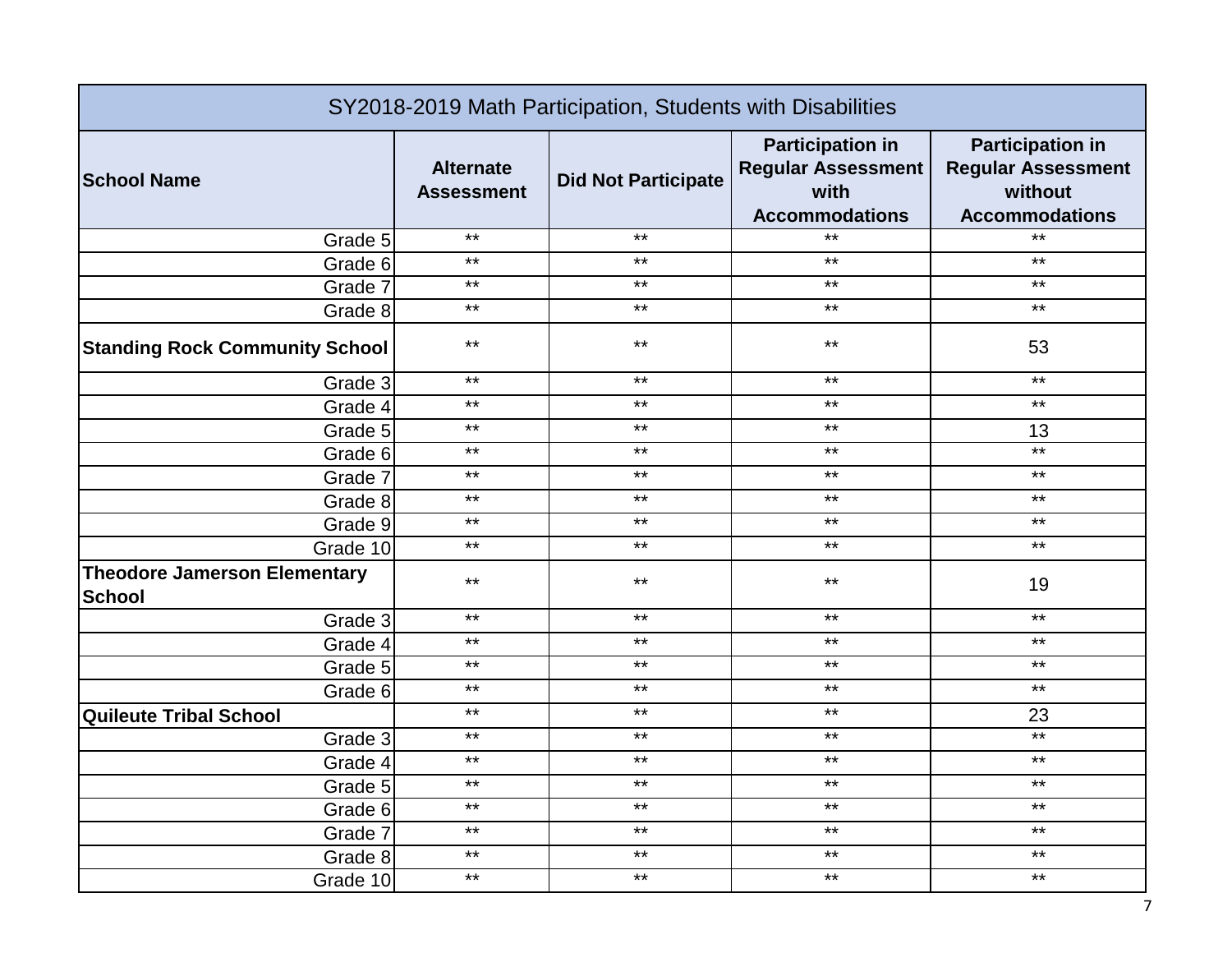| SY2018-2019 Math Participation, Students with Disabilities |                                       |                            |                                                                                       |                                                                                          |
|------------------------------------------------------------|---------------------------------------|----------------------------|---------------------------------------------------------------------------------------|------------------------------------------------------------------------------------------|
| <b>School Name</b>                                         | <b>Alternate</b><br><b>Assessment</b> | <b>Did Not Participate</b> | <b>Participation in</b><br><b>Regular Assessment</b><br>with<br><b>Accommodations</b> | <b>Participation in</b><br><b>Regular Assessment</b><br>without<br><b>Accommodations</b> |
| Grade 11                                                   | $***$                                 | $***$                      | $***$                                                                                 | $***$                                                                                    |
| Grade 12                                                   | $***$                                 | $***$                      | $***$                                                                                 | $***$                                                                                    |
| Wa He Lut Indian School                                    | $***$                                 | $***$                      | $***$                                                                                 | 13                                                                                       |
| Grade 3                                                    | $***$                                 | $***$                      | $***$                                                                                 | $***$                                                                                    |
| Grade 4                                                    | $***$                                 | $***$                      | $***$                                                                                 | $***$                                                                                    |
| Grade 5                                                    | $***$                                 | $***$                      | $***$                                                                                 | $***$                                                                                    |
| Grade 6                                                    | $***$                                 | $***$                      | $***$                                                                                 | $***$                                                                                    |
| Grade 7                                                    | $***$                                 | $***$                      | $***$                                                                                 | $***$                                                                                    |
| Grade 8                                                    | $***$                                 | $***$                      | $***$                                                                                 | $***$                                                                                    |
| <b>Lummi Tribal School System</b>                          | $***$                                 | $***$                      | $***$                                                                                 | 44                                                                                       |
| Grade 3                                                    | $***$                                 | $***$                      | $***$                                                                                 | $***$                                                                                    |
| Grade 4                                                    | $***$                                 | $***$                      | $***$                                                                                 | $***$                                                                                    |
| Grade 5                                                    | $***$                                 | $***$                      | $***$                                                                                 | $***$                                                                                    |
| Grade 6                                                    | $***$                                 | $***$                      | $***$                                                                                 | $***$                                                                                    |
| Grade 7                                                    | $***$                                 | $***$                      | $***$                                                                                 | $***$                                                                                    |
| Grade 8                                                    | $***$                                 | $***$                      | $***$                                                                                 | 11                                                                                       |
| <b>Chief Leschi School</b>                                 | $***$                                 | $***$                      | $***$                                                                                 | 58                                                                                       |
| Grade 3                                                    | $***$                                 | $***$                      | $***$                                                                                 | $***$                                                                                    |
| Grade 4                                                    | $***$                                 | $***$                      | $***$                                                                                 | 12                                                                                       |
| Grade 5                                                    | $***$                                 | $***$                      | $***$                                                                                 | 11                                                                                       |
| Grade 6                                                    | $***$                                 | $***$                      | $***$                                                                                 | $***$                                                                                    |
| Grade 7                                                    | $***$                                 | $***$                      | $***$                                                                                 | $***$                                                                                    |
| Grade 8                                                    | $***$                                 | $***$                      | $***$                                                                                 | $***$                                                                                    |
| Grade 10                                                   | $***$                                 | $***$                      | $***$                                                                                 | $***$                                                                                    |
| Grade 11                                                   | $***$                                 | $***$                      | $***$                                                                                 | $***$                                                                                    |
| <b>Muckleshoot Tribal School</b>                           | $***$                                 | $***$                      | $***$                                                                                 | 66                                                                                       |
| Grade 3                                                    | $***$                                 | $***$                      | $***$                                                                                 | $***$                                                                                    |
| Grade 4                                                    | $***$                                 | $***$                      | $***$                                                                                 | 11                                                                                       |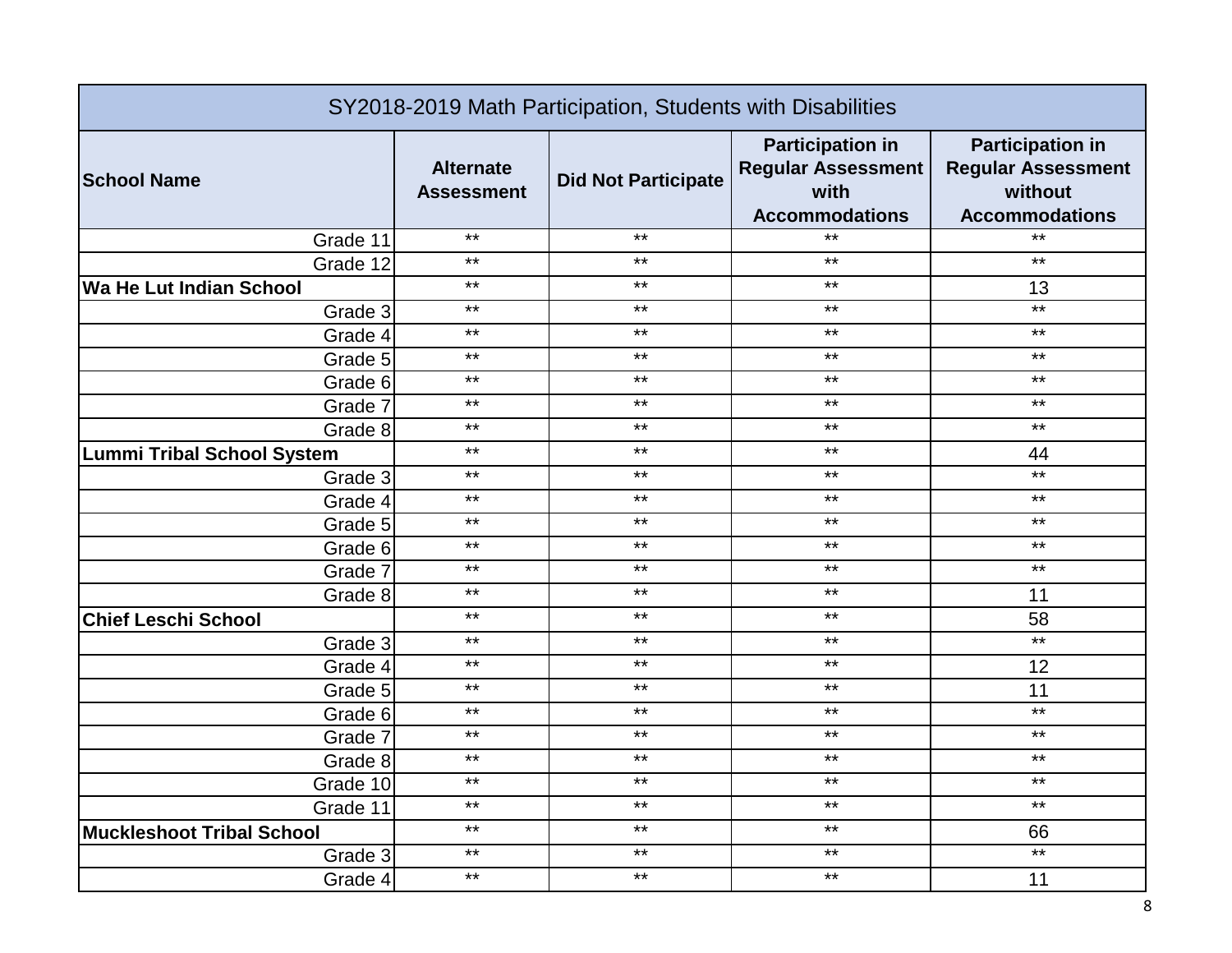| SY2018-2019 Math Participation, Students with Disabilities |                                       |                            |                                                                                       |                                                                                          |
|------------------------------------------------------------|---------------------------------------|----------------------------|---------------------------------------------------------------------------------------|------------------------------------------------------------------------------------------|
| <b>School Name</b>                                         | <b>Alternate</b><br><b>Assessment</b> | <b>Did Not Participate</b> | <b>Participation in</b><br><b>Regular Assessment</b><br>with<br><b>Accommodations</b> | <b>Participation in</b><br><b>Regular Assessment</b><br>without<br><b>Accommodations</b> |
| Grade 5                                                    | $***$                                 | $***$                      | $***$                                                                                 | 14                                                                                       |
| Grade 6                                                    | $***$                                 | $***$                      | $***$                                                                                 | $***$                                                                                    |
| Grade 7                                                    | $***$                                 | $***$                      | $***$                                                                                 | $***$                                                                                    |
| Grade 8                                                    | $***$                                 | $***$                      | $***$                                                                                 | $***$                                                                                    |
| Grade 10                                                   | $***$                                 | $***$                      | $***$                                                                                 | $***$                                                                                    |
| <b>Lummi High School</b>                                   | $***$                                 | $***$                      | $***$                                                                                 | 22                                                                                       |
| Grade 10                                                   | $***$                                 | $***$                      | $***$                                                                                 | 12                                                                                       |
| Grade 11                                                   | $***$                                 | $***$                      | $***$                                                                                 | $***$                                                                                    |
| Grade 12                                                   | $***$                                 | $***$                      | $***$                                                                                 | $***$                                                                                    |
| <b>Dunseith Day School</b>                                 | $***$                                 | $***$                      | $***$                                                                                 | 44                                                                                       |
| Grade 3                                                    | $***$                                 | $***$                      | $***$                                                                                 | $*$                                                                                      |
| Grade 4                                                    | $***$                                 | $***$                      | $***$                                                                                 | 14                                                                                       |
| Grade 5                                                    | $***$                                 | $***$                      | $***$                                                                                 | $***$                                                                                    |
| Grade 6                                                    | $***$                                 | $***$                      | $***$                                                                                 | $***$                                                                                    |
| Grade 7                                                    | $***$                                 | $***$                      | $***$                                                                                 | $***$                                                                                    |
| Grade 8                                                    | $***$                                 | $***$                      | $***$                                                                                 | $***$                                                                                    |
| <b>Turtle Mountain Elementary</b><br><b>School</b>         | 13                                    | $***$                      | $***$                                                                                 | 63                                                                                       |
| Grade 3                                                    | $***$                                 | $***$                      | $***$                                                                                 | 20                                                                                       |
| Grade 4                                                    | $***$                                 | $***$                      | $\star\star$                                                                          | 19                                                                                       |
| Grade 5                                                    | $***$                                 | $***$                      | $***$                                                                                 | 24                                                                                       |
| <b>Turtle Mountain Middle School</b>                       | 22                                    | $***$                      | $***$                                                                                 | 53                                                                                       |
| Grade 6                                                    | $\overline{\ddot{\ast}}$              | $***$                      | $***$                                                                                 | 15                                                                                       |
| Grade 7                                                    | $***$                                 | $***$                      | $***$                                                                                 | 21                                                                                       |
| Grade 8                                                    | $***$                                 | $***$                      | $***$                                                                                 | 17                                                                                       |
| <b>Turtle Mountain Community High</b><br>School            | $***$<br>$***$                        | $***$<br>$***$             | $***$<br>$***$                                                                        | 22                                                                                       |
| Grade 10                                                   |                                       |                            |                                                                                       | 22                                                                                       |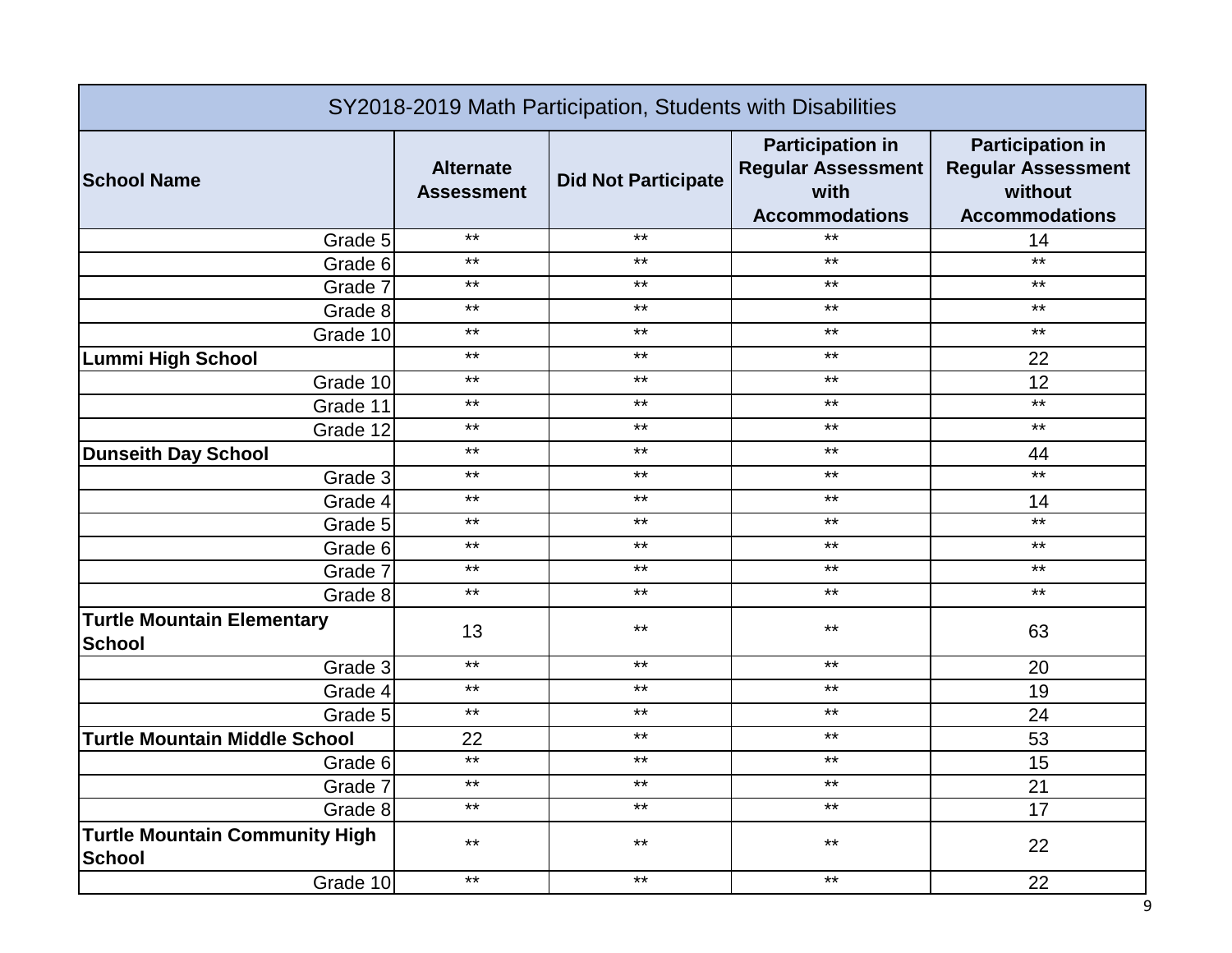| SY2018-2019 Math Participation, Students with Disabilities |                                       |                            |                                                                                       |                                                                                          |
|------------------------------------------------------------|---------------------------------------|----------------------------|---------------------------------------------------------------------------------------|------------------------------------------------------------------------------------------|
| <b>School Name</b>                                         | <b>Alternate</b><br><b>Assessment</b> | <b>Did Not Participate</b> | <b>Participation in</b><br><b>Regular Assessment</b><br>with<br><b>Accommodations</b> | <b>Participation in</b><br><b>Regular Assessment</b><br>without<br><b>Accommodations</b> |
| <b>Mandaree Day School</b>                                 | $***$                                 | $***$                      | $***$                                                                                 | $***$                                                                                    |
| Grade 3                                                    | $***$                                 | $***$                      | $***$                                                                                 | $***$                                                                                    |
| Grade 4                                                    | $***$                                 | $***$                      | $***$                                                                                 | $***$                                                                                    |
| Grade 7                                                    | $***$                                 | $***$                      | $***$                                                                                 | $***$                                                                                    |
| Grade 8                                                    | $***$                                 | $***$                      | $***$                                                                                 | $***$                                                                                    |
| <b>White Shield School</b>                                 | $***$                                 | $***$                      | $***$                                                                                 | 13                                                                                       |
| Grade 3                                                    | $***$                                 | $***$                      | $***$                                                                                 | $***$                                                                                    |
| Grade 4                                                    | $***$                                 | $***$                      | $***$                                                                                 | $***$                                                                                    |
| Grade 5                                                    | $***$                                 | $***$                      | $***$                                                                                 | $***$                                                                                    |
| Grade 7                                                    | $***$                                 | $***$                      | $***$                                                                                 | $***$                                                                                    |
| Grade 8                                                    | $***$                                 | $***$                      | $***$                                                                                 | $***$                                                                                    |
| <b>Yakama Nation Tribal School</b>                         | $***$                                 | $***$                      | $***$                                                                                 | $***$                                                                                    |
| Grade 11                                                   | $***$                                 | $***$                      | $***$                                                                                 | $***$                                                                                    |
| <b>Two Eagle River School</b>                              | $***$                                 | $***$                      | $***$                                                                                 | $***$                                                                                    |
| Grade 11                                                   | $***$                                 | $***$                      | $***$                                                                                 | $***$                                                                                    |
| <b>Crow Creek Sioux Tribal</b><br><b>Elementary School</b> | $***$                                 | $***$                      | $***$                                                                                 | 23                                                                                       |
| Grade 3                                                    | $***$                                 | $***$                      | $***$                                                                                 | $***$                                                                                    |
| Grade 4                                                    | $***$                                 | $***$                      | $***$                                                                                 | $***$                                                                                    |
| Grade 5                                                    | $***$                                 | $***$                      | $***$                                                                                 | $***$                                                                                    |
| <b>Crow Creek Reservation High</b><br><b>School</b>        | $***$                                 | $***$                      | $***$                                                                                 | 14                                                                                       |
| Grade 6                                                    | $***$                                 | $***$                      | $***$                                                                                 | $***$                                                                                    |
| Grade 7                                                    | $***$                                 | $***$                      | $***$                                                                                 | $***$                                                                                    |
| Grade 8                                                    | $***$                                 | $***$                      | $***$                                                                                 | $***$                                                                                    |
| Grade 11                                                   | $***$                                 | $***$                      | $***$                                                                                 | $***$                                                                                    |
| <b>Lower Brule Day School</b>                              | $***$                                 | $***$                      | $***$                                                                                 | 35                                                                                       |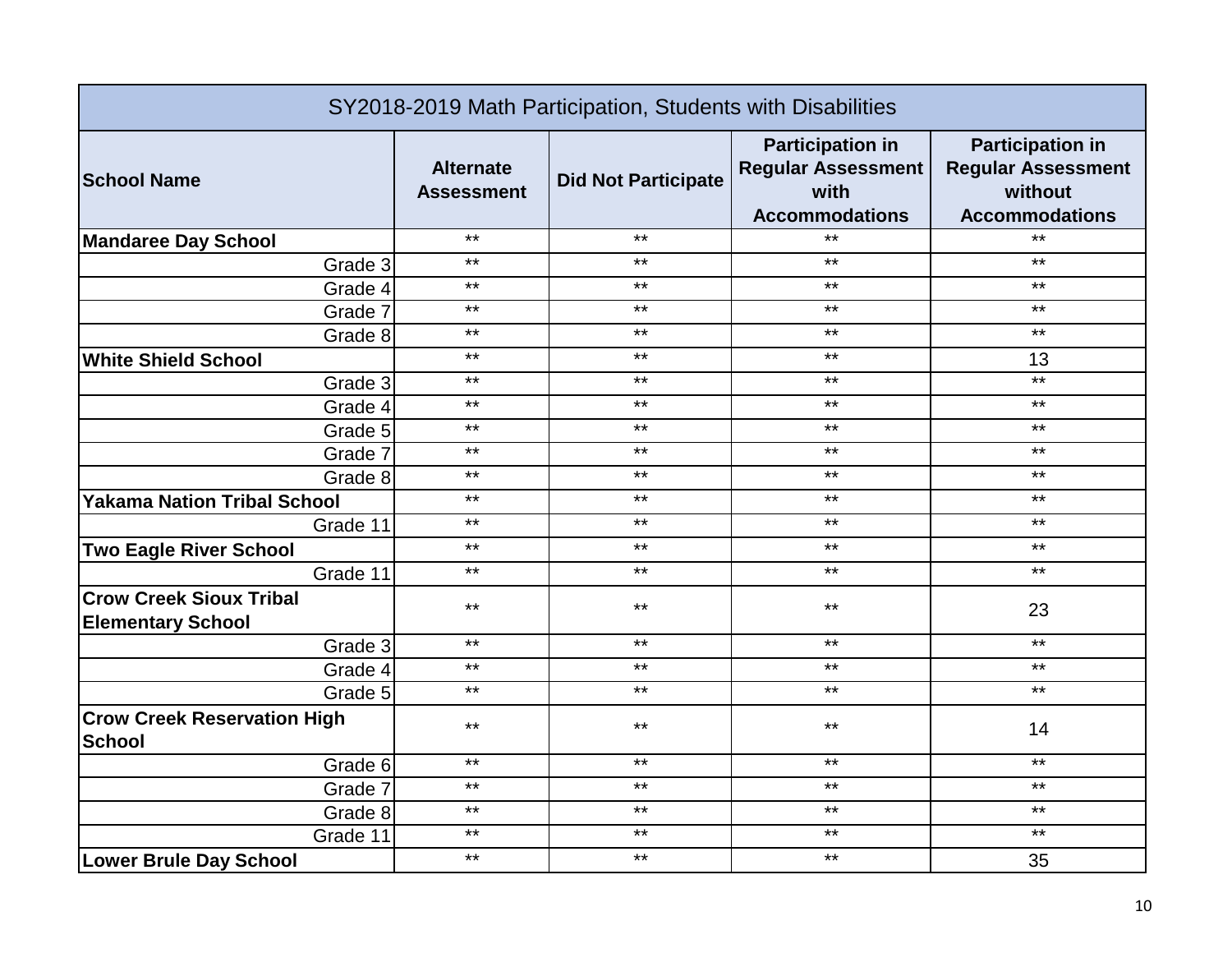| SY2018-2019 Math Participation, Students with Disabilities |                                       |                            |                                                                                       |                                                                                          |
|------------------------------------------------------------|---------------------------------------|----------------------------|---------------------------------------------------------------------------------------|------------------------------------------------------------------------------------------|
| <b>School Name</b>                                         | <b>Alternate</b><br><b>Assessment</b> | <b>Did Not Participate</b> | <b>Participation in</b><br><b>Regular Assessment</b><br>with<br><b>Accommodations</b> | <b>Participation in</b><br><b>Regular Assessment</b><br>without<br><b>Accommodations</b> |
| Grade 3                                                    | $***$                                 | $***$                      | $***$                                                                                 | $*$                                                                                      |
| Grade 4                                                    | $***$                                 | $***$                      | $***$                                                                                 | $***$                                                                                    |
| Grade 5                                                    | $***$                                 | $***$                      | $***$                                                                                 | $***$                                                                                    |
| Grade 6                                                    | $***$                                 | $***$                      | $***$                                                                                 | $***$                                                                                    |
| Grade 7                                                    | $***$                                 | $***$                      | $***$                                                                                 | $***$                                                                                    |
| Grade 8                                                    | $***$                                 | $***$                      | $***$                                                                                 | $***$                                                                                    |
| Grade 11                                                   | $***$                                 | $***$                      | $***$                                                                                 | $\star\star$                                                                             |
| <b>Haak'u Community Academy</b>                            | $***$                                 | $***$                      | $***$                                                                                 | 23                                                                                       |
| Grade 3                                                    | $***$                                 | $***$                      | $***$                                                                                 | $***$                                                                                    |
| Grade 4                                                    | $***$                                 | $***$                      | $***$                                                                                 | $***$                                                                                    |
| Grade 5                                                    | $***$                                 | $***$                      | $***$                                                                                 | $***$                                                                                    |
| Grade 6                                                    | $***$                                 | $***$                      | $***$                                                                                 | $***$                                                                                    |
| Grade 7                                                    | $***$                                 | $***$                      | $***$                                                                                 | $***$                                                                                    |
| Grade 8                                                    | $***$                                 | $***$                      | $***$                                                                                 | $***$                                                                                    |
| <b>Isleta Elementary School</b>                            | $***$                                 | $***$                      | $***$                                                                                 | 18                                                                                       |
| Grade 3                                                    | $***$                                 | $***$                      | $***$                                                                                 | $***$                                                                                    |
| Grade 4                                                    | $***$                                 | $***$                      | $***$                                                                                 | $***$                                                                                    |
| Grade 5                                                    | $***$                                 | $***$                      | $***$                                                                                 | $***$                                                                                    |
| Grade 6                                                    | $***$                                 | $***$                      | $***$                                                                                 | $***$                                                                                    |
| <b>Jemez Day School</b>                                    | $***$                                 | $***$                      | $***$                                                                                 | 11                                                                                       |
| Grade 3                                                    | $***$                                 | $***$                      | $***$                                                                                 | $***$                                                                                    |
| Grade 4                                                    | $***$                                 | $***$                      | $***$                                                                                 | $***$                                                                                    |
| Grade 5                                                    | $***$                                 | $***$                      | $***$                                                                                 | $***$                                                                                    |
| Grade 6                                                    | $***$                                 | $***$                      | $***$                                                                                 | $***$                                                                                    |
| <b>San Felipe Pueblo Elementary</b><br><b>School</b>       | $***$                                 | $***$                      | $***$                                                                                 | 31                                                                                       |
| Grade 3                                                    | $***$                                 | $***$                      | $***$                                                                                 | $***$                                                                                    |
| Grade 4                                                    | $***$                                 | $***$                      | $***$                                                                                 | $***$                                                                                    |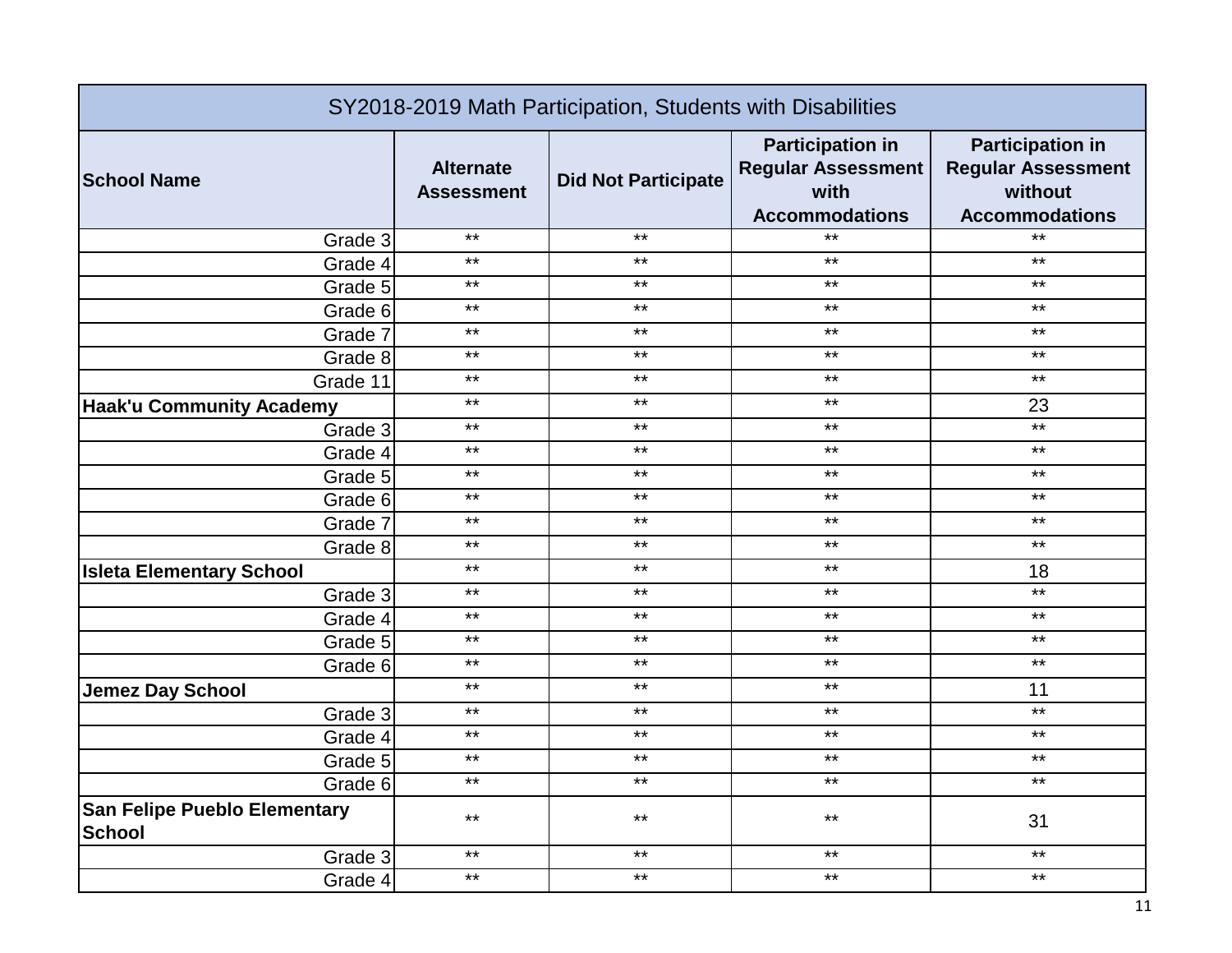| SY2018-2019 Math Participation, Students with Disabilities |                                       |                            |                                                                                       |                                                                                          |
|------------------------------------------------------------|---------------------------------------|----------------------------|---------------------------------------------------------------------------------------|------------------------------------------------------------------------------------------|
| <b>School Name</b>                                         | <b>Alternate</b><br><b>Assessment</b> | <b>Did Not Participate</b> | <b>Participation in</b><br><b>Regular Assessment</b><br>with<br><b>Accommodations</b> | <b>Participation in</b><br><b>Regular Assessment</b><br>without<br><b>Accommodations</b> |
| Grade 5                                                    | $***$                                 | $***$                      | $***$                                                                                 | $*$                                                                                      |
| Grade 6                                                    | $***$                                 | $***$                      | $***$                                                                                 | $***$                                                                                    |
| Grade 7                                                    | $***$                                 | $***$                      | $***$                                                                                 | $***$                                                                                    |
| Grade 8                                                    | $***$                                 | $***$                      | $***$                                                                                 | $***$                                                                                    |
| <b>T'siya Day School</b>                                   | $***$                                 | $***$                      | $***$                                                                                 | $***$                                                                                    |
| Grade 5                                                    | $***$                                 | $***$                      | $***$                                                                                 | $***$                                                                                    |
| Grade 6                                                    | $***$                                 | $***$                      | $***$                                                                                 | $***$                                                                                    |
| <b>Pine Hill Schools</b>                                   | $***$                                 | $***$                      | $***$                                                                                 | 30                                                                                       |
| Grade 3                                                    | $***$                                 | $***$                      | $***$                                                                                 | $\star\star$                                                                             |
| Grade 4                                                    | $***$                                 | $***$                      | $***$                                                                                 | $***$                                                                                    |
| Grade 5                                                    | $***$                                 | $***$                      | $***$                                                                                 | $***$                                                                                    |
| Grade 7                                                    | $***$                                 | $***$                      | $***$                                                                                 | $***$                                                                                    |
| Grade 8                                                    | $***$                                 | $***$                      | $***$                                                                                 | $***$                                                                                    |
| Grade 9                                                    | $***$                                 | $***$                      | $***$                                                                                 | $***$                                                                                    |
| Grade 11                                                   | $***$                                 | $***$                      | $***$                                                                                 | $***$                                                                                    |
| <b>Mescalero Apache School</b>                             | $***$                                 | $***$                      | 18                                                                                    | 54                                                                                       |
| Grade 3                                                    | $***$                                 | $***$                      | $***$                                                                                 | $***$                                                                                    |
| Grade 4                                                    | $***$                                 | $***$                      | $***$                                                                                 | $***$                                                                                    |
| Grade 5                                                    | $***$                                 | $***$                      | $***$                                                                                 | $***$                                                                                    |
| Grade 6                                                    | $\star\star$                          | $***$                      | $***$                                                                                 | 11                                                                                       |
| Grade 7                                                    | $***$                                 | $***$                      | $***$                                                                                 | $***$                                                                                    |
| Grade 8                                                    | $***$                                 | $***$                      | $***$                                                                                 | 11                                                                                       |
| Grade 10                                                   | $***$                                 | $***$                      | $***$                                                                                 | $***$                                                                                    |
| Grade 11                                                   | $***$                                 | $***$                      | $***$                                                                                 | $***$                                                                                    |
| <b>Laguna Elementary School</b>                            | $***$                                 | $***$                      | $***$                                                                                 | $***$                                                                                    |
| Grade 3                                                    | $***$                                 | $***$                      | $***$                                                                                 | $***$                                                                                    |
| Grade 4                                                    | $***$                                 | $***$                      | $***$                                                                                 | $***$                                                                                    |
| Grade 5                                                    | $***$                                 | $***$                      | $***$                                                                                 | $***$                                                                                    |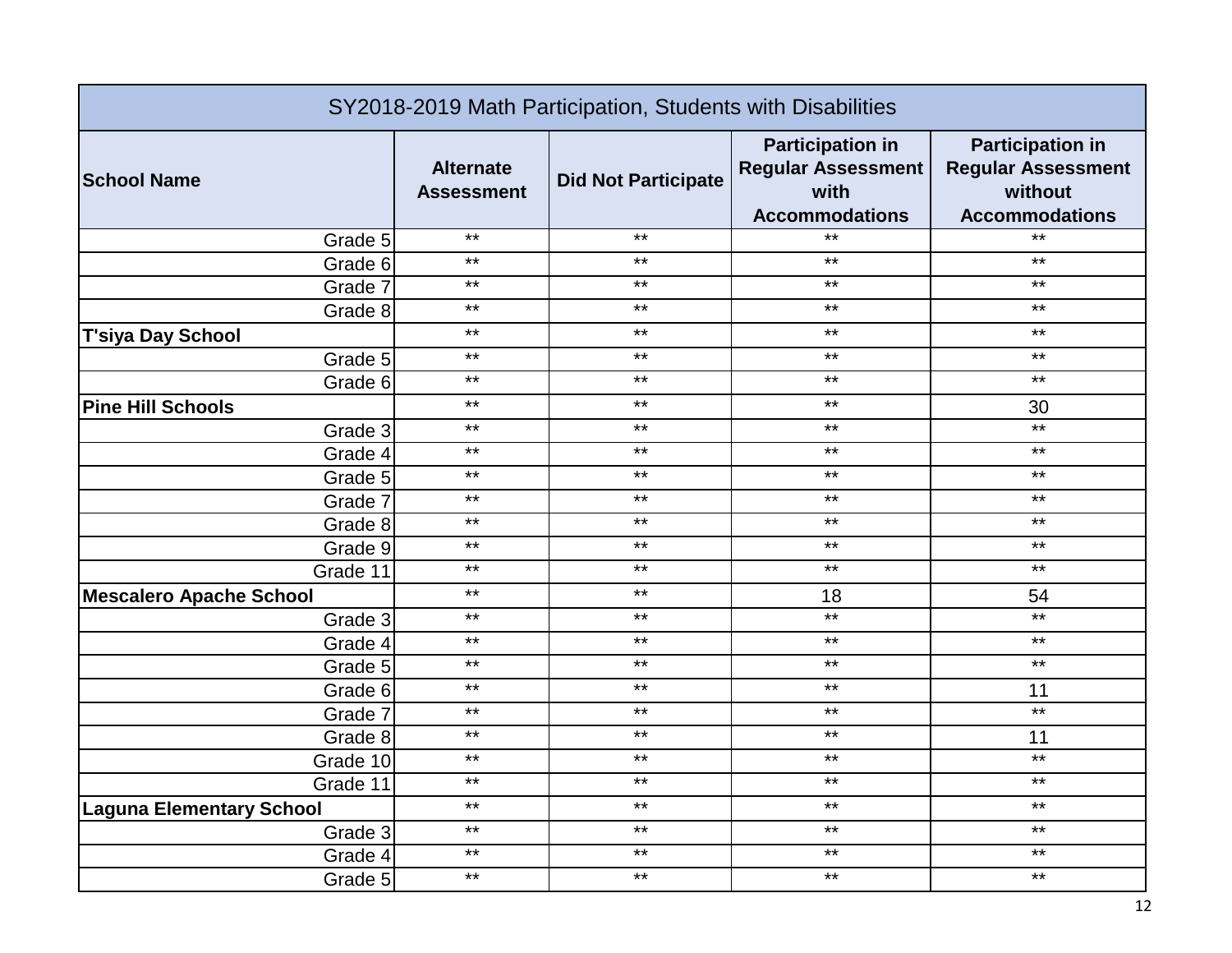| SY2018-2019 Math Participation, Students with Disabilities |                                       |                            |                                                                                       |                                                                                          |
|------------------------------------------------------------|---------------------------------------|----------------------------|---------------------------------------------------------------------------------------|------------------------------------------------------------------------------------------|
| <b>School Name</b>                                         | <b>Alternate</b><br><b>Assessment</b> | <b>Did Not Participate</b> | <b>Participation in</b><br><b>Regular Assessment</b><br>with<br><b>Accommodations</b> | <b>Participation in</b><br><b>Regular Assessment</b><br>without<br><b>Accommodations</b> |
| <b>Laguna Middle School</b>                                | $***$                                 | $***$                      | $***$                                                                                 | $***$                                                                                    |
| Grade 6                                                    | $***$                                 | $***$                      | $***$                                                                                 | $***$                                                                                    |
| Grade 7                                                    | $***$                                 | $***$                      | $***$                                                                                 | $***$                                                                                    |
| Grade 8                                                    | $***$                                 | $***$                      | $***$                                                                                 | $\star\star$                                                                             |
| San Ildefonso Day School                                   | $***$                                 | $***$                      | $***$                                                                                 | $***$                                                                                    |
| Grade 4                                                    | $***$                                 | $***$                      | $***$                                                                                 | $***$                                                                                    |
| <b>Ohkay Owingeh Community</b><br><b>School</b>            | $***$                                 | $***$                      | $***$                                                                                 | $***$                                                                                    |
| Grade 3                                                    | $***$                                 | $***$                      | $***$                                                                                 | $***$                                                                                    |
| Grade 4                                                    | $***$                                 | $***$                      | $***$                                                                                 | $***$                                                                                    |
| Grade 5                                                    | $***$                                 | $***$                      | $***$                                                                                 | $***$                                                                                    |
| Grade 6                                                    | $***$                                 | $***$                      | $***$                                                                                 | $***$                                                                                    |
| <b>Kha'p'o Community School</b>                            | $***$                                 | $***$                      | $***$                                                                                 | $***$                                                                                    |
| Grade 3                                                    | $***$                                 | $***$                      | $***$                                                                                 | $***$                                                                                    |
| Grade 4                                                    | $***$                                 | $***$                      | $***$                                                                                 | $***$                                                                                    |
| Grade 5                                                    | $***$                                 | $***$                      | $***$                                                                                 | $***$                                                                                    |
| Grade 6                                                    | $***$                                 | $***$                      | $***$                                                                                 | $***$                                                                                    |
| <b>Taos Day School</b>                                     | $***$                                 | $***$                      | $***$                                                                                 | 11                                                                                       |
| Grade 3                                                    | $***$                                 | $***$                      | $***$                                                                                 | $***$                                                                                    |
| Grade 4                                                    | $***$                                 | $***$                      | $***$                                                                                 | $***$                                                                                    |
| Grade 5                                                    | $***$                                 | $***$                      | $***$                                                                                 | $***$                                                                                    |
| Grade 6                                                    | $***$                                 | $***$                      | $***$                                                                                 | $***$                                                                                    |
| Grade 7                                                    | $***$                                 | $***$                      | $***$                                                                                 | $***$                                                                                    |
| Te Tsu Geh Oweenge Day School                              | $***$                                 | $***$                      | $***$                                                                                 | $***$                                                                                    |
| Grade 3                                                    | $***$                                 | $***$                      | $***$                                                                                 | $***$                                                                                    |
| Grade 4                                                    | $***$                                 | $***$                      | $***$                                                                                 | $***$                                                                                    |
| Grade 5                                                    | $***$                                 | $***$                      | $***$                                                                                 | $***$                                                                                    |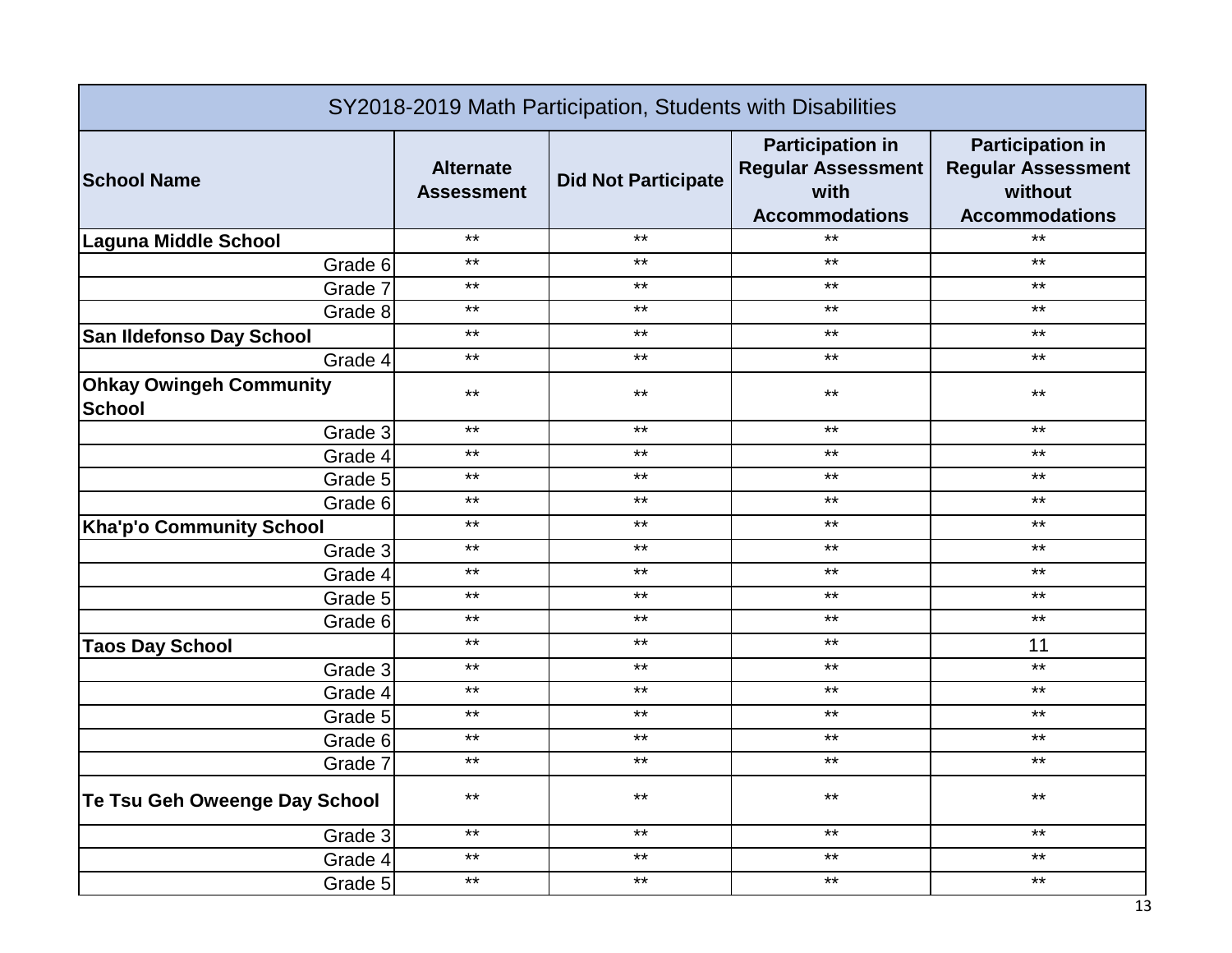| SY2018-2019 Math Participation, Students with Disabilities |                                       |                            |                                                                                       |                                                                                          |
|------------------------------------------------------------|---------------------------------------|----------------------------|---------------------------------------------------------------------------------------|------------------------------------------------------------------------------------------|
| <b>School Name</b>                                         | <b>Alternate</b><br><b>Assessment</b> | <b>Did Not Participate</b> | <b>Participation in</b><br><b>Regular Assessment</b><br>with<br><b>Accommodations</b> | <b>Participation in</b><br><b>Regular Assessment</b><br>without<br><b>Accommodations</b> |
| Santa Fe Indian School                                     | $***$                                 | $***$                      | 22                                                                                    | 23                                                                                       |
| Grade 7                                                    | $***$                                 | $***$                      | $***$                                                                                 | $***$                                                                                    |
| Grade 8                                                    | $***$                                 | $***$                      | 17                                                                                    | $***$                                                                                    |
| Grade 10                                                   | $***$                                 | $***$                      | $***$                                                                                 | $***$                                                                                    |
| Grade 11                                                   | $***$                                 | $***$                      | $***$                                                                                 | 17                                                                                       |
| <b>Aneth Community School</b>                              | $***$                                 | $***$                      | $***$                                                                                 | 11                                                                                       |
| Grade 3                                                    | $***$                                 | $***$                      | $***$                                                                                 | $***$                                                                                    |
| Grade 4                                                    | $***$                                 | $***$                      | $***$                                                                                 | $***$                                                                                    |
| Grade 5                                                    | $***$                                 | $***$                      | $***$                                                                                 | $***$                                                                                    |
| Grade 6                                                    | $***$                                 | $***$                      | $***$                                                                                 | $***$                                                                                    |
| <b>Beclabito Day School</b>                                | $***$                                 | $***$                      | $***$                                                                                 | $***$                                                                                    |
| Grade 3                                                    | $***$                                 | $***$                      | $***$                                                                                 | $***$                                                                                    |
| Grade 4                                                    | $***$                                 | $***$                      | $***$                                                                                 | $***$                                                                                    |
| <b>Cove Day School</b>                                     | $***$                                 | $***$                      | $***$                                                                                 | $***$                                                                                    |
| Grade 3                                                    | $***$                                 | $***$                      | $***$                                                                                 | $***$                                                                                    |
| Grade 5                                                    | $***$                                 | $***$                      | $***$                                                                                 | $***$                                                                                    |
| Grade 6                                                    | $***$                                 | $***$                      | $***$                                                                                 | $\star\star$                                                                             |
| <b>Nenahnezad Community School</b>                         | $***$                                 | $***$                      | $***$                                                                                 | 12                                                                                       |
| Grade 3                                                    | $***$                                 | $***$                      | $***$                                                                                 | $***$                                                                                    |
| Grade 4                                                    | $***$                                 | $***$                      | $***$                                                                                 | $***$                                                                                    |
| Grade 5                                                    | $***$                                 | $***$                      | $***$                                                                                 | $***$                                                                                    |
| Grade 6                                                    | $***$                                 | $***$                      | $***$                                                                                 | $***$                                                                                    |
| <b>Red Rock Day School</b>                                 | $***$                                 | $***$                      | $***$                                                                                 | 15                                                                                       |
| Grade 3                                                    | $***$                                 | $***$                      | $***$                                                                                 | $***$                                                                                    |
| Grade 4                                                    | $***$                                 | $***$                      | $***$                                                                                 | $***$                                                                                    |
| Grade 5                                                    | $***$                                 | $***$                      | $***$                                                                                 | $***$                                                                                    |
| Grade 6                                                    | $***$                                 | $***$                      | $***$                                                                                 | $***$                                                                                    |
| Grade 7                                                    | $***$                                 | $***$                      | $***$                                                                                 | $***$                                                                                    |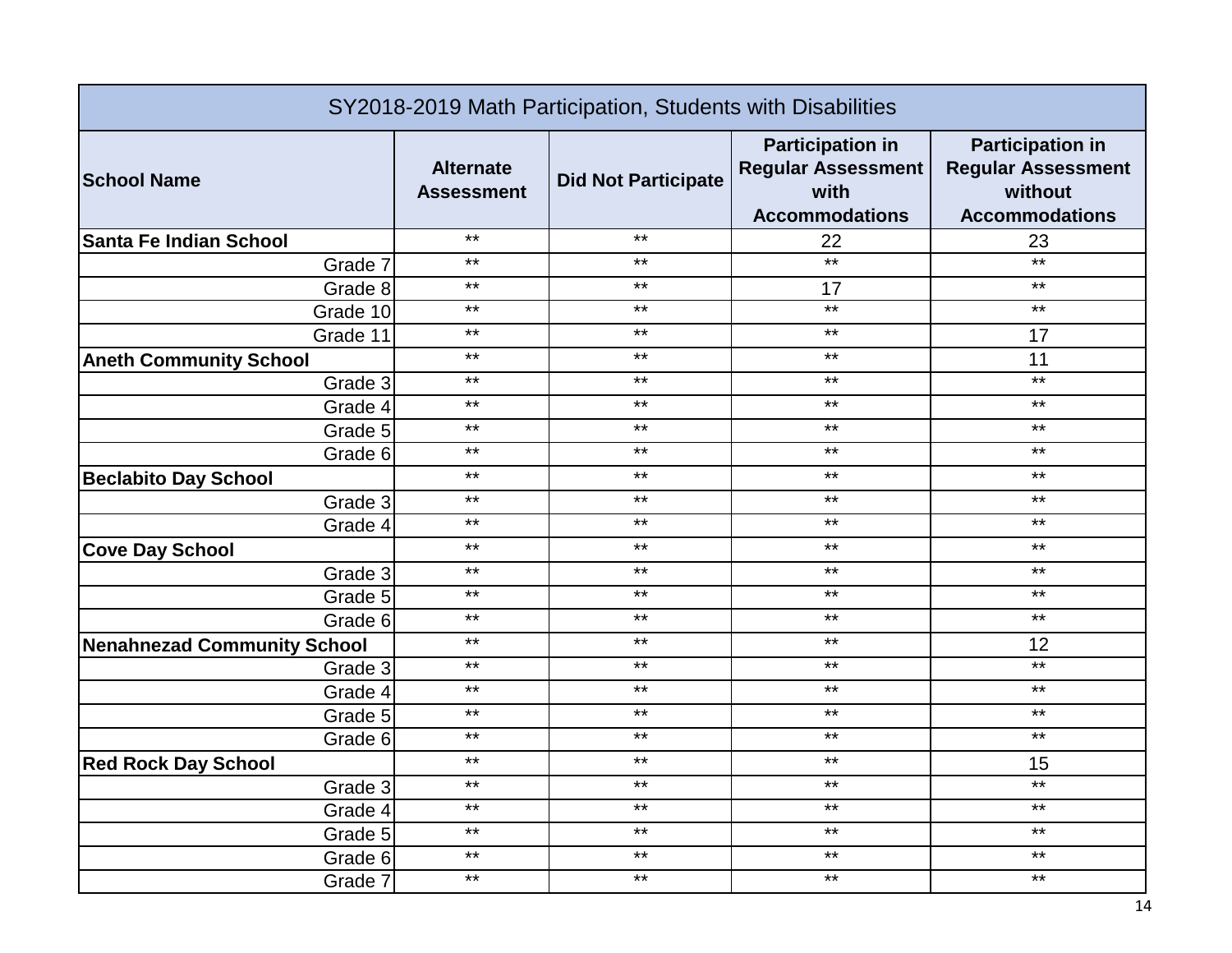| SY2018-2019 Math Participation, Students with Disabilities |                                       |                            |                                                                                       |                                                                                          |
|------------------------------------------------------------|---------------------------------------|----------------------------|---------------------------------------------------------------------------------------|------------------------------------------------------------------------------------------|
| <b>School Name</b>                                         | <b>Alternate</b><br><b>Assessment</b> | <b>Did Not Participate</b> | <b>Participation in</b><br><b>Regular Assessment</b><br>with<br><b>Accommodations</b> | <b>Participation in</b><br><b>Regular Assessment</b><br>without<br><b>Accommodations</b> |
| Grade 8                                                    | $***$                                 | $***$                      | $***$                                                                                 | $*$                                                                                      |
| <b>Sanostee Day School</b>                                 | $***$                                 | $***$                      | $***$                                                                                 | $***$                                                                                    |
| Grade 3                                                    | $***$                                 | $***$                      | $***$                                                                                 | $***$                                                                                    |
| <b>T'iis Nazbas Community School</b>                       | $***$                                 | $***$                      | $***$                                                                                 | 19                                                                                       |
| Grade 3                                                    | $***$                                 | $***$                      | $***$                                                                                 | $***$                                                                                    |
| Grade 4                                                    | $***$                                 | $***$                      | $***$                                                                                 | $***$                                                                                    |
| Grade 5                                                    | $***$                                 | $***$                      | $***$                                                                                 | $***$                                                                                    |
| Grade 6                                                    | $***$                                 | $***$                      | $***$                                                                                 | $***$                                                                                    |
| Grade 7                                                    | $***$                                 | $***$                      | $***$                                                                                 | $***$                                                                                    |
| <b>Tohaali' Community School</b>                           | $***$                                 | $***$                      | $***$                                                                                 | 19                                                                                       |
| Grade 3                                                    | $***$                                 | $***$                      | $***$                                                                                 | $*$                                                                                      |
| Grade 4                                                    | $***$                                 | $***$                      | $***$                                                                                 | $***$                                                                                    |
| Grade 5                                                    | $***$                                 | $***$                      | $***$                                                                                 | $***$                                                                                    |
| Grade 6                                                    | $***$                                 | $***$                      | $***$                                                                                 | $***$                                                                                    |
| Grade 7                                                    | $***$                                 | $***$                      | $***$                                                                                 | $***$                                                                                    |
| Grade 8                                                    | $***$                                 | $***$                      | $***$                                                                                 | $***$                                                                                    |
| <b>Shiprock Northwest High School</b>                      | $***$                                 | $***$                      | $***$                                                                                 | 14                                                                                       |
| Grade 7                                                    | $***$                                 | $***$                      | $***$                                                                                 | $***$                                                                                    |
| Grade 8                                                    | $***$                                 | $***$                      | $***$                                                                                 | $***$                                                                                    |
| Grade 10                                                   | $***$                                 | $***$                      | $***$                                                                                 | $***$                                                                                    |
| Grade 11                                                   | $***$                                 | $***$                      | $***$                                                                                 | $***$                                                                                    |
| <b>Atsa' Biyaazh Community School</b>                      | $***$                                 | $***$                      | $***$                                                                                 | 12                                                                                       |
| Grade 3                                                    | $***$                                 | $***$                      | $***$                                                                                 | $***$                                                                                    |
| Grade 4                                                    | $***$                                 | $***$                      | $***$                                                                                 | $***$                                                                                    |
| Grade 5                                                    | $***$                                 | $***$                      | $***$                                                                                 | $***$                                                                                    |
| Grade 6                                                    | $***$                                 | $***$                      | $***$                                                                                 | $***$                                                                                    |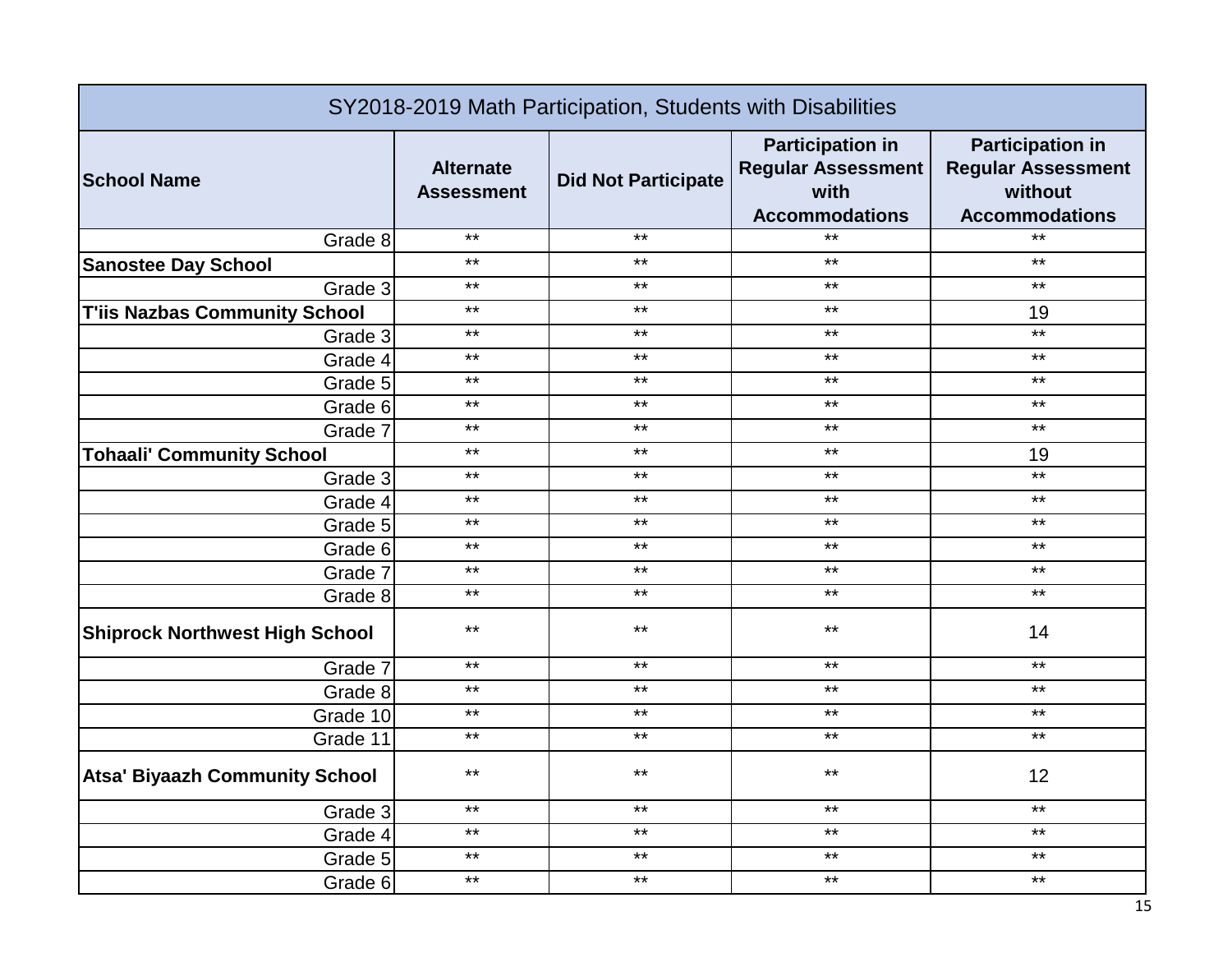| SY2018-2019 Math Participation, Students with Disabilities |                                       |                            |                                                                                       |                                                                                          |
|------------------------------------------------------------|---------------------------------------|----------------------------|---------------------------------------------------------------------------------------|------------------------------------------------------------------------------------------|
| <b>School Name</b>                                         | <b>Alternate</b><br><b>Assessment</b> | <b>Did Not Participate</b> | <b>Participation in</b><br><b>Regular Assessment</b><br>with<br><b>Accommodations</b> | <b>Participation in</b><br><b>Regular Assessment</b><br>without<br><b>Accommodations</b> |
| <b>Chilchinbeto Community School</b>                       | $***$                                 | $***$                      | $***$                                                                                 | 16                                                                                       |
| Grade 3                                                    | $***$                                 | $***$                      | $***$                                                                                 | $***$                                                                                    |
| Grade 4                                                    | $***$                                 | $***$                      | $\star\star$                                                                          | $\star\star$                                                                             |
| Grade 5                                                    | $***$                                 | $***$                      | $***$                                                                                 | $***$                                                                                    |
| Grade 6                                                    | $***$                                 | $***$                      | $***$                                                                                 | $***$                                                                                    |
| Grade 7                                                    | $***$                                 | $***$                      | $***$                                                                                 | $***$                                                                                    |
| Grade 8                                                    | $***$                                 | $***$                      | $***$                                                                                 | $***$                                                                                    |
| <b>Dennehotso Boarding School</b>                          | $***$                                 | $***$                      | $***$                                                                                 | 14                                                                                       |
| Grade 3                                                    | $***$                                 | $***$                      | $***$                                                                                 | $***$                                                                                    |
| Grade 4                                                    | $***$                                 | $***$                      | $***$                                                                                 | $***$                                                                                    |
| Grade 5                                                    | $***$                                 | $***$                      | $***$                                                                                 | $***$                                                                                    |
| Grade 6                                                    | $***$                                 | $***$                      | $***$                                                                                 | $***$                                                                                    |
| Grade 7                                                    | $***$                                 | $***$                      | $***$                                                                                 | $***$                                                                                    |
| Grade 8                                                    | $***$                                 | $***$                      | $***$                                                                                 | $***$                                                                                    |
| <b>Kaibeto Boarding School</b>                             | $***$                                 | $***$                      | $***$                                                                                 | 21                                                                                       |
| Grade 3                                                    | $***$                                 | $***$                      | $***$                                                                                 | $***$                                                                                    |
| Grade 4                                                    | $***$                                 | $***$                      | $***$                                                                                 | $***$                                                                                    |
| Grade 5                                                    | $***$                                 | $***$                      | $***$                                                                                 | $***$                                                                                    |
| Grade 6                                                    | $***$                                 | $***$                      | $***$                                                                                 | $***$                                                                                    |
| Grade 7                                                    | $***$                                 | $***$                      | $***$                                                                                 | $***$                                                                                    |
| Grade 8                                                    | $***$                                 | $***$                      | $***$                                                                                 | $***$                                                                                    |
| <b>Kayenta Community School</b>                            | $***$                                 | $***$                      | $***$                                                                                 | 31                                                                                       |
| Grade 3                                                    | $***$                                 | $***$                      | $***$                                                                                 | $***$                                                                                    |
| Grade 4                                                    | $***$                                 | $***$                      | $***$                                                                                 | $***$                                                                                    |
| Grade 5                                                    | $***$                                 | $***$                      | $***$                                                                                 | $***$                                                                                    |
| Grade 6                                                    | $***$                                 | $***$                      | $***$                                                                                 | $***$                                                                                    |
| Grade 7                                                    | $***$                                 | $***$                      | $***$                                                                                 | $***$                                                                                    |
| Grade 8                                                    | $***$                                 | $***$                      | $***$                                                                                 | $***$                                                                                    |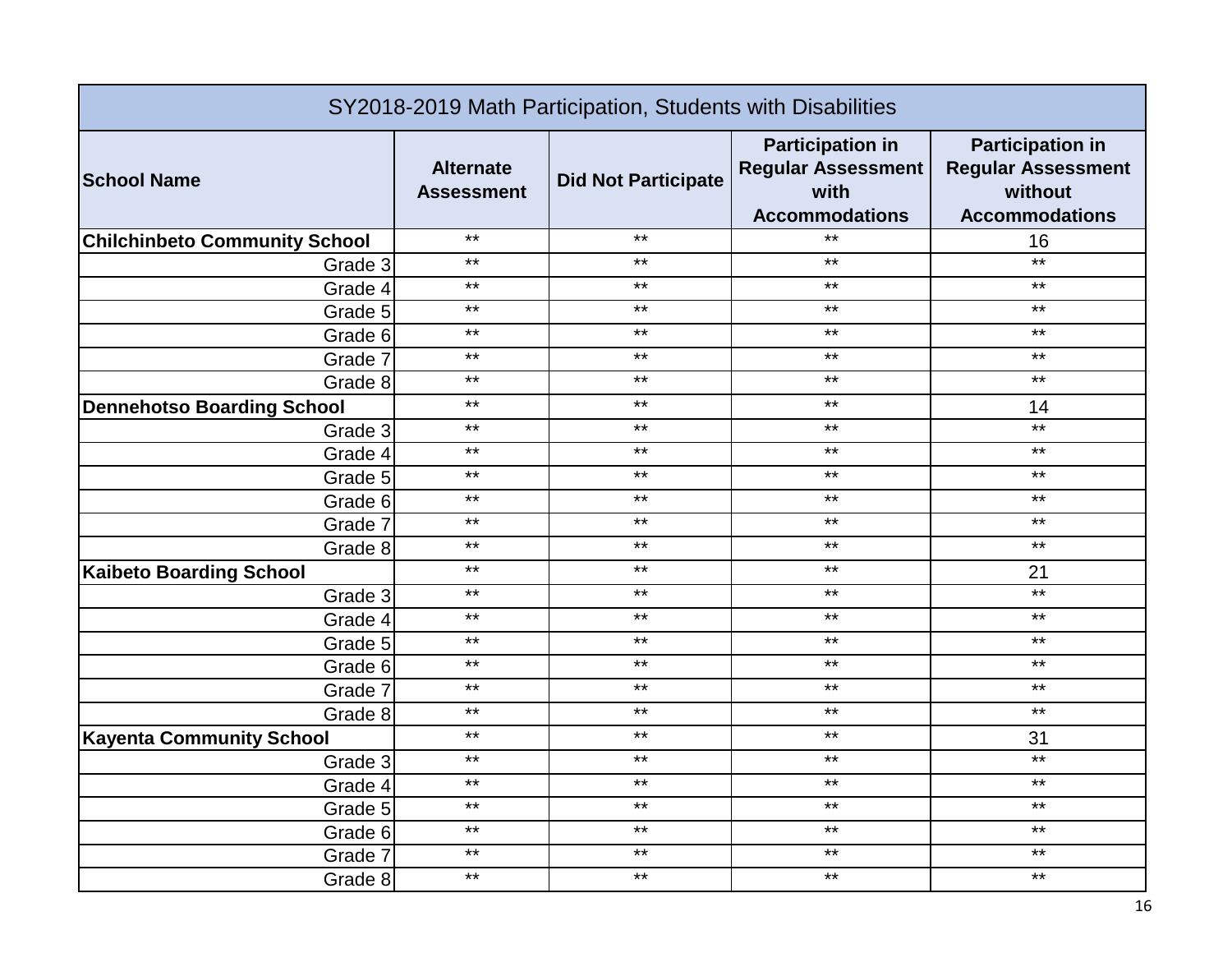| SY2018-2019 Math Participation, Students with Disabilities |                                       |                            |                                                                                       |                                                                                          |
|------------------------------------------------------------|---------------------------------------|----------------------------|---------------------------------------------------------------------------------------|------------------------------------------------------------------------------------------|
| <b>School Name</b>                                         | <b>Alternate</b><br><b>Assessment</b> | <b>Did Not Participate</b> | <b>Participation in</b><br><b>Regular Assessment</b><br>with<br><b>Accommodations</b> | <b>Participation in</b><br><b>Regular Assessment</b><br>without<br><b>Accommodations</b> |
| Leupp Schools, Inc                                         | $***$                                 | $***$                      | $***$                                                                                 | 14                                                                                       |
| Grade 3                                                    | $***$                                 | $***$                      | $***$                                                                                 | $***$                                                                                    |
| Grade 5                                                    | $***$                                 | $***$                      | $\star\star$                                                                          | $***$                                                                                    |
| Grade 6                                                    | $***$                                 | $***$                      | $***$                                                                                 | $***$                                                                                    |
| Grade 8                                                    | $***$                                 | $***$                      | $***$                                                                                 | $***$                                                                                    |
| Grade 9                                                    | $***$                                 | $***$                      | $***$                                                                                 | $***$                                                                                    |
| Grade 10                                                   | $***$                                 | $***$                      | $***$                                                                                 | $***$                                                                                    |
| Grade 11                                                   | $***$                                 | $***$                      | $***$                                                                                 | $***$                                                                                    |
| <b>Naatsis'aan Community School</b>                        | $***$                                 | $***$                      | $***$                                                                                 | 14                                                                                       |
| Grade 3                                                    | $***$                                 | $***$                      | $***$                                                                                 | $***$                                                                                    |
| Grade 4                                                    | $***$                                 | $***$                      | $***$                                                                                 | $***$                                                                                    |
| Grade 5                                                    | $***$                                 | $***$                      | $***$                                                                                 | $***$                                                                                    |
| Grade 6                                                    | $***$                                 | $***$                      | $***$                                                                                 | $***$                                                                                    |
| Grade 7                                                    | $***$                                 | $***$                      | $***$                                                                                 | $***$                                                                                    |
| Grade 8                                                    | $***$                                 | $***$                      | $***$                                                                                 | $***$                                                                                    |
| <b>Tonalea Day School</b>                                  | $***$                                 | $***$                      | $***$                                                                                 | 22                                                                                       |
| Grade 3                                                    | $***$                                 | $***$                      | $***$                                                                                 | $***$                                                                                    |
| Grade 4                                                    | $***$                                 | $***$                      | $***$                                                                                 | $***$                                                                                    |
| Grade 5                                                    | $***$                                 | $***$                      | $***$                                                                                 | $***$                                                                                    |
| Grade 6                                                    | $\star\star$                          | $***$                      | $***$                                                                                 | $\star\star$                                                                             |
| Grade 7                                                    | $***$                                 | $***$                      | $***$                                                                                 | $***$                                                                                    |
| Grade 8                                                    | $***$                                 | $***$                      | $***$                                                                                 | $***$                                                                                    |
| <b>Rocky Ridge Boarding School</b>                         | $***$                                 | $***$                      | $***$                                                                                 | 17                                                                                       |
| Grade 3                                                    | $***$                                 | $***$                      | $***$                                                                                 | $***$                                                                                    |
| Grade 4                                                    | $***$                                 | $***$                      | $\star\star$                                                                          | $***$                                                                                    |
| Grade 5                                                    | $***$                                 | $***$                      | $***$                                                                                 | $***$                                                                                    |
| Grade 6                                                    | $***$                                 | $***$                      | $***$                                                                                 | $***$                                                                                    |
| Grade 7                                                    | $***$                                 | $***$                      | $***$                                                                                 | $***$                                                                                    |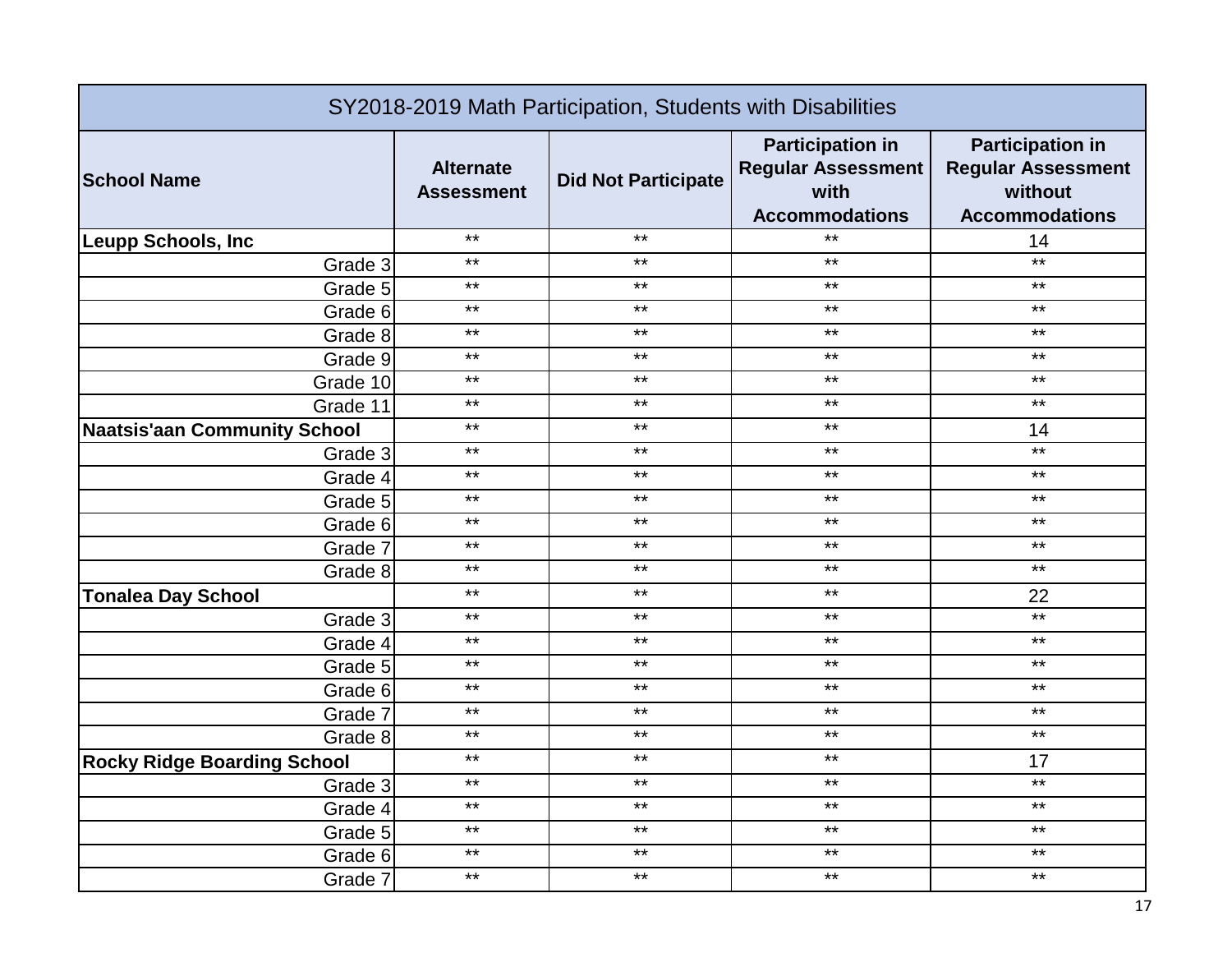| SY2018-2019 Math Participation, Students with Disabilities |                                       |                            |                                                                                       |                                                                                          |
|------------------------------------------------------------|---------------------------------------|----------------------------|---------------------------------------------------------------------------------------|------------------------------------------------------------------------------------------|
| <b>School Name</b>                                         | <b>Alternate</b><br><b>Assessment</b> | <b>Did Not Participate</b> | <b>Participation in</b><br><b>Regular Assessment</b><br>with<br><b>Accommodations</b> | <b>Participation in</b><br><b>Regular Assessment</b><br>without<br><b>Accommodations</b> |
| Grade 8                                                    | $***$                                 | $***$                      | $***$                                                                                 | $*$                                                                                      |
| <b>Shonto Preparatory School</b>                           | $***$                                 | $***$                      | $***$                                                                                 | 16                                                                                       |
| Grade 3                                                    | $***$                                 | $***$                      | $\star\star$                                                                          | $***$                                                                                    |
| Grade 4                                                    | $***$                                 | $***$                      | $***$                                                                                 | $***$                                                                                    |
| Grade 5                                                    | $***$                                 | $***$                      | $***$                                                                                 | $***$                                                                                    |
| Grade 6                                                    | $***$                                 | $***$                      | $***$                                                                                 | $***$                                                                                    |
| Grade 7                                                    | $***$                                 | $***$                      | $***$                                                                                 | $***$                                                                                    |
| Grade 8                                                    | $***$                                 | $***$                      | $***$                                                                                 | $***$                                                                                    |
| <b>Tuba City Boarding School</b>                           | $***$                                 | $***$                      | $***$                                                                                 | 173                                                                                      |
| Grade 3                                                    | $***$                                 | $***$                      | $***$                                                                                 | 30                                                                                       |
| Grade 4                                                    | $***$                                 | $***$                      | $***$                                                                                 | 39                                                                                       |
| Grade 5                                                    | $***$                                 | $***$                      | $***$                                                                                 | 28                                                                                       |
| Grade 6                                                    | $***$                                 | $***$                      | $***$                                                                                 | 29                                                                                       |
| Grade 7                                                    | $***$                                 | $***$                      | $***$                                                                                 | 28                                                                                       |
| Grade 8                                                    | $***$                                 | $***$                      | $***$                                                                                 | 19                                                                                       |
| <b>Greyhills Academy High School</b>                       | $***$                                 | $***$                      | $***$                                                                                 | 11                                                                                       |
| Grade 10                                                   | $***$                                 | $***$                      | $***$                                                                                 | $***$                                                                                    |
| Grade 11                                                   | $***$                                 | $***$                      | $***$                                                                                 | $***$                                                                                    |
| <b>Little Singer Community School</b>                      | $***$                                 | $***$                      | $***$                                                                                 | 14                                                                                       |
| Grade 3                                                    | $***$                                 | $***$                      | $***$                                                                                 | $***$                                                                                    |
| Grade 4                                                    | $***$                                 | $***$                      | $***$                                                                                 | $***$                                                                                    |
| Grade 5                                                    | $***$                                 | $***$                      | $***$                                                                                 | $***$                                                                                    |
| Grade 6                                                    | $***$                                 | $***$                      | $***$                                                                                 | $***$                                                                                    |
| <b>Baca-Dlo' Ayazhi Community</b><br><b>School</b>         | $***$                                 | $***$                      | $***$                                                                                 | 32                                                                                       |
| Grade 3                                                    | $***$                                 | $***$                      | $***$                                                                                 | $***$                                                                                    |
| Grade 4                                                    | $***$                                 | $\star\star$               | $***$                                                                                 | $\star\star$                                                                             |
| Grade 5                                                    | $***$                                 | $***$                      | $***$                                                                                 | $***$                                                                                    |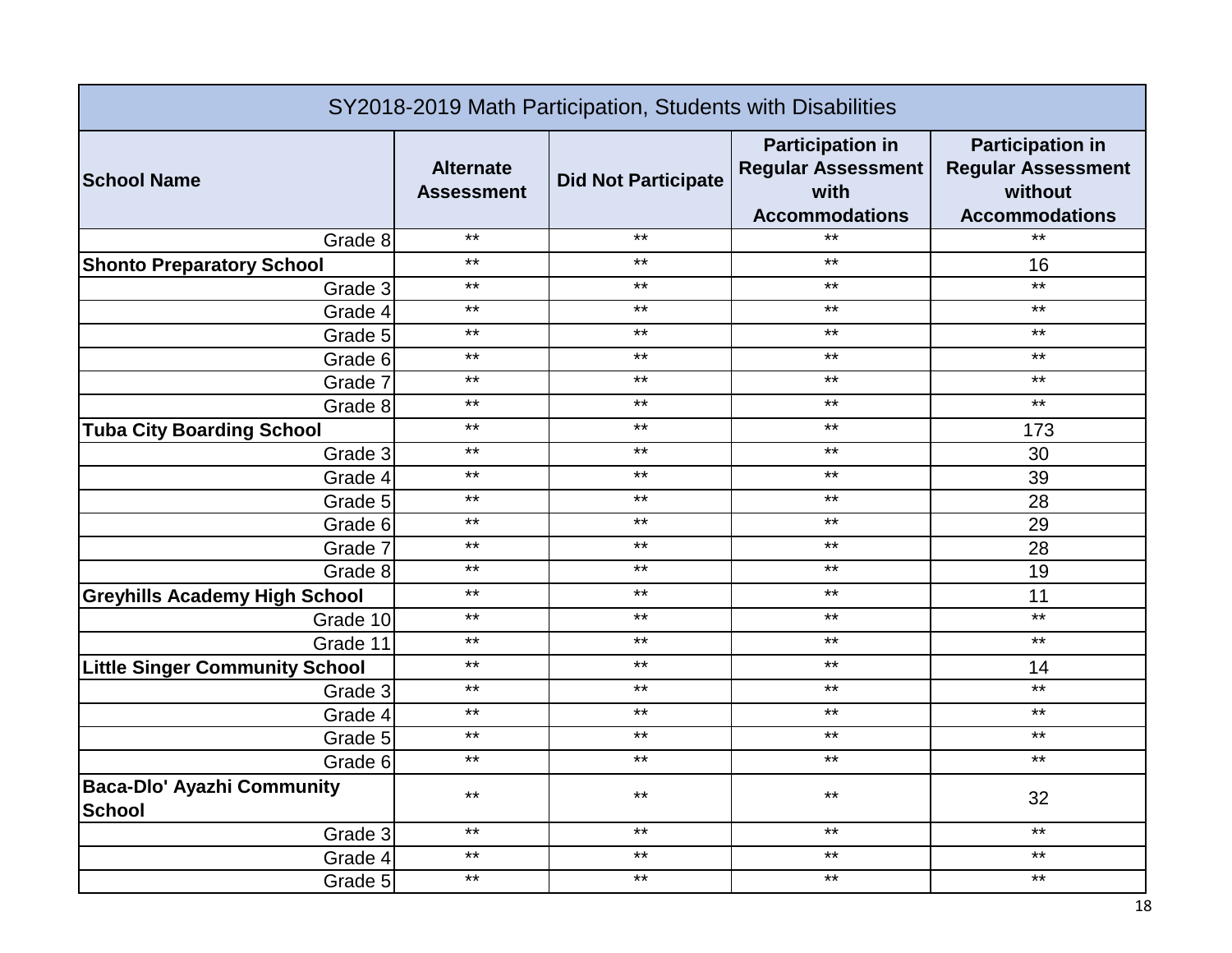| SY2018-2019 Math Participation, Students with Disabilities |                                       |                            |                                                                                       |                                                                                          |
|------------------------------------------------------------|---------------------------------------|----------------------------|---------------------------------------------------------------------------------------|------------------------------------------------------------------------------------------|
| <b>School Name</b>                                         | <b>Alternate</b><br><b>Assessment</b> | <b>Did Not Participate</b> | <b>Participation in</b><br><b>Regular Assessment</b><br>with<br><b>Accommodations</b> | <b>Participation in</b><br><b>Regular Assessment</b><br>without<br><b>Accommodations</b> |
| Grade 6                                                    | $***$                                 | $***$                      | $***$                                                                                 | $\ast\ast$                                                                               |
| Dibe Yazhi Habitiin Olta' Inc                              | $***$                                 | $***$                      | $***$                                                                                 | $***$                                                                                    |
| Grade 3                                                    | $***$                                 | $***$                      | $***$                                                                                 | $***$                                                                                    |
| Grade 4                                                    | $***$                                 | $***$                      | $***$                                                                                 | $***$                                                                                    |
| Grade 5                                                    | $***$                                 | $***$                      | $***$                                                                                 | $***$                                                                                    |
| Grade 6                                                    | $***$                                 | $***$                      | $***$                                                                                 | $***$                                                                                    |
| Grade 7                                                    | $***$                                 | $***$                      | $***$                                                                                 | $***$                                                                                    |
| Grade 8                                                    | $***$                                 | $***$                      | $***$                                                                                 | $***$                                                                                    |
| <b>Bread Springs Day School</b>                            | $***$                                 | $***$                      | $***$                                                                                 | $***$                                                                                    |
| Grade 3                                                    | $***$                                 | $***$                      | $***$                                                                                 | $***$                                                                                    |
| <b>Chi Chil'tah Community School</b>                       | $***$                                 | $***$                      | $***$                                                                                 | $***$                                                                                    |
| Grade 3                                                    | $***$                                 | $***$                      | $***$                                                                                 | $***$                                                                                    |
| Grade 7                                                    | $***$                                 | $***$                      | $***$                                                                                 | $***$                                                                                    |
| Grade 8                                                    | $***$                                 | $***$                      | $***$                                                                                 | $***$                                                                                    |
| Lake Valley Navajo School                                  | $***$                                 | $***$                      | $***$                                                                                 | $***$                                                                                    |
| Grade 3                                                    | $***$                                 | $***$                      | $***$                                                                                 | $***$                                                                                    |
| Grade 4                                                    | $***$                                 | $***$                      | $***$                                                                                 | $***$                                                                                    |
| Grade 5                                                    | $***$                                 | $***$                      | $***$                                                                                 | $***$                                                                                    |
| Grade 8                                                    | $***$                                 | $***$                      | $***$                                                                                 | $***$                                                                                    |
| <b>Mariano Lake Community School</b>                       | $***$                                 | $***$                      | $***$                                                                                 | $***$                                                                                    |
| Grade 3                                                    | $***$                                 | $***$                      | $***$                                                                                 | $***$                                                                                    |
| Grade 4                                                    | $***$                                 | $***$                      | $***$                                                                                 | $***$                                                                                    |
| Grade 5                                                    | $***$                                 | $***$                      | $***$                                                                                 | $***$                                                                                    |
| Grade 6                                                    | $***$                                 | $***$                      | $***$                                                                                 | $***$                                                                                    |
| <b>Ojo Encino Day School</b>                               | $***$                                 | $***$                      | $***$                                                                                 | 14                                                                                       |
| Grade 3                                                    | $***$                                 | $***$                      | $***$                                                                                 | $***$                                                                                    |
| Grade 4                                                    | $***$                                 | $***$                      | $***$                                                                                 | $***$                                                                                    |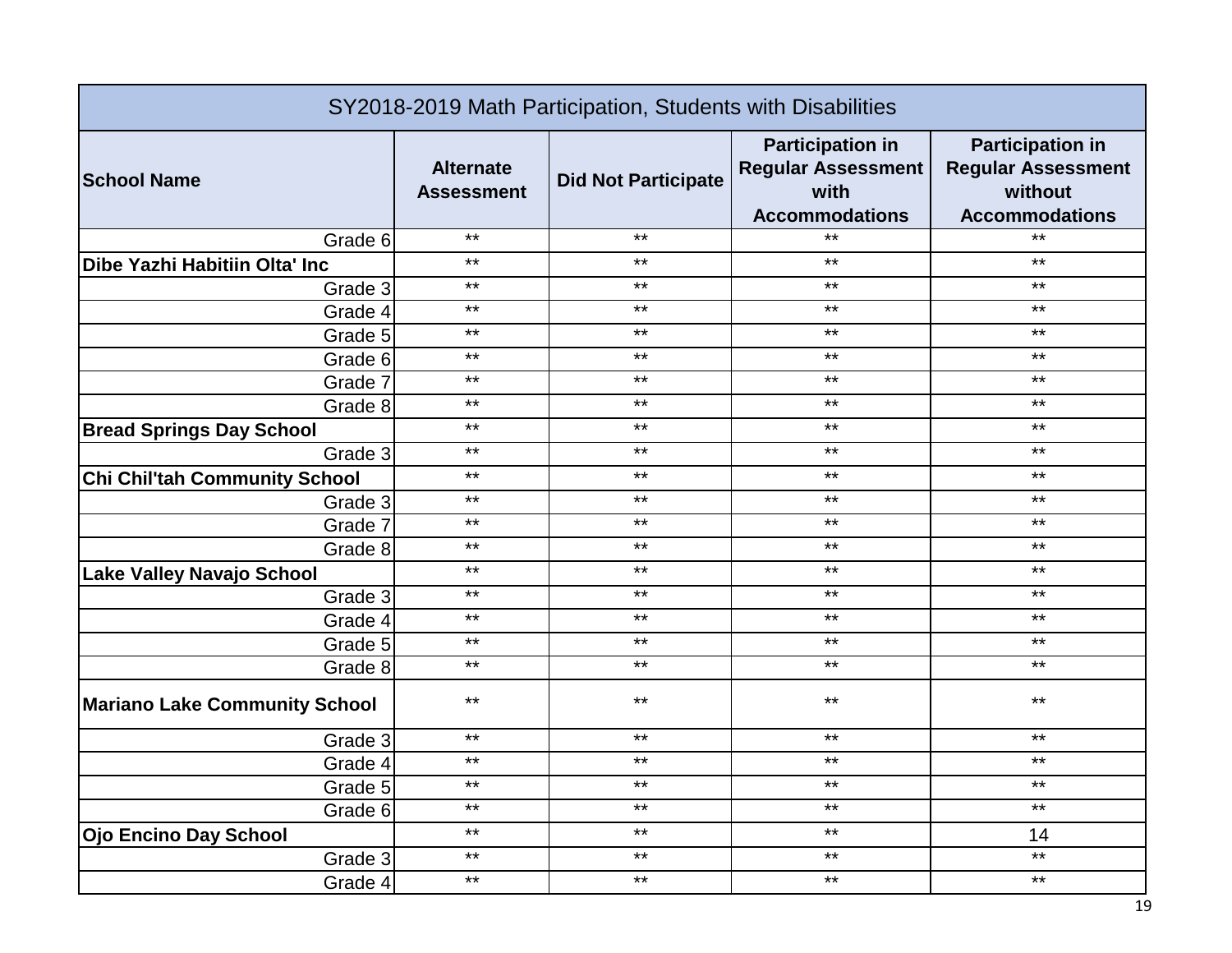| SY2018-2019 Math Participation, Students with Disabilities |                                       |                            |                                                                                       |                                                                                          |
|------------------------------------------------------------|---------------------------------------|----------------------------|---------------------------------------------------------------------------------------|------------------------------------------------------------------------------------------|
| <b>School Name</b>                                         | <b>Alternate</b><br><b>Assessment</b> | <b>Did Not Participate</b> | <b>Participation in</b><br><b>Regular Assessment</b><br>with<br><b>Accommodations</b> | <b>Participation in</b><br><b>Regular Assessment</b><br>without<br><b>Accommodations</b> |
| Grade 5                                                    | $***$                                 | $***$                      | $*$                                                                                   | $*$                                                                                      |
| Grade 6                                                    | $***$                                 | $***$                      | $***$                                                                                 | $***$                                                                                    |
| Grade 7                                                    | $***$                                 | $***$                      | $***$                                                                                 | $***$                                                                                    |
| Grade 8                                                    | $***$                                 | $***$                      | $***$                                                                                 | $***$                                                                                    |
| <b>Pueblo Pintado Community</b><br><b>School</b>           | $***$                                 | $***$                      | $***$                                                                                 | $***$                                                                                    |
| Grade 4                                                    | $***$                                 | $***$                      | $***$                                                                                 | $***$                                                                                    |
| Grade 5                                                    | $***$                                 | $***$                      | $***$                                                                                 | $***$                                                                                    |
| Grade 6                                                    | $***$                                 | $***$                      | $***$                                                                                 | $***$                                                                                    |
| Grade 8                                                    | $***$                                 | $***$                      | $***$                                                                                 | $***$                                                                                    |
| <b>Tse'ii'ahi' Community School</b>                        | $***$                                 | $***$                      | $***$                                                                                 | $***$                                                                                    |
| Grade 3                                                    | $***$                                 | $***$                      | $***$                                                                                 | $***$                                                                                    |
| Grade 4                                                    | $***$                                 | $***$                      | $***$                                                                                 | $***$                                                                                    |
| Na' Neelzhiin Ji Olta'                                     | $***$                                 | $***$                      | $***$                                                                                 | 13                                                                                       |
| Grade 3                                                    | $***$                                 | $***$                      | $***$                                                                                 | $*$                                                                                      |
| Grade 4                                                    | $***$                                 | $***$                      | $***$                                                                                 | $***$                                                                                    |
| Grade 5                                                    | $***$                                 | $***$                      | $***$                                                                                 | $***$                                                                                    |
| Grade 6                                                    | $***$                                 | $***$                      | $***$                                                                                 | $***$                                                                                    |
| Grade 7                                                    | $***$                                 | $***$                      | $***$                                                                                 | $***$                                                                                    |
| <b>Wingate Elementary School</b>                           | $***$                                 | $***$                      | $***$                                                                                 | 50                                                                                       |
| Grade 3                                                    | $***$                                 | $***$                      | $***$                                                                                 | $***$                                                                                    |
| Grade 4                                                    | $***$                                 | $***$                      | $***$                                                                                 | $***$                                                                                    |
| Grade 5                                                    | $***$                                 | $***$                      | $***$                                                                                 | $***$                                                                                    |
| Grade 6                                                    | $***$                                 | $***$                      | $***$                                                                                 | $***$                                                                                    |
| Grade 7                                                    | $***$                                 | $***$                      | $***$                                                                                 | 13                                                                                       |
| Grade 8                                                    | $***$                                 | $***$                      | $***$                                                                                 | 12                                                                                       |
| <b>Wingate High School</b>                                 | $***$                                 | $***$                      | $***$                                                                                 | 55                                                                                       |
| Grade 9                                                    | $***$                                 | $***$                      | $***$                                                                                 | 20                                                                                       |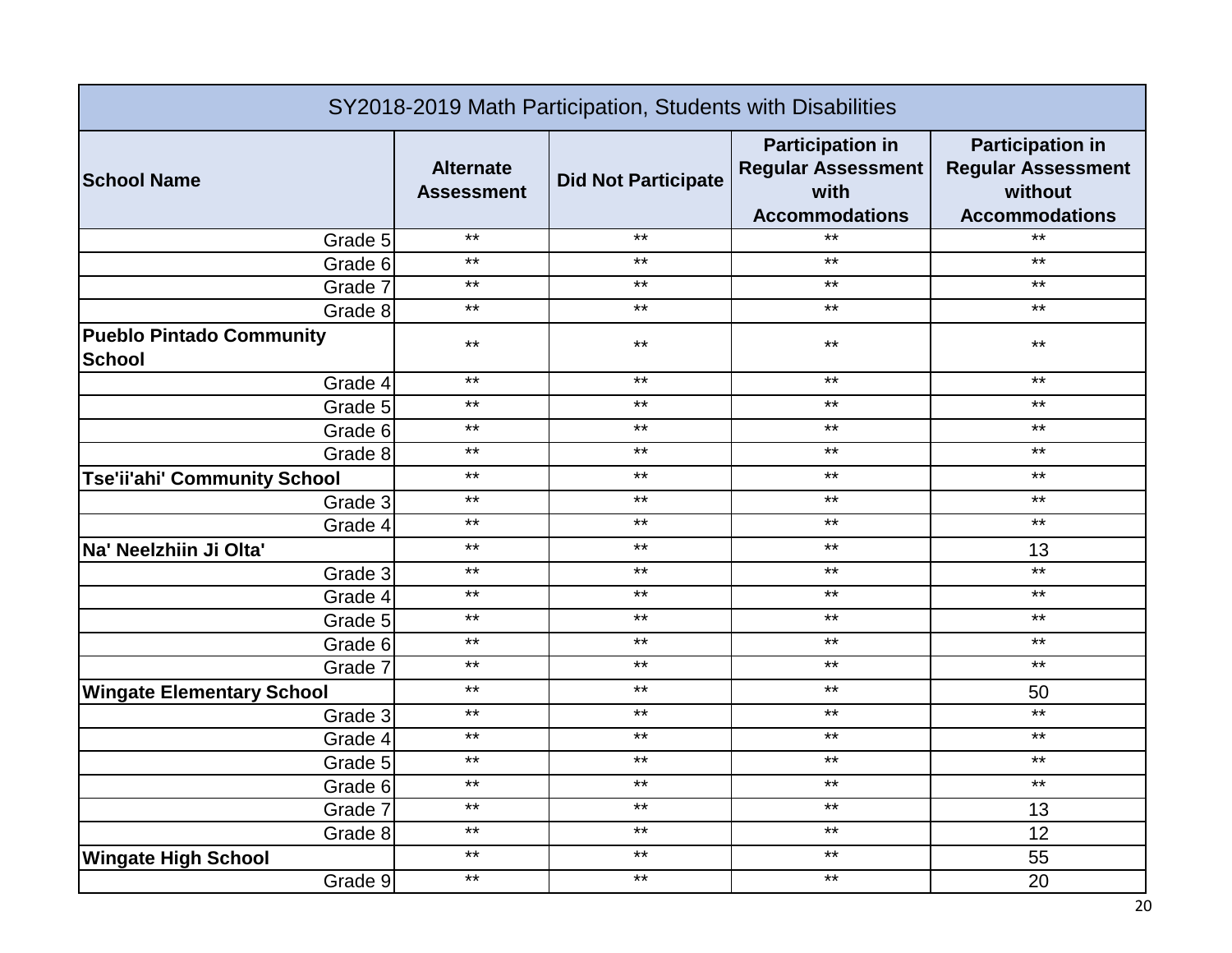| SY2018-2019 Math Participation, Students with Disabilities |                                       |                            |                                                                                       |                                                                                          |
|------------------------------------------------------------|---------------------------------------|----------------------------|---------------------------------------------------------------------------------------|------------------------------------------------------------------------------------------|
| <b>School Name</b>                                         | <b>Alternate</b><br><b>Assessment</b> | <b>Did Not Participate</b> | <b>Participation in</b><br><b>Regular Assessment</b><br>with<br><b>Accommodations</b> | <b>Participation in</b><br><b>Regular Assessment</b><br>without<br><b>Accommodations</b> |
| Grade 10                                                   | $***$                                 | $***$                      | $\star\star$                                                                          | 21                                                                                       |
| Grade 11                                                   | $***$                                 | $***$                      | $***$                                                                                 | 14                                                                                       |
| T'iis Ts'ozi Bi'Olta'                                      | $***$                                 | $***$                      | $***$                                                                                 | 29                                                                                       |
| Grade 3                                                    | $***$                                 | $***$                      | $***$                                                                                 | $***$                                                                                    |
| Grade 4                                                    | $***$                                 | $***$                      | $***$                                                                                 | $***$                                                                                    |
| Grade 5                                                    | $***$                                 | $***$                      | $***$                                                                                 | $***$                                                                                    |
| Grade 6                                                    | $***$                                 | $***$                      | $***$                                                                                 | $***$                                                                                    |
| Grade 7                                                    | $***$                                 | $***$                      | $***$                                                                                 | $***$                                                                                    |
| Grade 8                                                    | $***$                                 | $***$                      | $***$                                                                                 | $***$                                                                                    |
| Dzilth-Na-O-Dith-Hle Community<br><b>School</b>            | $***$                                 | $***$                      | $***$                                                                                 | 15                                                                                       |
| Grade 3                                                    | $***$                                 | $***$                      | $***$                                                                                 | $***$                                                                                    |
| Grade 4                                                    | $***$                                 | $***$                      | $***$                                                                                 | $***$                                                                                    |
| Grade 5                                                    | $***$                                 | $***$                      | $***$                                                                                 | $***$                                                                                    |
| Grade 6                                                    | $***$                                 | $***$                      | $***$                                                                                 | $***$                                                                                    |
| Grade 7                                                    | $***$                                 | $***$                      | $***$                                                                                 | $***$                                                                                    |
| Grade 8                                                    | $***$                                 | $***$                      | $***$                                                                                 | $***$                                                                                    |
| <b>Tohajiilee Community School</b>                         | $***$                                 | $***$                      | $***$                                                                                 | 32                                                                                       |
| Grade 3                                                    | $***$                                 | $***$                      | $***$                                                                                 | $***$                                                                                    |
| Grade 4                                                    | $***$                                 | $***$                      | $***$                                                                                 | $***$                                                                                    |
| Grade 5                                                    | $***$                                 | $***$                      | $***$                                                                                 | $***$                                                                                    |
| Grade 6                                                    | $***$                                 | $***$                      | $***$                                                                                 | $***$                                                                                    |
| Grade 7                                                    | $***$                                 | $***$                      | $***$                                                                                 | $***$                                                                                    |
| Grade 8                                                    | $***$                                 | $***$                      | $***$                                                                                 | $***$                                                                                    |
| Grade 9                                                    | $***$                                 | $***$                      | $***$                                                                                 | $\star\star$                                                                             |
| Grade 10                                                   | $***$                                 | $***$                      | $***$                                                                                 | $***$                                                                                    |
| Grade 11                                                   | $***$                                 | $***$                      | $***$                                                                                 | $***$                                                                                    |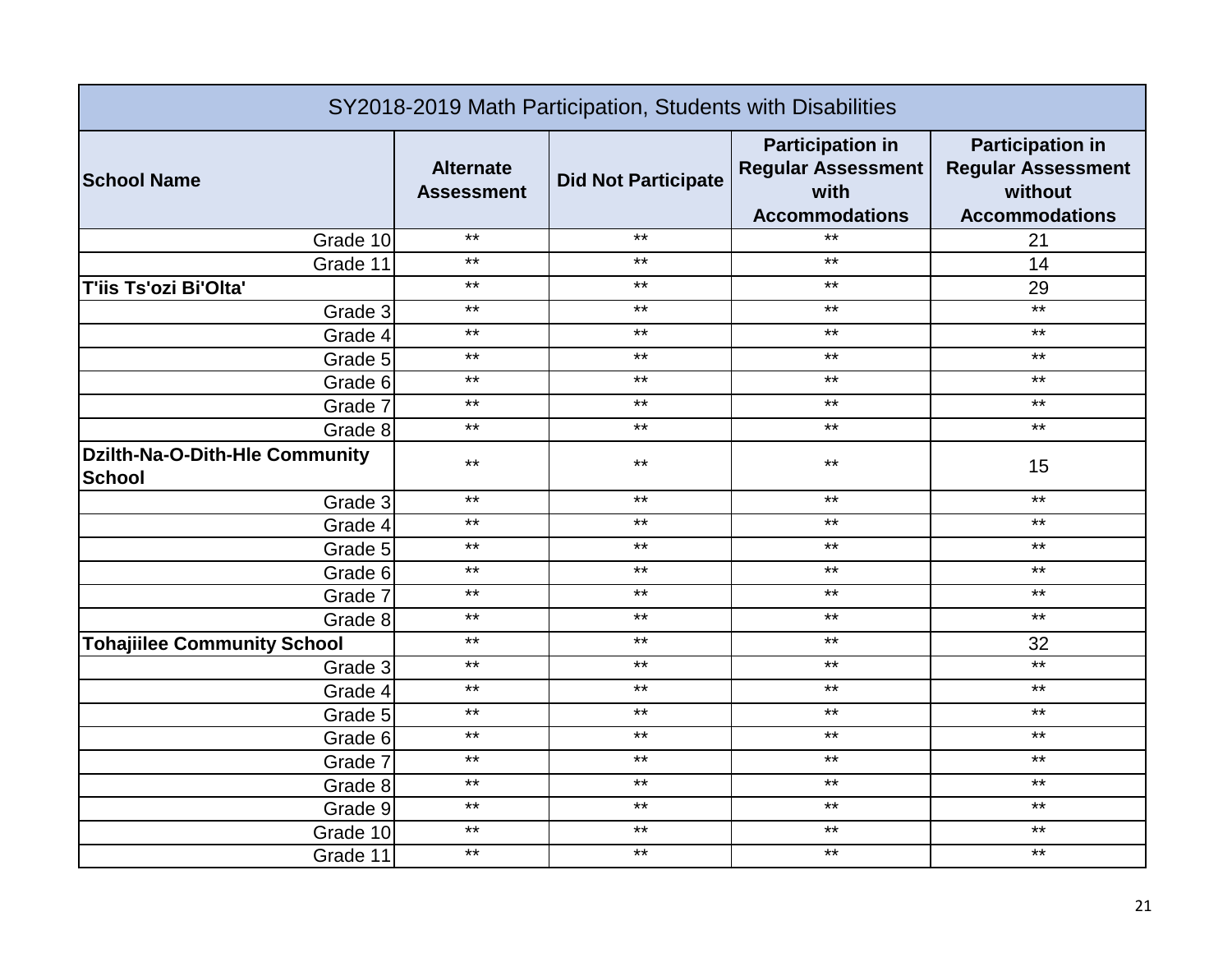| SY2018-2019 Math Participation, Students with Disabilities |                                       |                            |                                                                                       |                                                                                          |
|------------------------------------------------------------|---------------------------------------|----------------------------|---------------------------------------------------------------------------------------|------------------------------------------------------------------------------------------|
| <b>School Name</b>                                         | <b>Alternate</b><br><b>Assessment</b> | <b>Did Not Participate</b> | <b>Participation in</b><br><b>Regular Assessment</b><br>with<br><b>Accommodations</b> | <b>Participation in</b><br><b>Regular Assessment</b><br>without<br><b>Accommodations</b> |
| <b>Alamo Navajo Community School</b>                       | $***$                                 | $***$                      | $***$                                                                                 | 33                                                                                       |
| Grade 3                                                    | $***$                                 | $***$                      | $***$                                                                                 | $***$                                                                                    |
| Grade 4                                                    | $***$                                 | $***$                      | $***$                                                                                 | $***$                                                                                    |
| Grade 5                                                    | $***$                                 | $***$                      | $***$                                                                                 | $***$                                                                                    |
| Grade 6                                                    | $***$                                 | $***$                      | $***$                                                                                 | $***$                                                                                    |
| Grade 7                                                    | $***$                                 | $***$                      | $***$                                                                                 | $***$                                                                                    |
| Grade 8                                                    | $***$                                 | $***$                      | $***$                                                                                 | $***$                                                                                    |
| Grade 11                                                   | $***$                                 | $***$                      | $***$                                                                                 | $***$                                                                                    |
| <b>Cottonwood Day School</b>                               | $***$                                 | $***$                      | $***$                                                                                 | 12                                                                                       |
| Grade 3                                                    | $***$                                 | $***$                      | $***$                                                                                 | $***$                                                                                    |
| Grade 7                                                    | $***$                                 | $***$                      | $***$                                                                                 | $***$                                                                                    |
| Grade 8                                                    | $***$                                 | $***$                      | $***$                                                                                 | $***$                                                                                    |
| Jeehdeez'a Elementary School                               | $***$                                 | $***$                      | $***$                                                                                 | $***$                                                                                    |
| Grade 3                                                    | $***$                                 | $***$                      | $***$                                                                                 | $***$                                                                                    |
| Grade 4                                                    | $***$                                 | $***$                      | $***$                                                                                 | $***$                                                                                    |
| Grade 5                                                    | $***$                                 | $***$                      | $***$                                                                                 | $***$                                                                                    |
| <b>Lukachukai Community School</b>                         | $***$                                 | $***$                      | $***$                                                                                 | 23                                                                                       |
| Grade 3                                                    | $***$                                 | $***$                      | $***$                                                                                 | $***$                                                                                    |
| Grade 4                                                    | $***$                                 | $***$                      | $***$                                                                                 | $***$                                                                                    |
| Grade 5                                                    | $***$                                 | $***$                      | $***$                                                                                 | $***$                                                                                    |
| Grade 6                                                    | $***$                                 | $***$                      | $***$                                                                                 | $***$                                                                                    |
| Grade 7                                                    | $***$                                 | $***$                      | $***$                                                                                 | $***$                                                                                    |
| Grade 8                                                    | $***$                                 | $***$                      | $***$                                                                                 | $***$                                                                                    |
| <b>Nazlini Community School</b>                            | $***$                                 | $***$                      | $***$                                                                                 | $***$                                                                                    |
| Grade 3                                                    | $***$                                 | $***$                      | $***$                                                                                 | $***$                                                                                    |
| Grade 5                                                    | $***$                                 | $***$                      | $***$                                                                                 | $***$                                                                                    |
| Grade 6                                                    | $***$                                 | $***$                      | $***$                                                                                 | $***$                                                                                    |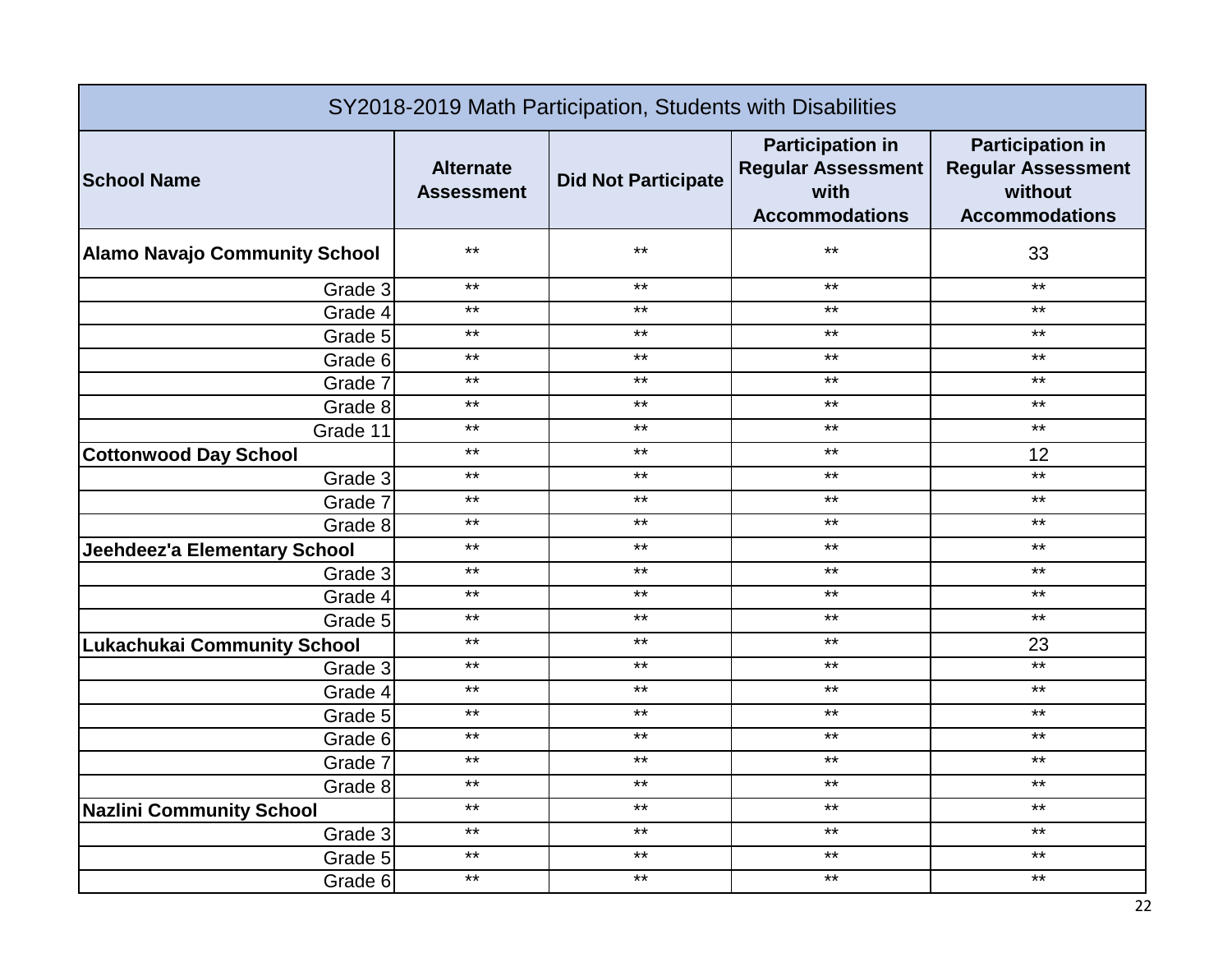| SY2018-2019 Math Participation, Students with Disabilities |                                       |                            |                                                                                       |                                                                                          |
|------------------------------------------------------------|---------------------------------------|----------------------------|---------------------------------------------------------------------------------------|------------------------------------------------------------------------------------------|
| <b>School Name</b>                                         | <b>Alternate</b><br><b>Assessment</b> | <b>Did Not Participate</b> | <b>Participation in</b><br><b>Regular Assessment</b><br>with<br><b>Accommodations</b> | <b>Participation in</b><br><b>Regular Assessment</b><br>without<br><b>Accommodations</b> |
| <b>Rock Point Community School</b>                         | $***$                                 | $***$                      | 20                                                                                    | 32                                                                                       |
| Grade 3                                                    | $***$                                 | $***$                      | $***$                                                                                 | $***$                                                                                    |
| Grade 4                                                    | $***$                                 | $***$                      | $\star\star$                                                                          | $***$                                                                                    |
| Grade 5                                                    | $***$                                 | $***$                      | $***$                                                                                 | $***$                                                                                    |
| Grade 6                                                    | $***$                                 | $***$                      | $***$                                                                                 | $***$                                                                                    |
| Grade 7                                                    | $***$                                 | $***$                      | $***$                                                                                 | $***$                                                                                    |
| Grade 8                                                    | $***$                                 | $***$                      | $***$                                                                                 | $***$                                                                                    |
| Grade 9                                                    | $***$                                 | $***$                      | $***$                                                                                 | $***$                                                                                    |
| Grade 10                                                   | $***$                                 | $***$                      | $***$                                                                                 | $***$                                                                                    |
| Grade 11                                                   | $***$                                 | $***$                      | $***$                                                                                 | $***$                                                                                    |
| <b>Rough Rock Community School</b>                         | $***$                                 | $***$                      | $***$                                                                                 | 13                                                                                       |
| Grade 3                                                    | $***$                                 | $***$                      | $***$                                                                                 | $***$                                                                                    |
| Grade 5                                                    | $***$                                 | $***$                      | $***$                                                                                 | $\star\star$                                                                             |
| Grade 6                                                    | $***$                                 | $***$                      | $***$                                                                                 | $***$                                                                                    |
| Grade 7                                                    | $***$                                 | $***$                      | $***$                                                                                 | $***$                                                                                    |
| Grade 8                                                    | $***$                                 | $***$                      | $***$                                                                                 | $***$                                                                                    |
| Grade 9                                                    | $***$                                 | $***$                      | $***$                                                                                 | $***$                                                                                    |
| Grade 11                                                   | $***$                                 | $***$                      | $***$                                                                                 | $***$                                                                                    |
| <b>Many Farms Community School</b>                         | $***$                                 | $***$                      | $***$                                                                                 | 30                                                                                       |
| Grade $3$                                                  | $***$                                 | $***$                      | $***$                                                                                 | $***$                                                                                    |
| Grade 4                                                    | $***$                                 | $***$                      | $***$                                                                                 | $***$                                                                                    |
| Grade 5                                                    | $***$                                 | $***$                      | $***$                                                                                 | $***$                                                                                    |
| Grade 6                                                    | $***$                                 | $***$                      | $***$                                                                                 | $***$                                                                                    |
| Grade 7                                                    | $***$                                 | $***$                      | $***$                                                                                 | $***$                                                                                    |
| Grade 8                                                    | $***$                                 | $***$                      | $***$                                                                                 | $***$                                                                                    |
| <b>Many Farms High School</b>                              | $***$                                 | $***$                      | $***$                                                                                 | $***$                                                                                    |
| Grade 11                                                   | $***$                                 | $***$                      | $***$                                                                                 | $***$                                                                                    |
| <b>Black Mesa Community School</b>                         | $***$                                 | $***$                      | $***$                                                                                 | $***$                                                                                    |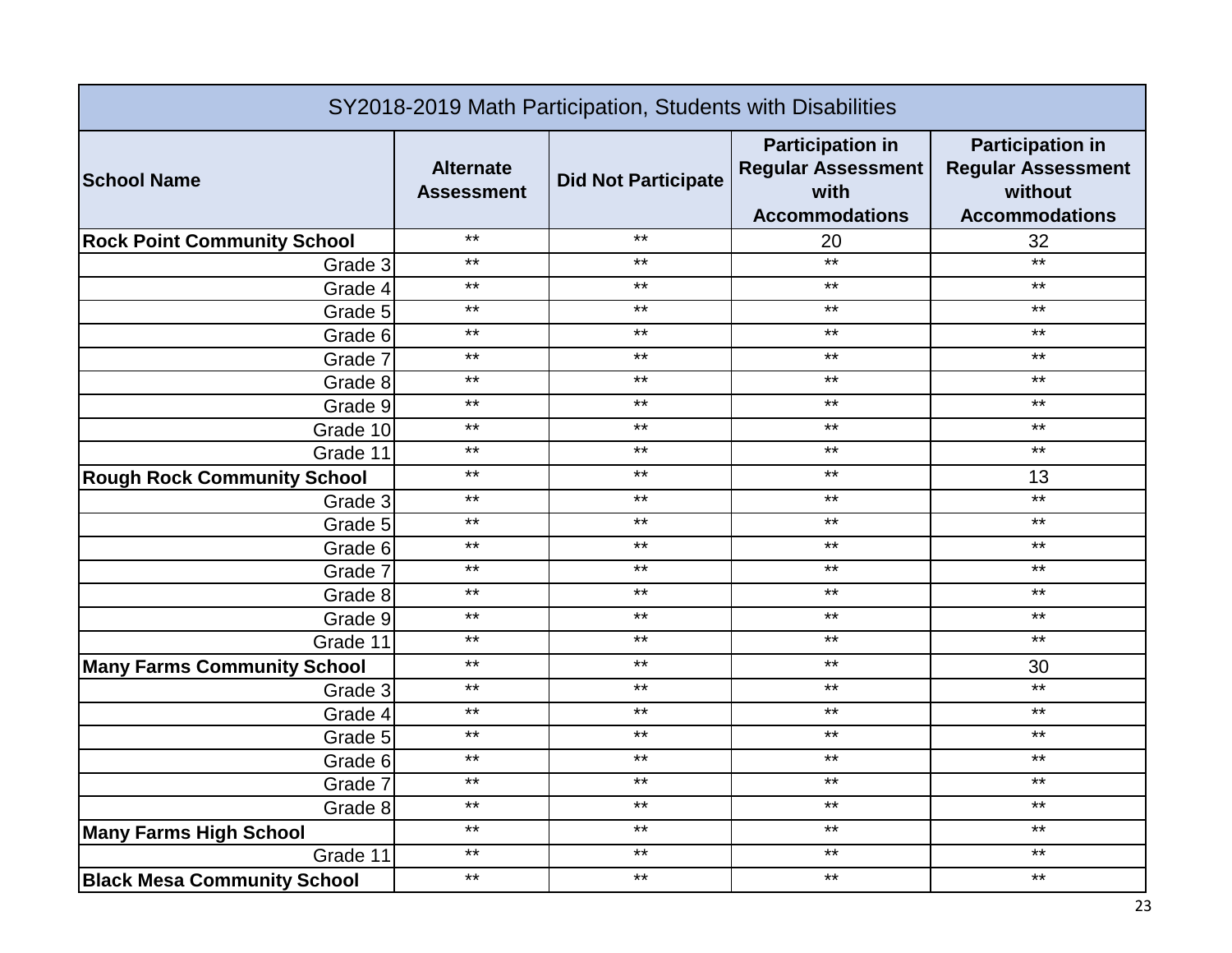| SY2018-2019 Math Participation, Students with Disabilities |                                       |                            |                                                                                       |                                                                                          |
|------------------------------------------------------------|---------------------------------------|----------------------------|---------------------------------------------------------------------------------------|------------------------------------------------------------------------------------------|
| <b>School Name</b>                                         | <b>Alternate</b><br><b>Assessment</b> | <b>Did Not Participate</b> | <b>Participation in</b><br><b>Regular Assessment</b><br>with<br><b>Accommodations</b> | <b>Participation in</b><br><b>Regular Assessment</b><br>without<br><b>Accommodations</b> |
| Grade 3                                                    | $***$                                 | $***$                      | $***$                                                                                 | $***$                                                                                    |
| Grade 4                                                    | $***$                                 | $***$                      | $***$                                                                                 | $***$                                                                                    |
| Grade 7                                                    | $***$                                 | $***$                      | $***$                                                                                 | $***$                                                                                    |
| <b>Ch'ooshgai Community School</b>                         | $***$                                 | $***$                      | $***$                                                                                 | 26                                                                                       |
| Grade 3                                                    | $***$                                 | $***$                      | $***$                                                                                 | $***$                                                                                    |
| Grade 4                                                    | $***$                                 | $***$                      | $***$                                                                                 | $***$                                                                                    |
| Grade 5                                                    | $***$                                 | $***$                      | $***$                                                                                 | $***$                                                                                    |
| Grade 6                                                    | $***$                                 | $***$                      | $***$                                                                                 | $***$                                                                                    |
| Grade 7                                                    | $***$                                 | $***$                      | $***$                                                                                 | $***$                                                                                    |
| Grade 8                                                    | $***$                                 | $***$                      | $***$                                                                                 | $***$                                                                                    |
| <b>Crystal Boarding School</b>                             | $***$                                 | $***$                      | $***$                                                                                 | $***$                                                                                    |
| Grade 3                                                    | $***$                                 | $***$                      | $***$                                                                                 | $***$                                                                                    |
| Grade 4                                                    | $***$                                 | $***$                      | $***$                                                                                 | $***$                                                                                    |
| Grade 5                                                    | $***$                                 | $***$                      | $***$                                                                                 | $***$                                                                                    |
| Grade 6                                                    | $***$                                 | $***$                      | $***$                                                                                 | $***$                                                                                    |
| <b>Dilcon Community School</b>                             | $***$                                 | $***$                      | $***$                                                                                 | $***$                                                                                    |
| Grade 3                                                    | $***$                                 | $***$                      | $***$                                                                                 | $***$                                                                                    |
| Grade 4                                                    | $***$                                 | $***$                      | $***$                                                                                 | $***$                                                                                    |
| Grade 5                                                    | $***$                                 | $***$                      | $***$                                                                                 | $***$                                                                                    |
| Grade 6                                                    | $***$                                 | $***$                      | $***$                                                                                 | $***$                                                                                    |
| Grade 7                                                    | $***$                                 | $***$                      | $***$                                                                                 | $***$                                                                                    |
| Grade 8                                                    | $***$                                 | $***$                      | $***$                                                                                 | $***$                                                                                    |
| <b>Greasewood Springs Community</b><br><b>School</b>       | $***$                                 | $***$                      | $***$                                                                                 | 23                                                                                       |
| Grade 3                                                    | $***$                                 | $***$                      | $***$                                                                                 | $***$                                                                                    |
| Grade 4                                                    | $***$                                 | $***$                      | $***$                                                                                 | $***$                                                                                    |
| Grade 5                                                    | $***$                                 | $***$                      | $***$                                                                                 | $***$                                                                                    |
| Grade 6                                                    | $***$                                 | $***$                      | $***$                                                                                 | $***$                                                                                    |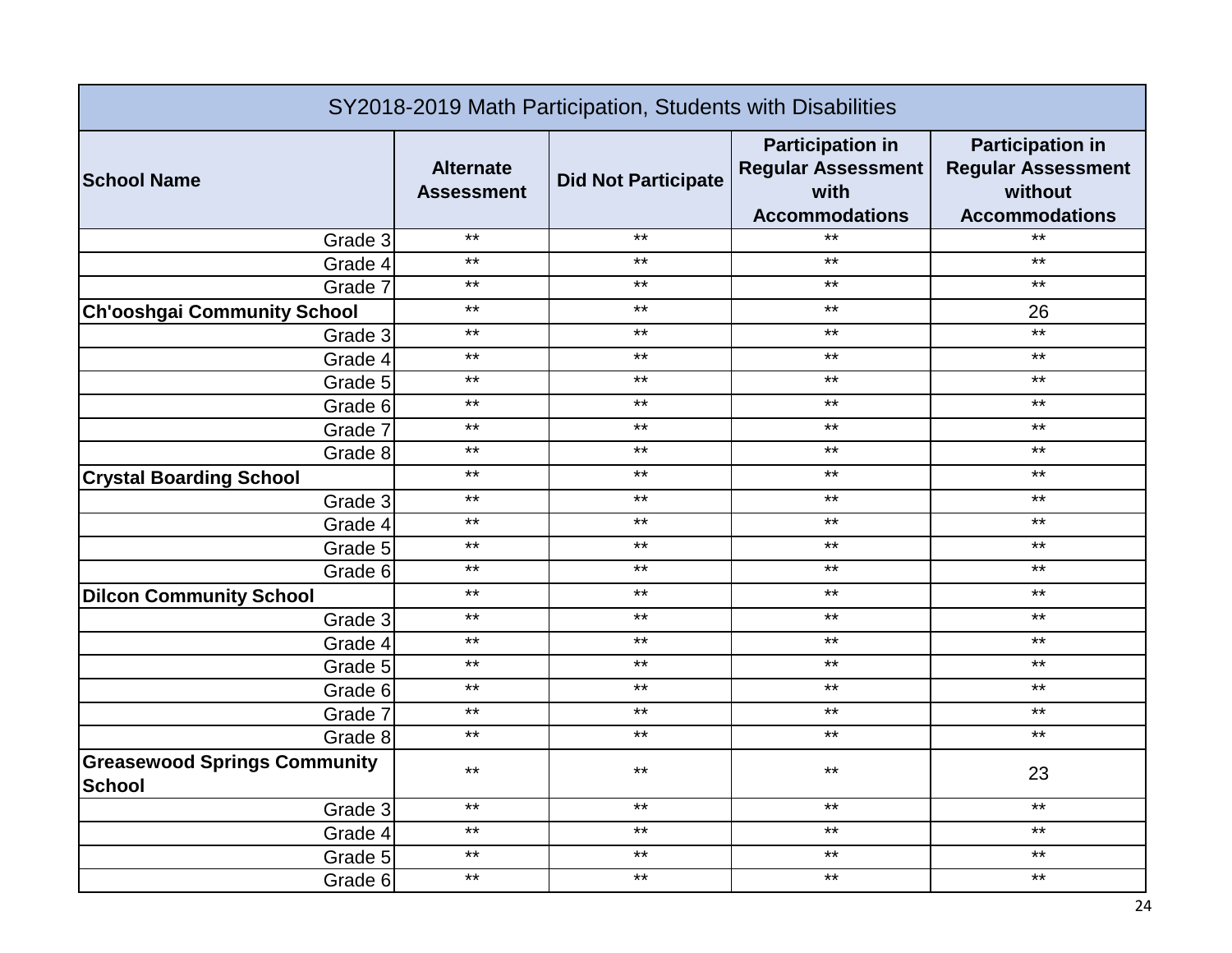| SY2018-2019 Math Participation, Students with Disabilities |                                       |                            |                                                                                       |                                                                                          |
|------------------------------------------------------------|---------------------------------------|----------------------------|---------------------------------------------------------------------------------------|------------------------------------------------------------------------------------------|
| <b>School Name</b>                                         | <b>Alternate</b><br><b>Assessment</b> | <b>Did Not Participate</b> | <b>Participation in</b><br><b>Regular Assessment</b><br>with<br><b>Accommodations</b> | <b>Participation in</b><br><b>Regular Assessment</b><br>without<br><b>Accommodations</b> |
| Grade 7                                                    | $***$                                 | $***$                      | $***$                                                                                 | $*$                                                                                      |
| Grade 8                                                    | $***$                                 | $***$                      | $***$                                                                                 | $***$                                                                                    |
| <b>Hunters Point Boarding School</b>                       | $***$                                 | $***$                      | $***$                                                                                 | $***$                                                                                    |
| Grade 3                                                    | $***$                                 | $***$                      | $***$                                                                                 | $***$                                                                                    |
| Grade 4                                                    | $***$                                 | $***$                      | $***$                                                                                 | $***$                                                                                    |
| Grade 5                                                    | $***$                                 | $***$                      | $***$                                                                                 | $***$                                                                                    |
| Kin Dah Lichi'i Olta'                                      | $***$                                 | $***$                      | $***$                                                                                 | $***$                                                                                    |
| Grade 3                                                    | $***$                                 | $***$                      | $***$                                                                                 | $***$                                                                                    |
| Grade 4                                                    | $***$                                 | $***$                      | $***$                                                                                 | $***$                                                                                    |
| Grade 6                                                    | $***$                                 | $***$                      | $***$                                                                                 | $***$                                                                                    |
| <b>Pine Springs Day School</b>                             | $***$                                 | $***$                      | $***$                                                                                 | $***$                                                                                    |
| Grade 3                                                    | $***$                                 | $***$                      | $***$                                                                                 | $***$                                                                                    |
| Grade 4                                                    | $***$                                 | $***$                      | $***$                                                                                 | $***$                                                                                    |
| Seba Dalkai Boarding School                                | $***$                                 | $***$                      | $***$                                                                                 | $***$                                                                                    |
| Grade 3                                                    | $***$                                 | $***$                      | $***$                                                                                 | $***$                                                                                    |
| Grade 4                                                    | $***$                                 | $***$                      | $***$                                                                                 | $***$                                                                                    |
| Grade 5                                                    | $***$                                 | $***$                      | $***$                                                                                 | $***$                                                                                    |
| Grade 6                                                    | $***$                                 | $***$                      | $***$                                                                                 | $***$                                                                                    |
| Grade 7                                                    | $***$                                 | $***$                      | $***$                                                                                 | $***$                                                                                    |
| Grade 8                                                    | $***$                                 | $***$                      | $***$                                                                                 | $***$                                                                                    |
| <b>Wide Ruins Community School</b>                         | $***$                                 | $***$                      | $***$                                                                                 | $***$                                                                                    |
| Grade 4                                                    | $***$                                 | $***$                      | $***$                                                                                 | $***$                                                                                    |
| Grade 5                                                    | $***$                                 | $***$                      | $***$                                                                                 | $***$                                                                                    |
| <b>Chitimacha Tribal School</b>                            | $***$                                 | $***$                      | $***$                                                                                 | $***$                                                                                    |
| Grade 3                                                    | $***$                                 | $***$                      | $***$                                                                                 | $***$                                                                                    |
| Grade 4                                                    | $***$                                 | $***$                      | $***$                                                                                 | $***$                                                                                    |
| Grade 5                                                    | $***$                                 | $***$                      | $***$                                                                                 | $***$                                                                                    |
| Grade 6                                                    | $***$                                 | $***$                      | $***$                                                                                 | $***$                                                                                    |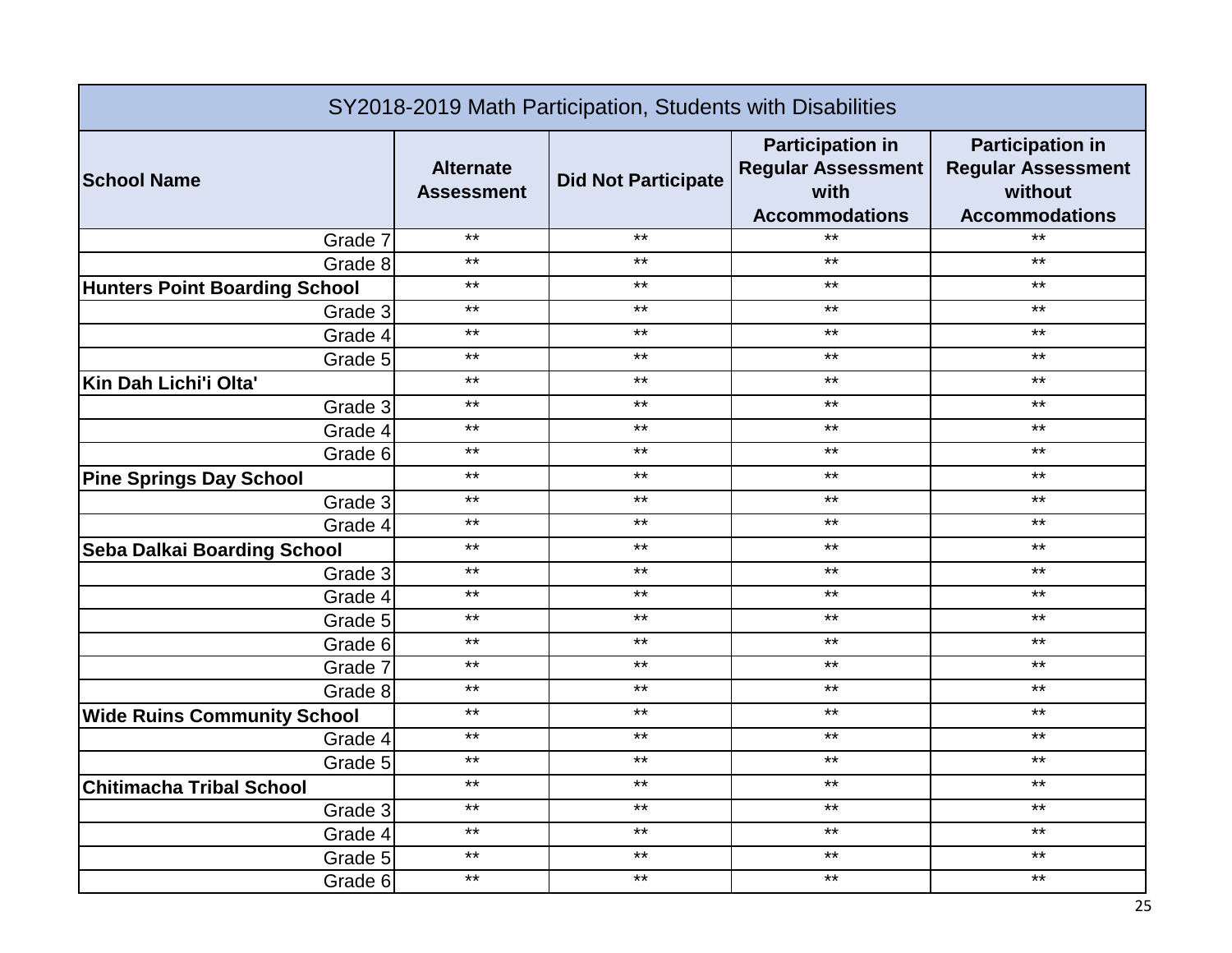| SY2018-2019 Math Participation, Students with Disabilities |                                       |                            |                                                                                       |                                                                                          |
|------------------------------------------------------------|---------------------------------------|----------------------------|---------------------------------------------------------------------------------------|------------------------------------------------------------------------------------------|
| <b>School Name</b>                                         | <b>Alternate</b><br><b>Assessment</b> | <b>Did Not Participate</b> | <b>Participation in</b><br><b>Regular Assessment</b><br>with<br><b>Accommodations</b> | <b>Participation in</b><br><b>Regular Assessment</b><br>without<br><b>Accommodations</b> |
| Grade 8                                                    | $***$                                 | $***$                      | $***$                                                                                 | $*$                                                                                      |
| <b>Meskwaki Settlement School</b>                          | $***$                                 | $***$                      | $***$                                                                                 | 35                                                                                       |
| Grade 3                                                    | $***$                                 | $***$                      | $\star\star$                                                                          | $***$                                                                                    |
| Grade 4                                                    | $***$                                 | $***$                      | $***$                                                                                 | $***$                                                                                    |
| Grade 5                                                    | $***$                                 | $***$                      | $***$                                                                                 | $***$                                                                                    |
| Grade 6                                                    | $***$                                 | $***$                      | $***$                                                                                 | $***$                                                                                    |
| Grade 7                                                    | $***$                                 | $***$                      | $***$                                                                                 | $***$                                                                                    |
| Grade 8                                                    | $***$                                 | $***$                      | $***$                                                                                 | $***$                                                                                    |
| Grade 9                                                    | $***$                                 | $***$                      | $***$                                                                                 | $***$                                                                                    |
| Grade 10                                                   | $***$                                 | $***$                      | $***$                                                                                 | $***$                                                                                    |
| Grade 11                                                   | $***$                                 | $***$                      | $***$                                                                                 | $***$                                                                                    |
| <b>Dishchii'bikoh Community School</b>                     | $***$                                 | $***$                      | $***$                                                                                 | 79                                                                                       |
| Grade 3                                                    | $***$                                 | $***$                      | $***$                                                                                 | $***$                                                                                    |
| Grade 4                                                    | $***$                                 | $***$                      | $***$                                                                                 | $***$                                                                                    |
| Grade 5                                                    | $***$                                 | $***$                      | $***$                                                                                 | $***$                                                                                    |
| Grade 6                                                    | $***$                                 | $***$                      | $***$                                                                                 | 12                                                                                       |
| Grade 7                                                    | $***$                                 | $***$                      | $***$                                                                                 | 12                                                                                       |
| Grade 8                                                    | $***$                                 | $***$                      | $***$                                                                                 | $***$                                                                                    |
| Grade 9                                                    | $***$                                 | $***$                      | $***$                                                                                 | 12                                                                                       |
| Grade 10                                                   | $***$                                 | $***$                      | $***$                                                                                 | $***$                                                                                    |
| Grade 11                                                   | $***$                                 | $***$                      | $***$                                                                                 | $***$                                                                                    |
| Grade 12                                                   | $***$                                 | $***$                      | $***$                                                                                 | $***$                                                                                    |
| <b>John F Kennedy Day School</b>                           | $***$                                 | $***$                      | $***$                                                                                 | 27                                                                                       |
| Grade 3                                                    | $***$                                 | $***$                      | $\star\star$                                                                          | $***$                                                                                    |
| Grade 4                                                    | $***$                                 | $***$                      | $***$                                                                                 | $***$                                                                                    |
| Grade 5                                                    | $***$                                 | $***$                      | $***$                                                                                 | $***$                                                                                    |
| Grade 6                                                    | $***$                                 | $***$                      | $***$                                                                                 | $***$                                                                                    |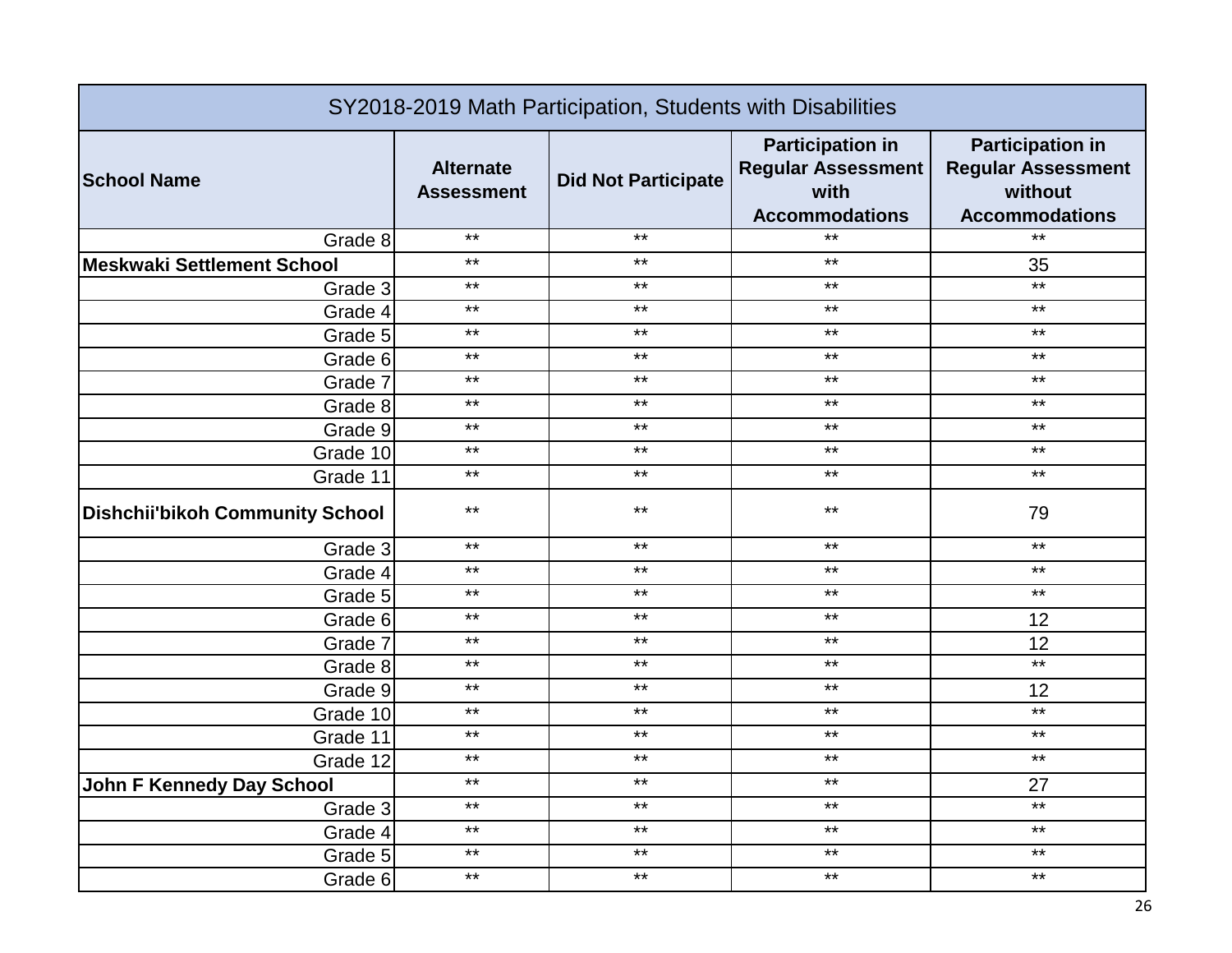| SY2018-2019 Math Participation, Students with Disabilities |                                       |                            |                                                                                       |                                                                                          |
|------------------------------------------------------------|---------------------------------------|----------------------------|---------------------------------------------------------------------------------------|------------------------------------------------------------------------------------------|
| <b>School Name</b>                                         | <b>Alternate</b><br><b>Assessment</b> | <b>Did Not Participate</b> | <b>Participation in</b><br><b>Regular Assessment</b><br>with<br><b>Accommodations</b> | <b>Participation in</b><br><b>Regular Assessment</b><br>without<br><b>Accommodations</b> |
| Grade 7                                                    | $***$                                 | $***$                      | $*$                                                                                   | $*$                                                                                      |
| Grade 8                                                    | $***$                                 | $***$                      | $***$                                                                                 | $***$                                                                                    |
| <b>Theodore Roosevelt School</b>                           | $***$                                 | $***$                      | $***$                                                                                 | 15                                                                                       |
| Grade 6                                                    | $***$                                 | $***$                      | $***$                                                                                 | $***$                                                                                    |
| Grade 7                                                    | $***$                                 | $***$                      | $***$                                                                                 | $***$                                                                                    |
| Grade 8                                                    | $***$                                 | $***$                      | $***$                                                                                 | $***$                                                                                    |
| <b>Cherokee Central High School</b>                        | $***$                                 | 34                         | $***$                                                                                 | 57                                                                                       |
| Grade 6                                                    | $***$                                 | 32                         | $***$                                                                                 | $***$                                                                                    |
| Grade 7                                                    | $***$                                 | $***$                      | $***$                                                                                 | 20                                                                                       |
| Grade 8                                                    | $***$                                 | $***$                      | $***$                                                                                 | 16                                                                                       |
| Grade 9                                                    | $***$                                 | $***$                      | $***$                                                                                 | 16                                                                                       |
| Grade 10                                                   | $***$                                 | $***$                      | $***$                                                                                 | $***$                                                                                    |
| <b>Cherokee Central Elementary</b><br><b>School</b>        | 11                                    | $***$                      | 14                                                                                    | 88                                                                                       |
| Grade 3                                                    | $***$                                 | $***$                      | $***$                                                                                 | 20                                                                                       |
| Grade 4                                                    | $***$                                 | $***$                      | $***$                                                                                 | 22                                                                                       |
| Grade 5                                                    | $***$                                 | $***$                      | $***$                                                                                 | 24                                                                                       |
| Grade 6                                                    | $***$                                 | $***$                      | $***$                                                                                 | 22                                                                                       |
| <b>Bug-O-Nay-Ge-Shig School</b>                            | $***$                                 | $***$                      | $***$                                                                                 | 20                                                                                       |
| Grade 3                                                    | $***$                                 | $***$                      | $***$                                                                                 | $***$                                                                                    |
| Grade 4                                                    | $***$                                 | $***$                      | $***$                                                                                 | $***$                                                                                    |
| Grade 5                                                    | $***$                                 | $***$                      | $***$                                                                                 | $***$                                                                                    |
| Grade 6                                                    | $***$                                 | $***$                      | $***$                                                                                 | $***$                                                                                    |
| Grade 7                                                    | $***$                                 | $***$                      | $***$                                                                                 | $***$                                                                                    |
| Grade 8                                                    | $***$                                 | $***$                      | $***$                                                                                 | $***$                                                                                    |
| Grade 11                                                   | $***$                                 | $***$                      | $***$                                                                                 | $***$                                                                                    |
| Fond du Lac Ojibwe School                                  | $***$                                 | $***$                      | $***$                                                                                 | 14                                                                                       |
| Grade 3                                                    | $***$                                 | $***$                      | $***$                                                                                 | $***$                                                                                    |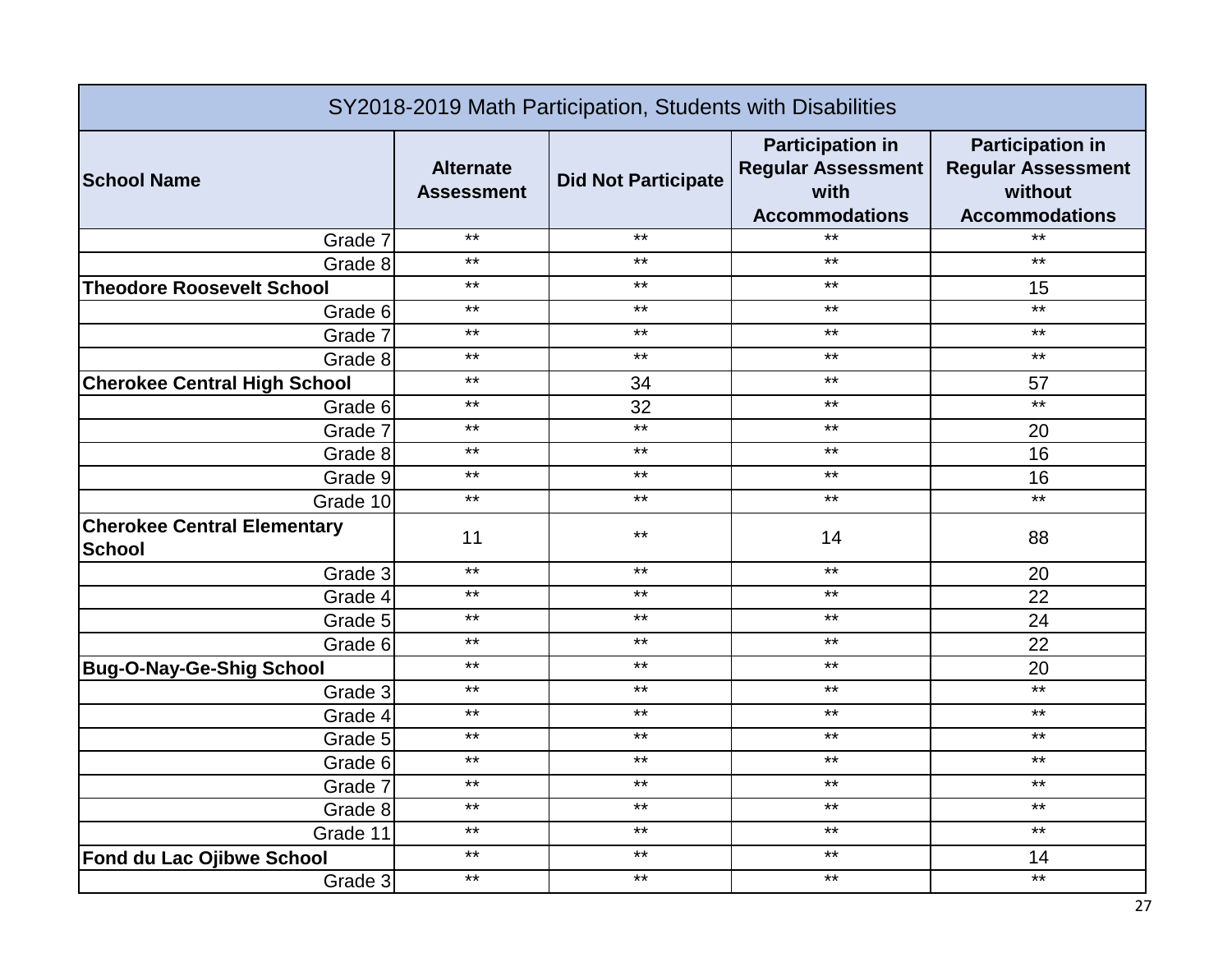| SY2018-2019 Math Participation, Students with Disabilities |                                       |                            |                                                                                       |                                                                                          |
|------------------------------------------------------------|---------------------------------------|----------------------------|---------------------------------------------------------------------------------------|------------------------------------------------------------------------------------------|
| <b>School Name</b>                                         | <b>Alternate</b><br><b>Assessment</b> | <b>Did Not Participate</b> | <b>Participation in</b><br><b>Regular Assessment</b><br>with<br><b>Accommodations</b> | <b>Participation in</b><br><b>Regular Assessment</b><br>without<br><b>Accommodations</b> |
| Grade 4                                                    | $***$                                 | $***$                      | $***$                                                                                 | $***$                                                                                    |
| Grade 5                                                    | $***$                                 | $***$                      | $***$                                                                                 | $***$                                                                                    |
| Grade 6                                                    | $***$                                 | $***$                      | $***$                                                                                 | $***$                                                                                    |
| Grade 8                                                    | $***$                                 | $***$                      | $***$                                                                                 | $***$                                                                                    |
| Grade 11                                                   | $***$                                 | $***$                      | $***$                                                                                 | $***$                                                                                    |
| <b>Ahfachkee School</b>                                    | $***$                                 | $***$                      | $***$                                                                                 | 19                                                                                       |
| Grade 3                                                    | $***$                                 | $***$                      | $***$                                                                                 | $***$                                                                                    |
| Grade 4                                                    | $***$                                 | $***$                      | $***$                                                                                 | $***$                                                                                    |
| Grade 5                                                    | $***$                                 | $***$                      | $***$                                                                                 | $***$                                                                                    |
| Grade 6                                                    | $***$                                 | $***$                      | $***$                                                                                 | $***$                                                                                    |
| Grade 7                                                    | $***$                                 | $***$                      | $***$                                                                                 | $***$                                                                                    |
| Grade 9                                                    | $***$                                 | $***$                      | $***$                                                                                 | $\star\star$                                                                             |
| <b>Santa Rosa Ranch School</b>                             | $***$                                 | $***$                      | $***$                                                                                 | 11                                                                                       |
| Grade 4                                                    | $***$                                 | $***$                      | $***$                                                                                 | $***$                                                                                    |
| Grade 5                                                    | $***$                                 | $***$                      | $***$                                                                                 | $***$                                                                                    |
| Grade 6                                                    | $***$                                 | $***$                      | $***$                                                                                 | $***$                                                                                    |
| Grade 7                                                    | $***$                                 | $***$                      | $***$                                                                                 | $***$                                                                                    |
| Grade 8                                                    | $***$                                 | $***$                      | $***$                                                                                 | $***$                                                                                    |
| <b>Santa Rosa Day School</b>                               | $***$                                 | $***$                      | $***$                                                                                 | 16                                                                                       |
| Grade 3                                                    | $***$                                 | $***$                      | $***$                                                                                 | $\star\star$                                                                             |
| Grade 4                                                    | $***$                                 | $***$                      | $***$                                                                                 | $***$                                                                                    |
| Grade 5                                                    | $***$                                 | $***$                      | $***$                                                                                 | $***$                                                                                    |
| Grade 6                                                    | $***$                                 | $***$                      | $***$                                                                                 | $***$                                                                                    |
| Grade 7                                                    | $***$                                 | $***$                      | $***$                                                                                 | $***$                                                                                    |
| Grade 8                                                    | $***$                                 | $***$                      | $***$                                                                                 | $***$                                                                                    |
| <b>San Simon School</b>                                    | $***$                                 | $***$                      | $***$                                                                                 | 33                                                                                       |
| Grade 3                                                    | $***$                                 | $***$                      | $***$                                                                                 | $***$                                                                                    |
| Grade 4                                                    | $***$                                 | $***$                      | $***$                                                                                 | $***$                                                                                    |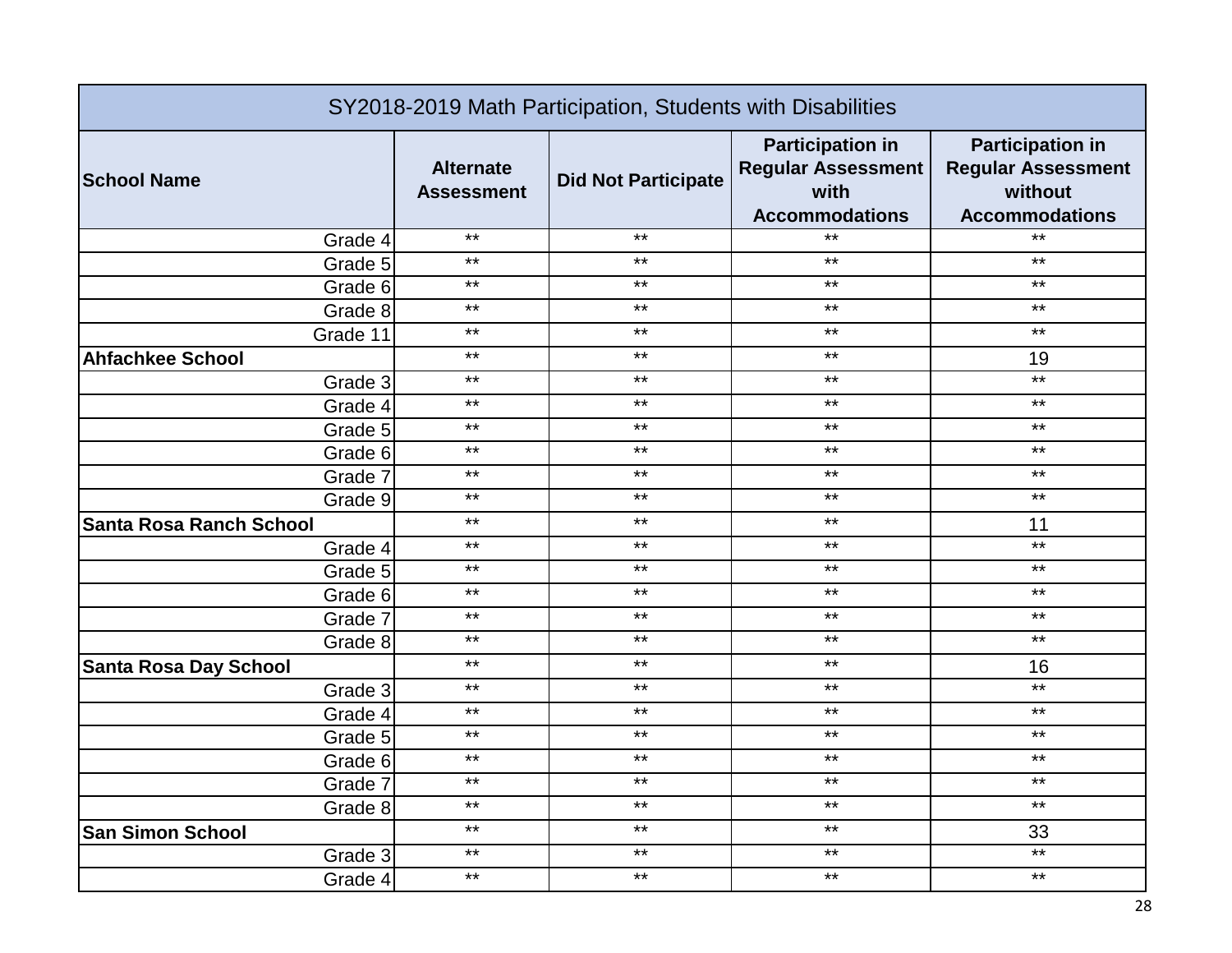| SY2018-2019 Math Participation, Students with Disabilities |                                       |                            |                                                                                       |                                                                                          |
|------------------------------------------------------------|---------------------------------------|----------------------------|---------------------------------------------------------------------------------------|------------------------------------------------------------------------------------------|
| <b>School Name</b>                                         | <b>Alternate</b><br><b>Assessment</b> | <b>Did Not Participate</b> | <b>Participation in</b><br><b>Regular Assessment</b><br>with<br><b>Accommodations</b> | <b>Participation in</b><br><b>Regular Assessment</b><br>without<br><b>Accommodations</b> |
| Grade 5                                                    | $***$                                 | $***$                      | $***$                                                                                 | $*$                                                                                      |
| Grade 6                                                    | $***$                                 | $***$                      | $***$                                                                                 | $***$                                                                                    |
| Grade 7                                                    | $***$                                 | $***$                      | $***$                                                                                 | $***$                                                                                    |
| Grade 8                                                    | $***$                                 | $***$                      | $***$                                                                                 | $***$                                                                                    |
| <b>Tohono O'odham High School</b>                          | $***$                                 | $***$                      | $***$                                                                                 | $***$                                                                                    |
| Grade 9                                                    | $***$                                 | $***$                      | $***$                                                                                 | $***$                                                                                    |
| Grade 10                                                   | $***$                                 | $***$                      | $***$                                                                                 | $***$                                                                                    |
| Grade 11                                                   | $***$                                 | $***$                      | $***$                                                                                 | $***$                                                                                    |
| Grade 12                                                   | $***$                                 | $***$                      | $***$                                                                                 | $***$                                                                                    |
| <b>Noli Indian School</b>                                  | $***$                                 | $***$                      | $***$                                                                                 | 13                                                                                       |
| Grade 6                                                    | $***$                                 | $***$                      | $***$                                                                                 | $*$                                                                                      |
| Grade 7                                                    | $***$                                 | $***$                      | $***$                                                                                 | $***$                                                                                    |
| Grade 8                                                    | $***$                                 | $***$                      | $***$                                                                                 | $***$                                                                                    |
| Grade 11                                                   | $***$                                 | $***$                      | $***$                                                                                 | $***$                                                                                    |
| <b>Miccosukee Indian School</b>                            | $***$                                 | $***$                      | $***$                                                                                 | 15                                                                                       |
| Grade 3                                                    | $***$                                 | $***$                      | $***$                                                                                 | $***$                                                                                    |
| Grade 4                                                    | $***$                                 | $***$                      | $***$                                                                                 | $***$                                                                                    |
| Grade 5                                                    | $***$                                 | $***$                      | $***$                                                                                 | $***$                                                                                    |
| Grade 6                                                    | $***$                                 | $***$                      | $***$                                                                                 | $***$                                                                                    |
| Grade 7                                                    | $***$                                 | $***$                      | $***$                                                                                 | $***$                                                                                    |
| Grade 8                                                    | $***$                                 | $***$                      | $***$                                                                                 | $***$                                                                                    |
| Grade 11                                                   | $***$                                 | $***$                      | $***$                                                                                 | $***$                                                                                    |
| Lac Courte Oreilles Ojibwa School                          | $***$                                 | $***$                      | $***$                                                                                 | 25                                                                                       |
| Grade 3                                                    | $***$                                 | $***$                      | $***$                                                                                 | $***$                                                                                    |
| Grade 4                                                    | $***$                                 | $***$                      | $***$                                                                                 | $***$                                                                                    |
| Grade 5                                                    | $***$                                 | $***$                      | $***$                                                                                 | $***$                                                                                    |
| Grade 6                                                    | $***$                                 | $***$                      | $***$                                                                                 | $***$                                                                                    |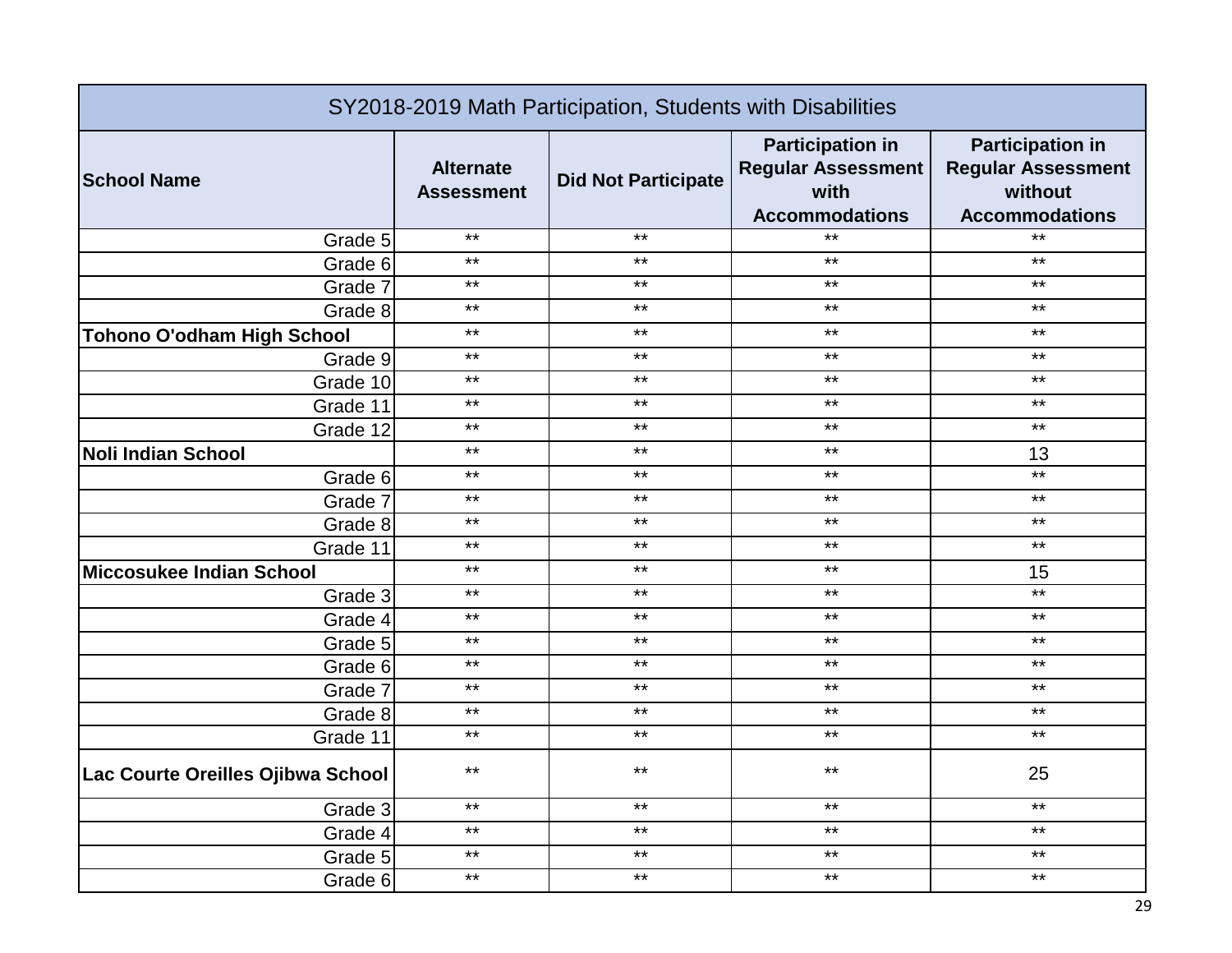| SY2018-2019 Math Participation, Students with Disabilities |                                       |                            |                                                                                       |                                                                                          |
|------------------------------------------------------------|---------------------------------------|----------------------------|---------------------------------------------------------------------------------------|------------------------------------------------------------------------------------------|
| <b>School Name</b>                                         | <b>Alternate</b><br><b>Assessment</b> | <b>Did Not Participate</b> | <b>Participation in</b><br><b>Regular Assessment</b><br>with<br><b>Accommodations</b> | <b>Participation in</b><br><b>Regular Assessment</b><br>without<br><b>Accommodations</b> |
| Grade 7                                                    | $***$                                 | $***$                      | $***$                                                                                 | $*$                                                                                      |
| Grade 8                                                    | $***$                                 | $***$                      | $***$                                                                                 | $***$                                                                                    |
| <b>Oneida Nation School System</b>                         | $***$                                 | $***$                      | 14                                                                                    | 52                                                                                       |
| Grade 3                                                    | $***$                                 | $***$                      | $***$                                                                                 | $***$                                                                                    |
| Grade 4                                                    | $***$                                 | $***$                      | $***$                                                                                 | $***$                                                                                    |
| Grade 5                                                    | $***$                                 | $***$                      | $***$                                                                                 | $***$                                                                                    |
| Grade 6                                                    | $***$                                 | $***$                      | $***$                                                                                 | $***$                                                                                    |
| Grade 7                                                    | $***$                                 | $***$                      | $***$                                                                                 | 12                                                                                       |
| Grade 8                                                    | $***$                                 | $***$                      | $***$                                                                                 | $***$                                                                                    |
| <b>Beatrice Rafferty School</b>                            | $***$                                 | $***$                      | $***$                                                                                 | 17                                                                                       |
| Grade 3                                                    | $***$                                 | $***$                      | $***$                                                                                 | $***$                                                                                    |
| Grade 4                                                    | $***$                                 | $***$                      | $***$                                                                                 | $***$                                                                                    |
| Grade 5                                                    | $***$                                 | $***$                      | $***$                                                                                 | $***$                                                                                    |
| Grade 6                                                    | $***$                                 | $***$                      | $***$                                                                                 | $***$                                                                                    |
| <b>Northern Cheyenne Tribal School</b>                     | $***$                                 | $***$                      | $***$                                                                                 | $***$                                                                                    |
| Grade 4                                                    | $***$                                 | $***$                      | $***$                                                                                 | $***$                                                                                    |
| Grade 5                                                    | $***$                                 | $***$                      | $***$                                                                                 | $***$                                                                                    |
| Grade 6                                                    | $***$                                 | $***$                      | $***$                                                                                 | $***$                                                                                    |
| Grade 7                                                    | $***$                                 | $***$                      | $***$                                                                                 | $***$                                                                                    |
| Grade 8                                                    | $***$                                 | $***$                      | $***$                                                                                 | $***$                                                                                    |
| Grade 12                                                   | $***$                                 | $***$                      | $***$                                                                                 | $***$                                                                                    |
| <b>Blackwater Community School</b>                         | $***$                                 | 16                         | $***$                                                                                 | $***$                                                                                    |
| Grade 3                                                    | $***$                                 | $***$                      | $***$                                                                                 | $***$                                                                                    |
| Grade 4                                                    | $***$                                 | $***$                      | $***$                                                                                 | $***$                                                                                    |
| Grade 5                                                    | $***$                                 | $***$                      | $***$                                                                                 | $***$                                                                                    |
| <b>Casa Blanca Community School</b>                        | $***$                                 | $***$                      | $***$                                                                                 | 24                                                                                       |
| Grade 3                                                    | $***$                                 | $***$                      | $***$                                                                                 | 12                                                                                       |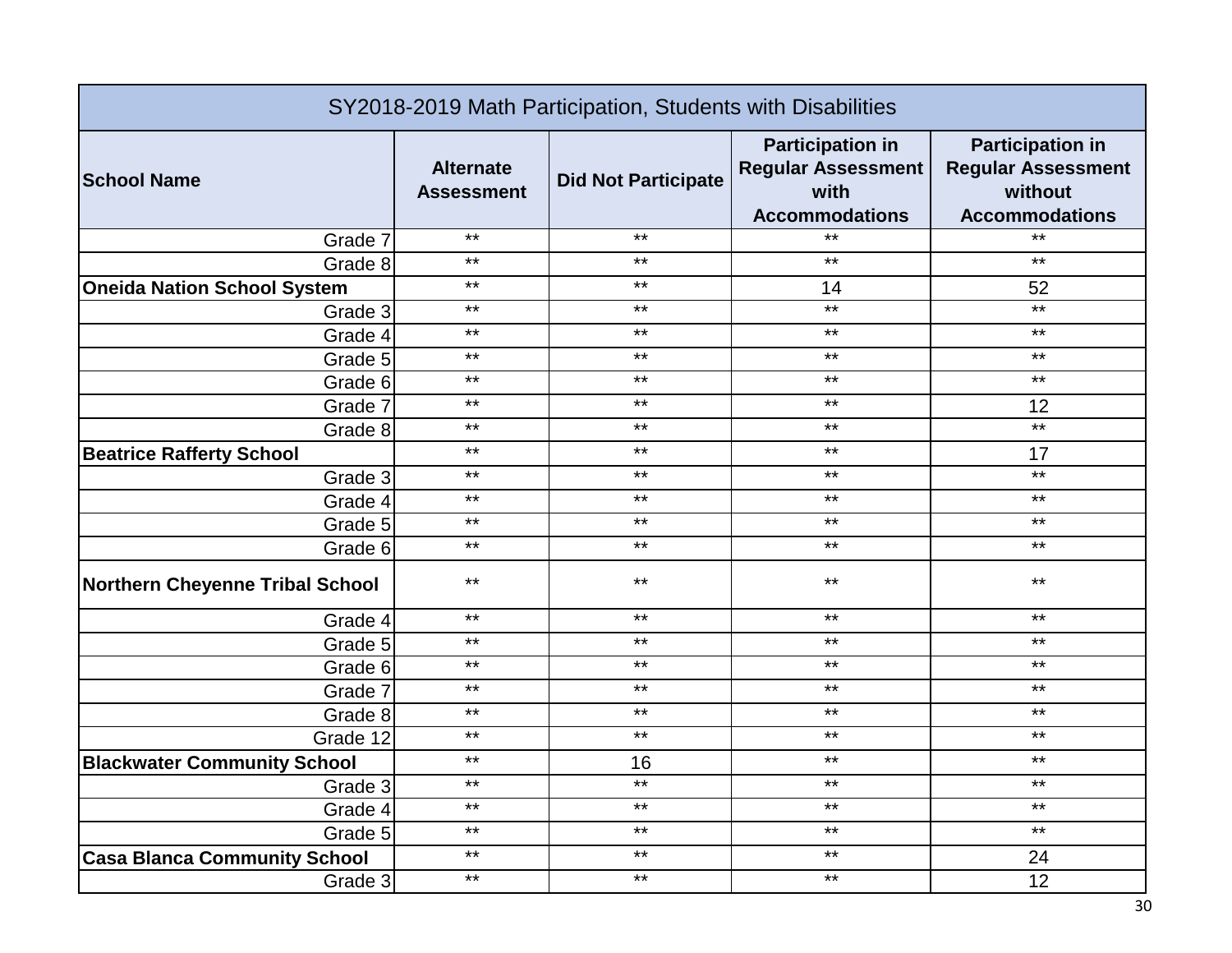| SY2018-2019 Math Participation, Students with Disabilities |                                       |                            |                                                                                       |                                                                                          |
|------------------------------------------------------------|---------------------------------------|----------------------------|---------------------------------------------------------------------------------------|------------------------------------------------------------------------------------------|
| <b>School Name</b>                                         | <b>Alternate</b><br><b>Assessment</b> | <b>Did Not Participate</b> | <b>Participation in</b><br><b>Regular Assessment</b><br>with<br><b>Accommodations</b> | <b>Participation in</b><br><b>Regular Assessment</b><br>without<br><b>Accommodations</b> |
| Grade 4                                                    | $***$                                 | $***$                      | $***$                                                                                 | 12                                                                                       |
| <b>Gila Crossing Community School</b>                      | $***$                                 | $***$                      | $***$                                                                                 | 52                                                                                       |
| Grade 3                                                    | $***$                                 | $***$                      | $***$                                                                                 | $***$                                                                                    |
| Grade 4                                                    | $***$                                 | $***$                      | $***$                                                                                 | $***$                                                                                    |
| Grade 5                                                    | $***$                                 | $***$                      | $***$                                                                                 | $***$                                                                                    |
| Grade 6                                                    | $***$                                 | $***$                      | $***$                                                                                 | $***$                                                                                    |
| Grade 7                                                    | $***$                                 | $***$                      | $***$                                                                                 | 11                                                                                       |
| Grade 8                                                    | $***$                                 | $***$                      | $***$                                                                                 | $***$                                                                                    |
| <b>Salt River Elementary School</b>                        | $***$                                 | $***$                      | $***$                                                                                 | 38                                                                                       |
| Grade 3                                                    | $***$                                 | $***$                      | $***$                                                                                 | $*$                                                                                      |
| Grade 4                                                    | $***$                                 | $***$                      | $***$                                                                                 | $***$                                                                                    |
| Grade 5                                                    | $***$                                 | $***$                      | $***$                                                                                 | 14                                                                                       |
| Grade 6                                                    | $***$                                 | $***$                      | $***$                                                                                 | $***$                                                                                    |
| <b>Indian Island School</b>                                | $***$                                 | $***$                      | $***$                                                                                 | 14                                                                                       |
| Grade 3                                                    | $***$                                 | $***$                      | $***$                                                                                 | $***$                                                                                    |
| Grade 4                                                    | $***$                                 | $***$                      | $***$                                                                                 | $\star\star$                                                                             |
| Grade 5                                                    | $***$                                 | $***$                      | $***$                                                                                 | $***$                                                                                    |
| Grade 6                                                    | $***$                                 | $***$                      | $***$                                                                                 | $***$                                                                                    |
| Grade 7                                                    | $***$                                 | $***$                      | $***$                                                                                 | $***$                                                                                    |
| Grade 8                                                    | $***$                                 | $***$                      | $***$                                                                                 | $***$                                                                                    |
| <b>St Stephens Indian School</b>                           | $***$                                 | $***$                      | $***$                                                                                 | 24                                                                                       |
| Grade 3                                                    | $***$                                 | $***$                      | $***$                                                                                 | $***$                                                                                    |
| Grade 4                                                    | $***$                                 | $***$                      | $***$                                                                                 | $***$                                                                                    |
| Grade 5                                                    | $***$                                 | $***$                      | $\star\star$                                                                          | $***$                                                                                    |
| Grade 6                                                    | $***$                                 | $***$                      | $***$                                                                                 | $***$                                                                                    |
| Grade 7                                                    | $***$                                 | $***$                      | $***$                                                                                 | $***$                                                                                    |
| Grade 8                                                    | $***$                                 | $***$                      | $***$                                                                                 | $***$                                                                                    |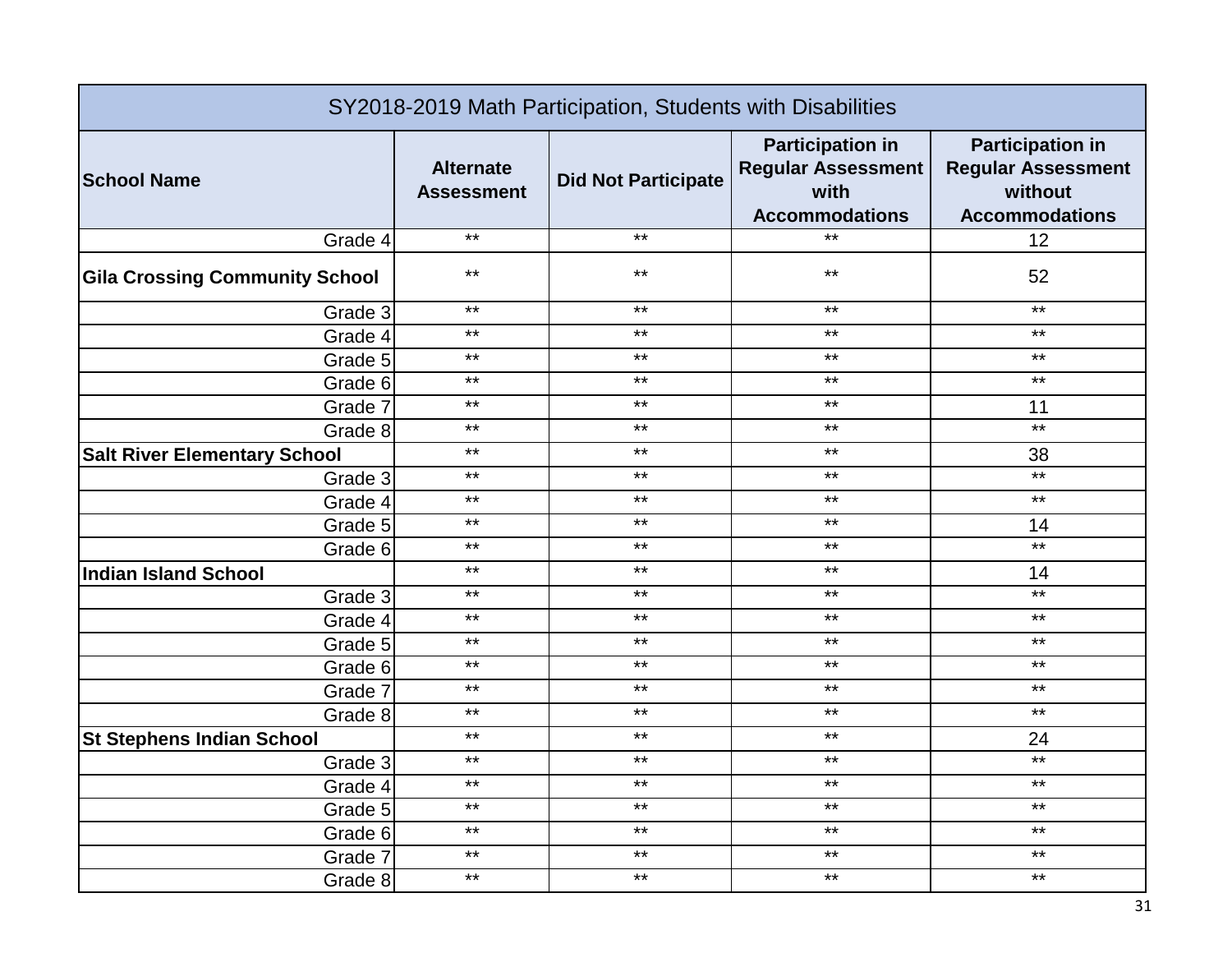| SY2018-2019 Math Participation, Students with Disabilities |                                       |                            |                                                                                       |                                                                                          |
|------------------------------------------------------------|---------------------------------------|----------------------------|---------------------------------------------------------------------------------------|------------------------------------------------------------------------------------------|
| <b>School Name</b>                                         | <b>Alternate</b><br><b>Assessment</b> | <b>Did Not Participate</b> | <b>Participation in</b><br><b>Regular Assessment</b><br>with<br><b>Accommodations</b> | <b>Participation in</b><br><b>Regular Assessment</b><br>without<br><b>Accommodations</b> |
| Grade 9                                                    | $***$                                 | $***$                      | $***$                                                                                 | $*$                                                                                      |
| Grade 10                                                   | $***$                                 | $***$                      | $***$                                                                                 | $***$                                                                                    |
| <b>Menominee Tribal School</b>                             | $***$                                 | $***$                      | $***$                                                                                 | 32                                                                                       |
| Grade 3                                                    | $***$                                 | $***$                      | $***$                                                                                 | $***$                                                                                    |
| Grade 4                                                    | $***$                                 | $***$                      | $***$                                                                                 | $***$                                                                                    |
| Grade 5                                                    | $***$                                 | $***$                      | $***$                                                                                 | $***$                                                                                    |
| Grade 6                                                    | $***$                                 | $***$                      | $***$                                                                                 | $***$                                                                                    |
| Grade 7                                                    | $***$                                 | $***$                      | $***$                                                                                 | $***$                                                                                    |
| Grade 8                                                    | $***$                                 | $***$                      | $***$                                                                                 | $***$                                                                                    |
| Joseph K. Lumsden Bahweting<br><b>Anishnabe School</b>     | $***$                                 | $***$                      | $***$                                                                                 | 28                                                                                       |
| Grade 3                                                    | $***$                                 | $***$                      | $***$                                                                                 | $***$                                                                                    |
| Grade 4                                                    | $***$                                 | $***$                      | $***$                                                                                 | $***$                                                                                    |
| Grade 5                                                    | $***$                                 | $***$                      | $***$                                                                                 | $***$                                                                                    |
| Grade 6                                                    | $***$                                 | $***$                      | $***$                                                                                 | $***$                                                                                    |
| Grade 7                                                    | $***$                                 | $***$                      | $***$                                                                                 | $***$                                                                                    |
| Grade 8                                                    | $***$                                 | $***$                      | $***$                                                                                 | $***$                                                                                    |
| <b>Hannahville Indian School</b>                           | $***$                                 | $***$                      | $***$                                                                                 | 15                                                                                       |
| Grade 3                                                    | $***$                                 | $***$                      | $***$                                                                                 | $***$                                                                                    |
| Grade 4                                                    | $***$                                 | $***$                      | $***$                                                                                 | $***$                                                                                    |
| Grade 5                                                    | $***$                                 | $***$                      | $***$                                                                                 | $***$                                                                                    |
| Grade 6                                                    | $***$                                 | $***$                      | $***$                                                                                 | $***$                                                                                    |
| Grade 7                                                    | $***$                                 | $***$                      | $***$                                                                                 | $***$                                                                                    |
| Grade 8                                                    | $***$                                 | $***$                      | $***$                                                                                 | $***$                                                                                    |
| <b>Sherman Indian High School</b>                          | $***$                                 | $***$                      | $***$                                                                                 | $***$                                                                                    |
| Grade 11                                                   | $***$                                 | $***$                      | $***$                                                                                 | $***$                                                                                    |
| <b>Duckwater Shoshone Elementary</b><br><b>School</b>      | $***$                                 | $***$                      | $***$                                                                                 | $***$                                                                                    |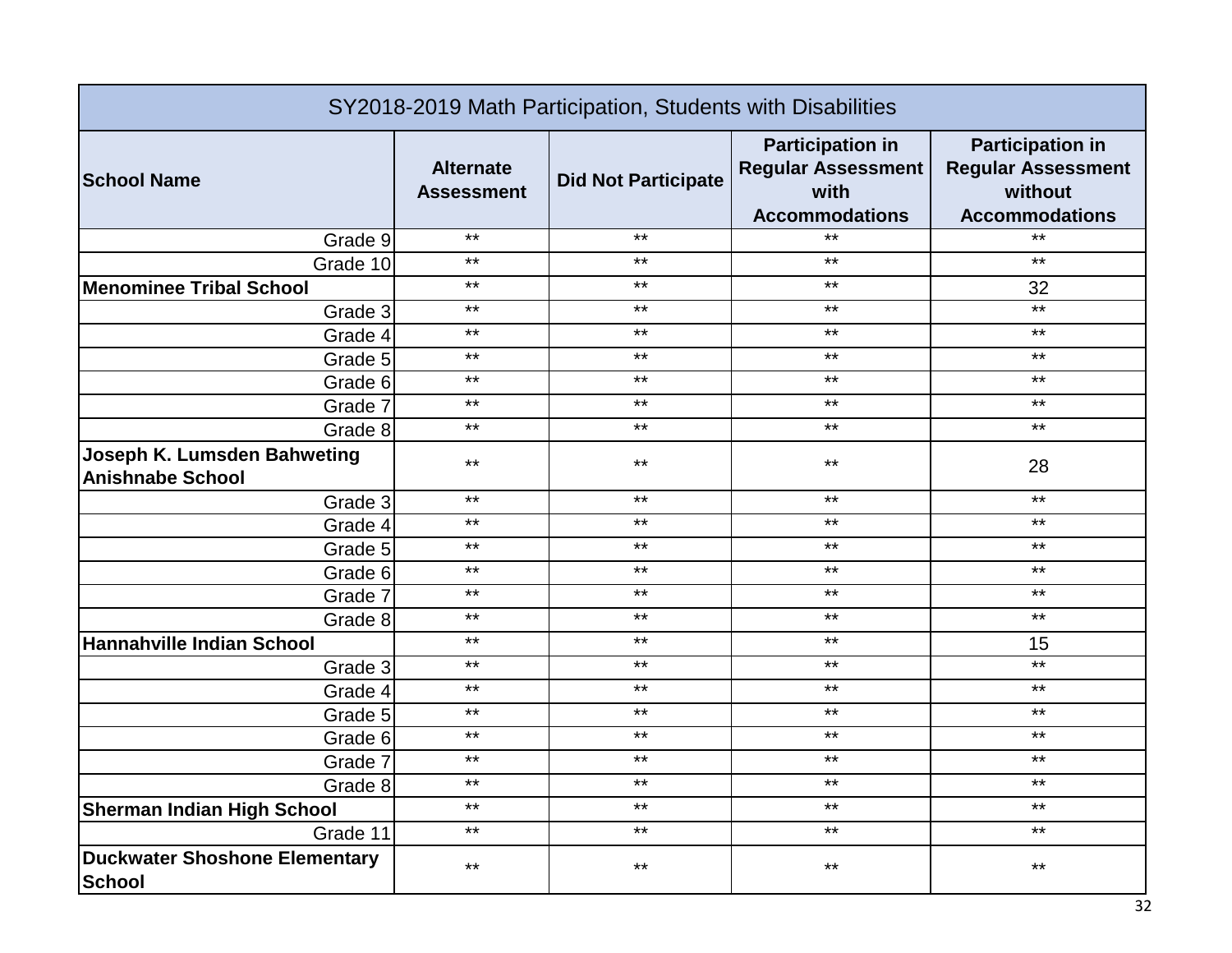| SY2018-2019 Math Participation, Students with Disabilities |                                       |                            |                                                                                       |                                                                                          |
|------------------------------------------------------------|---------------------------------------|----------------------------|---------------------------------------------------------------------------------------|------------------------------------------------------------------------------------------|
| <b>School Name</b>                                         | <b>Alternate</b><br><b>Assessment</b> | <b>Did Not Participate</b> | <b>Participation in</b><br><b>Regular Assessment</b><br>with<br><b>Accommodations</b> | <b>Participation in</b><br><b>Regular Assessment</b><br>without<br><b>Accommodations</b> |
| Grade 4                                                    | $***$                                 | $***$                      | $***$                                                                                 | $***$                                                                                    |
| Grade 8                                                    | $***$                                 | $***$                      | $***$                                                                                 | $***$                                                                                    |
| <b>First Mesa Elementary School</b>                        | $***$                                 | $***$                      | $***$                                                                                 | 12                                                                                       |
| Grade 3                                                    | $***$                                 | $***$                      | $***$                                                                                 | $***$                                                                                    |
| Grade 4                                                    | $***$                                 | $***$                      | $***$                                                                                 | $***$                                                                                    |
| Grade 6                                                    | $***$                                 | $***$                      | $***$                                                                                 | $***$                                                                                    |
| <b>Second Mesa Day School</b>                              | $***$                                 | $***$                      | $***$                                                                                 | 22                                                                                       |
| Grade 3                                                    | $***$                                 | $***$                      | $***$                                                                                 | $***$                                                                                    |
| Grade 4                                                    | $***$                                 | $***$                      | $***$                                                                                 | $***$                                                                                    |
| Grade 5                                                    | $***$                                 | $***$                      | $***$                                                                                 | $***$                                                                                    |
| Grade 6                                                    | $***$                                 | $***$                      | $***$                                                                                 | $***$                                                                                    |
| <b>Hopi Day School</b>                                     | $***$                                 | $***$                      | $***$                                                                                 | 20                                                                                       |
| Grade 3                                                    | $***$                                 | $***$                      | $***$                                                                                 | $***$                                                                                    |
| Grade 4                                                    | $***$                                 | $***$                      | $***$                                                                                 | $***$                                                                                    |
| Grade 5                                                    | $***$                                 | $***$                      | $***$                                                                                 | $***$                                                                                    |
| Grade 6                                                    | $***$                                 | $***$                      | $***$                                                                                 | $***$                                                                                    |
| <b>Hotevilla Bacavi Community</b><br><b>School</b>         | $***$                                 | $***$                      | $***$                                                                                 | 20                                                                                       |
| Grade 4                                                    | $***$                                 | $***$                      | $***$                                                                                 | $***$                                                                                    |
| Grade 5                                                    | $***$                                 | $***$                      | $***$                                                                                 | $***$                                                                                    |
| Grade 6                                                    | $***$                                 | $***$                      | $***$                                                                                 | $***$                                                                                    |
| Grade 7                                                    | $***$                                 | $***$                      | $***$                                                                                 | $***$                                                                                    |
| Grade 8                                                    | $***$                                 | $***$                      | $***$                                                                                 | $***$                                                                                    |
| <b>Moencopi Day School</b>                                 | $***$                                 | $***$                      | $***$                                                                                 | $***$                                                                                    |
| Grade 3                                                    | $***$                                 | $***$                      | $***$                                                                                 | $***$                                                                                    |
| Grade 4                                                    | $***$                                 | $***$                      | $***$                                                                                 | $***$                                                                                    |
| Grade 5                                                    | $***$                                 | $***$                      | $***$                                                                                 | $***$                                                                                    |
| Grade 6                                                    | $***$                                 | $***$                      | $***$                                                                                 | $***$                                                                                    |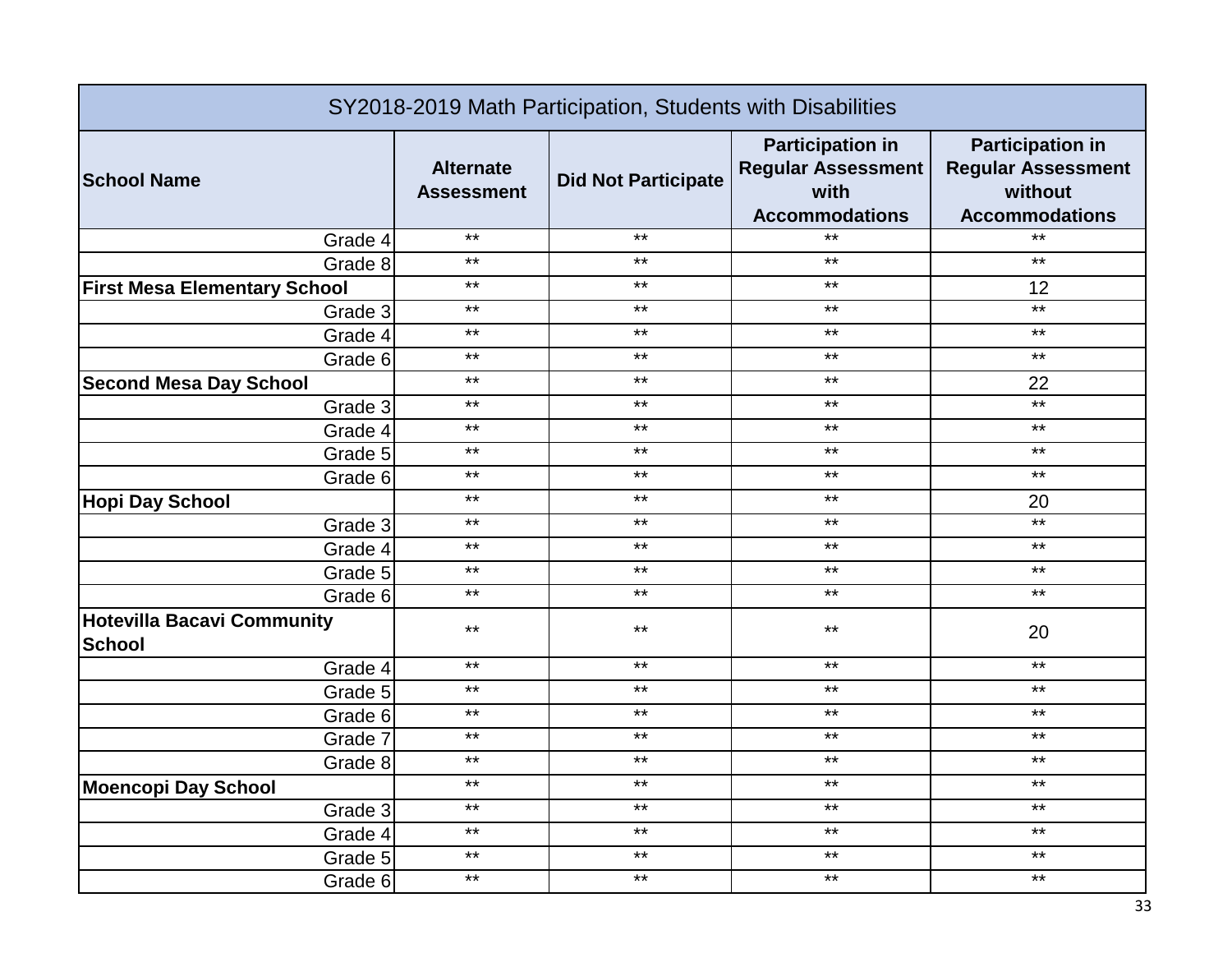| SY2018-2019 Math Participation, Students with Disabilities |                                       |                            |                                                                                       |                                                                                          |
|------------------------------------------------------------|---------------------------------------|----------------------------|---------------------------------------------------------------------------------------|------------------------------------------------------------------------------------------|
| <b>School Name</b>                                         | <b>Alternate</b><br><b>Assessment</b> | <b>Did Not Participate</b> | <b>Participation in</b><br><b>Regular Assessment</b><br>with<br><b>Accommodations</b> | <b>Participation in</b><br><b>Regular Assessment</b><br>without<br><b>Accommodations</b> |
| <b>Keams Canyon Elementary School</b>                      | $***$                                 | $***$                      | $***$                                                                                 | 17                                                                                       |
| Grade 3                                                    | $***$                                 | $***$                      | $***$                                                                                 | $***$                                                                                    |
| Grade 4                                                    | $***$                                 | $***$                      | $***$                                                                                 | $***$                                                                                    |
| Grade 5                                                    | $***$                                 | $***$                      | $***$                                                                                 | $***$                                                                                    |
| Grade 6                                                    | $***$                                 | $***$                      | $***$                                                                                 | $***$                                                                                    |
| Hopi Junior-Senior High School                             | $***$                                 | $***$                      | $***$                                                                                 | 43                                                                                       |
| Grade 7                                                    | $***$                                 | $***$                      | $***$                                                                                 | 11                                                                                       |
| Grade 8                                                    | $***$                                 | $***$                      | $***$                                                                                 | 19                                                                                       |
| Grade 11                                                   | $***$                                 | $***$                      | $***$                                                                                 | 13                                                                                       |
| <b>Havasupai Elementary School</b>                         | $***$                                 | $***$                      | $***$                                                                                 | $***$                                                                                    |
| Grade 3                                                    | $***$                                 | $***$                      | $***$                                                                                 | $***$                                                                                    |
| Grade 5                                                    | $***$                                 | $***$                      | $***$                                                                                 | $***$                                                                                    |
| Grade 6                                                    | $***$                                 | $***$                      | $***$                                                                                 | $***$                                                                                    |
| Grade 7                                                    | $***$                                 | $***$                      | $***$                                                                                 | $***$                                                                                    |
| Grade 8                                                    | $***$                                 | $***$                      | $***$                                                                                 | $***$                                                                                    |
| <b>Flandreau Indian School</b>                             | $***$                                 | $***$                      | $***$                                                                                 | $***$                                                                                    |
| Grade 11                                                   | $***$                                 | $***$                      | $***$                                                                                 | $***$                                                                                    |
| <b>Red Water Elementary School</b>                         | $***$                                 | $***$                      | $***$                                                                                 | 23                                                                                       |
| Grade 3                                                    | $***$                                 | $***$                      | $***$                                                                                 | $***$                                                                                    |
| Grade 4                                                    | $***$                                 | $***$                      | $***$                                                                                 | $***$                                                                                    |
| Grade 5                                                    | $***$                                 | $***$                      | $***$                                                                                 | $***$                                                                                    |
| Grade 7                                                    | $***$                                 | $***$                      | $***$                                                                                 | $***$                                                                                    |
| Grade 8                                                    | $***$                                 | $***$                      | $***$                                                                                 | $***$                                                                                    |
| <b>Standing Pine Elementary School</b>                     | $***$                                 | $***$                      | $***$                                                                                 | 16                                                                                       |
| Grade 3                                                    | $***$                                 | $***$                      | $***$                                                                                 | $***$                                                                                    |
| Grade 4                                                    | $***$                                 | $***$                      | $***$                                                                                 | $***$                                                                                    |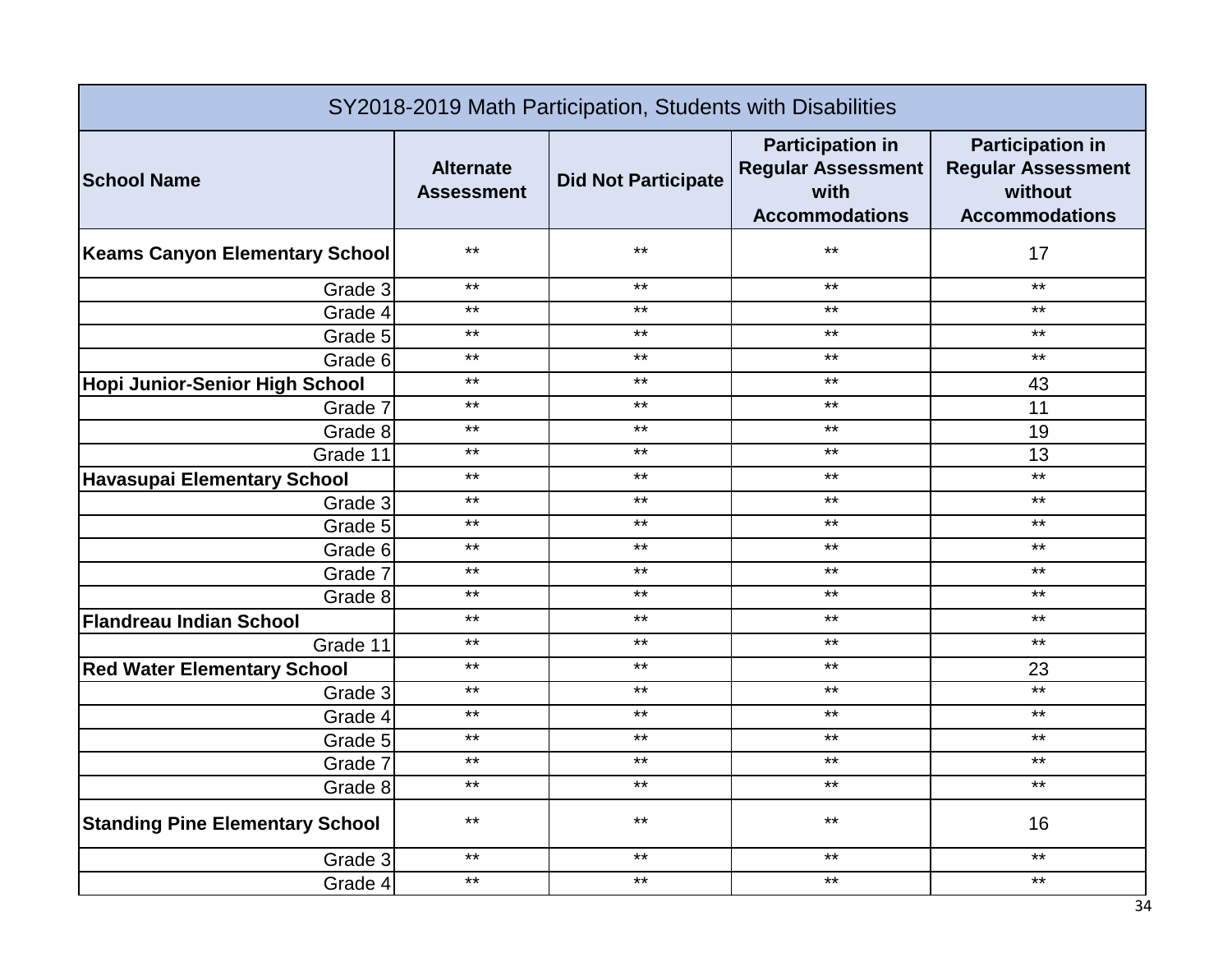| SY2018-2019 Math Participation, Students with Disabilities |                                       |                            |                                                                                       |                                                                                          |
|------------------------------------------------------------|---------------------------------------|----------------------------|---------------------------------------------------------------------------------------|------------------------------------------------------------------------------------------|
| <b>School Name</b>                                         | <b>Alternate</b><br><b>Assessment</b> | <b>Did Not Participate</b> | <b>Participation in</b><br><b>Regular Assessment</b><br>with<br><b>Accommodations</b> | <b>Participation in</b><br><b>Regular Assessment</b><br>without<br><b>Accommodations</b> |
| Grade 5                                                    | $***$                                 | $***$                      | $***$                                                                                 | $*$                                                                                      |
| Grade 6                                                    | $***$                                 | $***$                      | $***$                                                                                 | $***$                                                                                    |
| <b>Tucker Elementary School</b>                            | $***$                                 | $***$                      | $***$                                                                                 | $***$                                                                                    |
| Grade 3                                                    | $***$                                 | $***$                      | $***$                                                                                 | $***$                                                                                    |
| Grade 4                                                    | $***$                                 | $***$                      | $***$                                                                                 | $***$                                                                                    |
| Grade 5                                                    | $***$                                 | $***$                      | $***$                                                                                 | $***$                                                                                    |
| Grade 6                                                    | $***$                                 | $***$                      | $***$                                                                                 | $***$                                                                                    |
| Grade 8                                                    | $***$                                 | $***$                      | $***$                                                                                 | $***$                                                                                    |
| <b>Bogue Chitto Elementary School</b>                      | $***$                                 | $***$                      | 13                                                                                    | 16                                                                                       |
| Grade 3                                                    | $***$                                 | $***$                      | $***$                                                                                 | $***$                                                                                    |
| Grade 4                                                    | $***$                                 | $***$                      | $***$                                                                                 | $***$                                                                                    |
| Grade 5                                                    | $***$                                 | $***$                      | $***$                                                                                 | $***$                                                                                    |
| Grade 6                                                    | $***$                                 | $***$                      | $***$                                                                                 | $***$                                                                                    |
| Grade 7                                                    | $***$                                 | $***$                      | $***$                                                                                 | $***$                                                                                    |
| <b>Conehatta Elementary School</b>                         | $***$                                 | $***$                      | $***$                                                                                 | 17                                                                                       |
| Grade 3                                                    | $***$                                 | $***$                      | $***$                                                                                 | $***$                                                                                    |
| Grade 4                                                    | $***$                                 | $***$                      | $***$                                                                                 | $***$                                                                                    |
| Grade 5                                                    | $***$                                 | $***$                      | $***$                                                                                 | $***$                                                                                    |
| Grade 6                                                    | $***$                                 | $***$                      | $***$                                                                                 | $***$                                                                                    |
| Grade 7                                                    | $***$                                 | $***$                      | $***$                                                                                 | $***$                                                                                    |
| Grade 8                                                    | $***$                                 | $***$                      | $***$                                                                                 | $***$                                                                                    |
| <b>Choctaw Central High School</b>                         | $***$                                 | $***$                      | $***$                                                                                 | 16                                                                                       |
| Grade 10                                                   | $***$                                 | $***$                      | $***$                                                                                 | $***$                                                                                    |
| Grade 11                                                   | $***$                                 | $***$                      | $***$                                                                                 | 12                                                                                       |
| Grade 12                                                   | $***$                                 | $***$                      | $***$                                                                                 | $***$                                                                                    |
| <b>Choctaw Central Middle School</b>                       | 11                                    | $***$                      | $***$                                                                                 | 27                                                                                       |
| Grade 7                                                    | $***$                                 | $***$                      | $***$                                                                                 | 15                                                                                       |